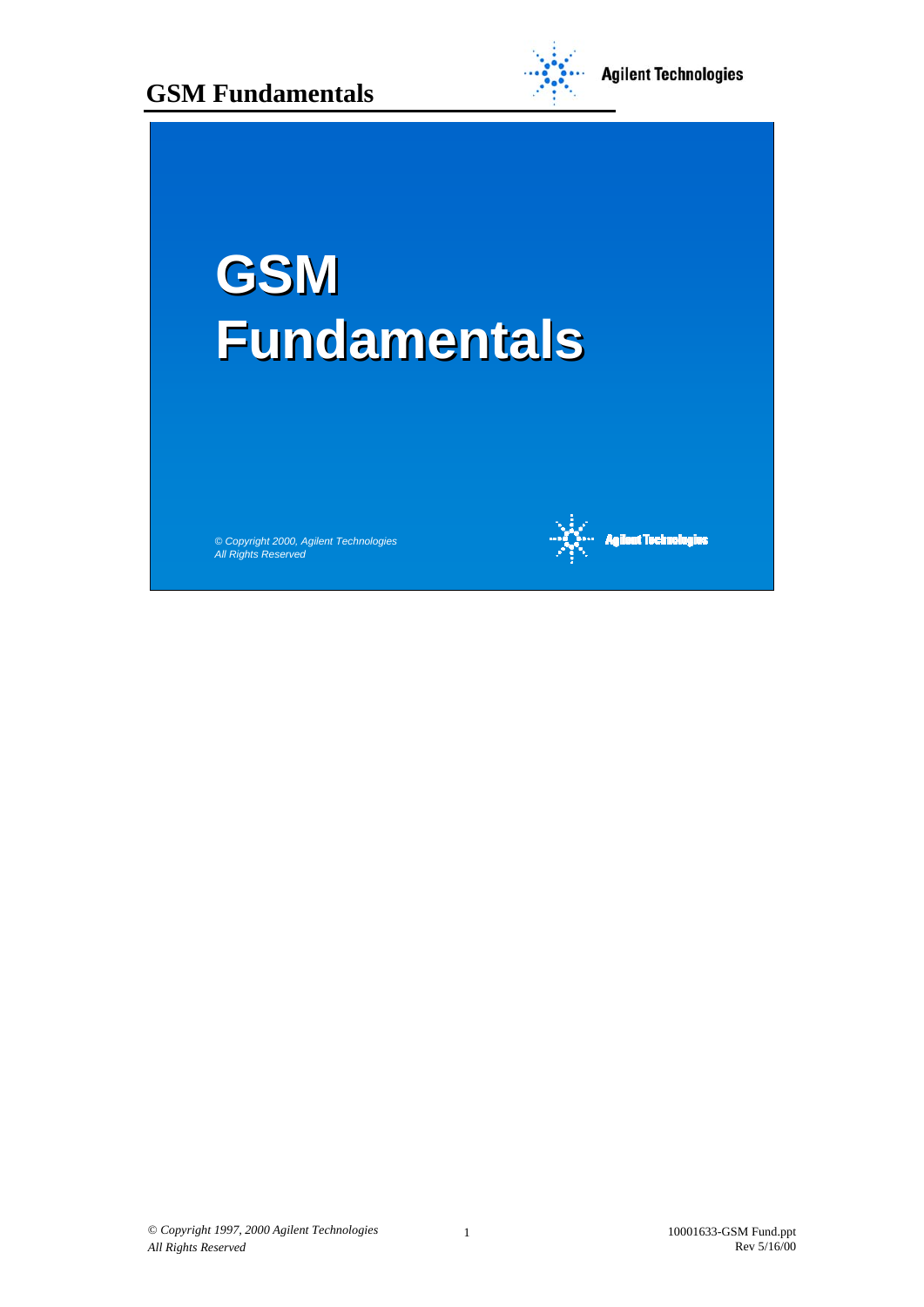



## **System Overview System Overview**

*© Copyright 2000, Agilent Technologies All Rights Reserved*



**Agilent Technologies**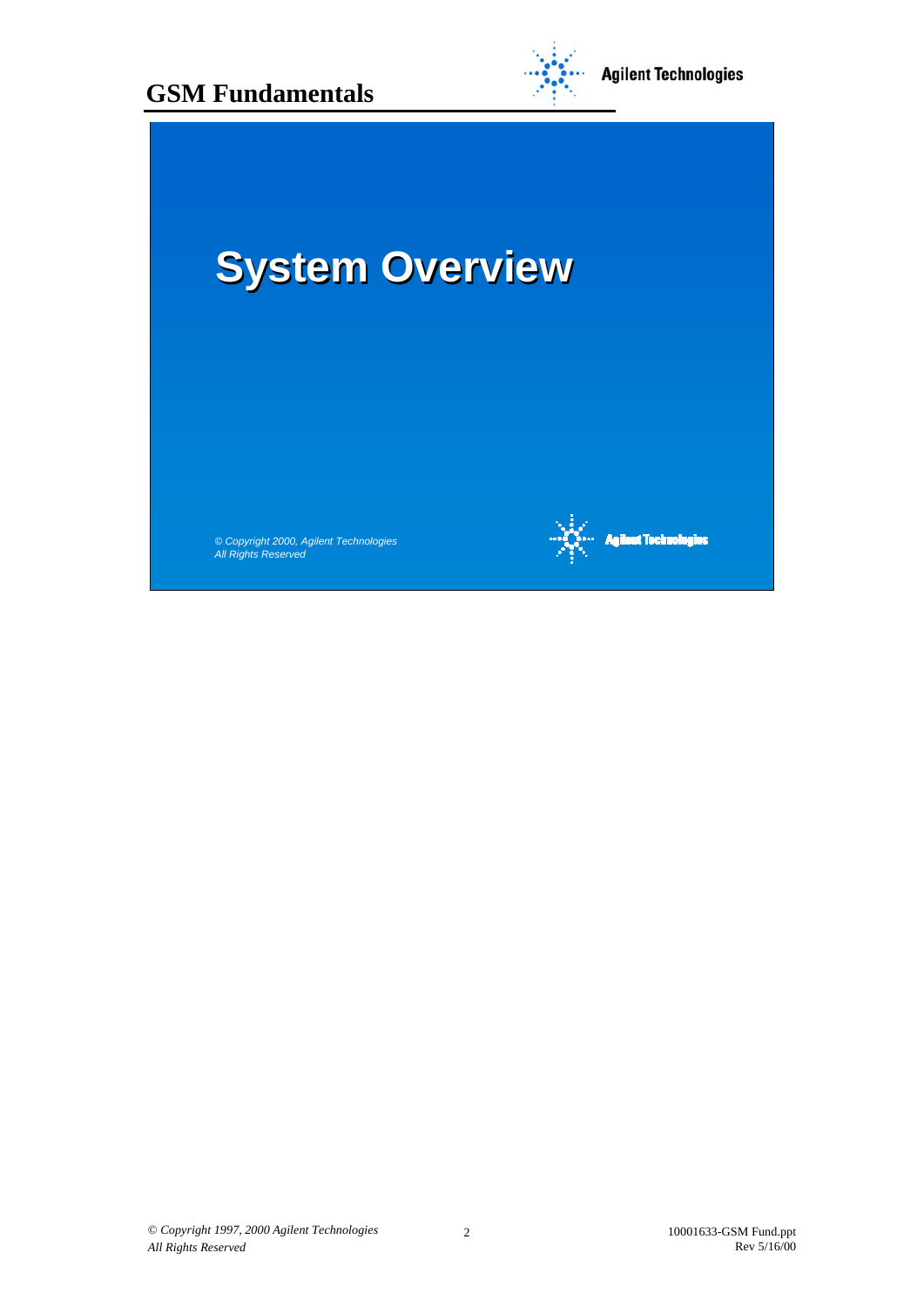#### **GSM Fundamentals**





In 1981 analogue cellular was introduced and at about the same time there was a joint Franco-German study looking at digital cellular technology and the possibility of making a pan-European system.

In 1982 a special working committee, Groupe Spécial Mobile (GSM), was formed within the CEPT to look at and continue the Franco-German study.

In 1986 the working committee was taken a step further by the establishment of a permanent nucleus of people to continue the work and create standards for a digital system of the future. About a year later, the memorandum of understanding, or MoU, as it is referred to, was signed by over 18 countries. It stated that they would participate in the GSM system and get it into operation by 1991.

cbetween the system name (GSM), and the people working on the und ppt All Rights Reserved Text ion (SMG). It also brought the naming in line with the <sup>5/16/00</sup> In 1989 GSM was moved into the ETSI (European Telecommunications Standards Institute) organization. Once under the control of ETSI, the GSM system had it's name changed to Global System for Mobile communications. The committees working on the system changed from GSM to SMG (Special Mobile Group). These changes avoided confusion  $f$  find  $\overline{F}$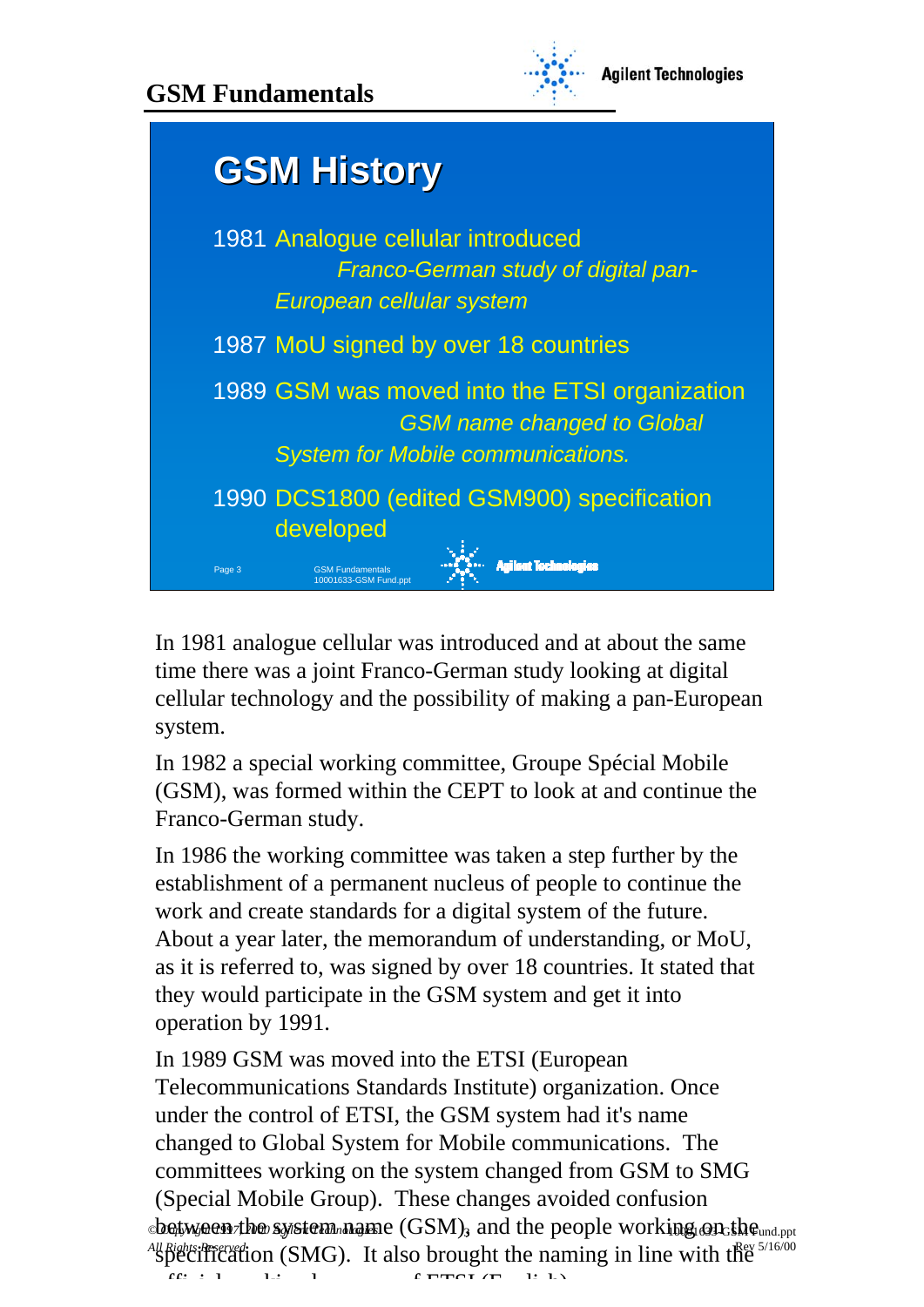#### **GSM Fundamentals**





In 1990 the GSM specification developed an offshoot - DCS1800. The Original DCS1800 specifications were developed simply as edited versions of the GSM900 documents.

Interest in GSM quickly spread outside Europe.

In 1992 Australia became the first non-European country to join the MoU. Since then, many other Asian countries have adopted GSM. There's now a Pan-Asian MoU, investigating international roaming agreements.

The Phase II specification for GSM has now been defined, merging GSM900 and DCS1800 documents, a number of new features are added to the system, along with many minor adjustments. The next step is Phase II+ that will define the addition of specific new services such as data and fax to GSM and DCS1800.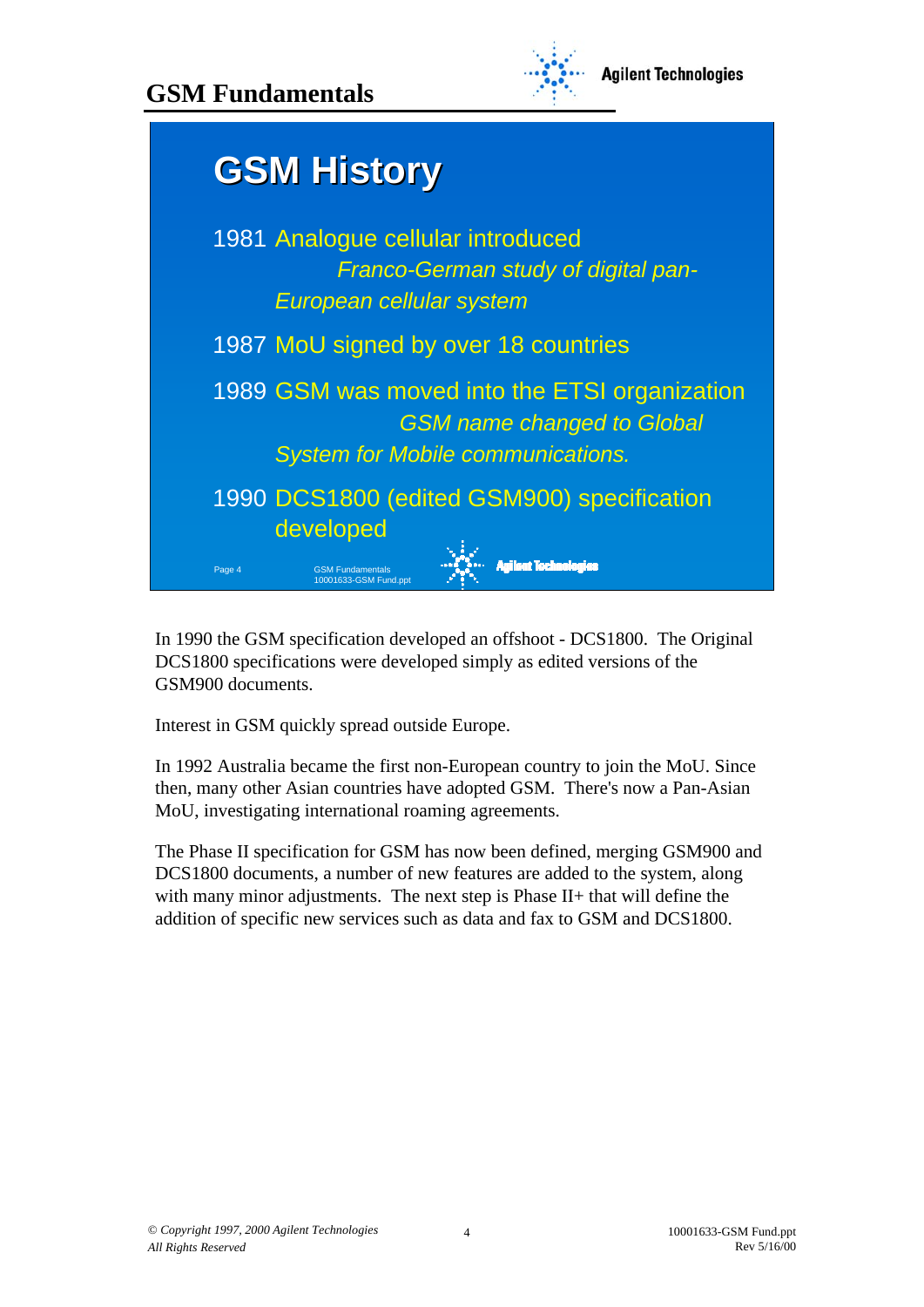

**Agilent Technologies** 



GSM is truly becoming the GLOBAL System for Mobile Communications. It's been clear for a long time that GSM would be used across Europe. Now, many countries around the world, which have been delaying their decision, have selected GSM. GSM has become a Pan Asian standard and is going to be used in much of South America.

Personal Communications Networks PCN started in the UK with Mercury One-to-One and Hutchison Microtel (Orange) offering the first two networks to use DCS1800. The UK PCNs have had overwhelming success with their competitive business tariffs and cheap off-peak calls.

Germany's E net followed the UK PCNs. DCS1800 is becoming more widespread with systems in Thailand, Malaysia, France, Switzerland and Australia. Further systems are planned in Argentina, Brazil, Chile, France, Hungary, Poland, Singapore and Sweden.

calready cover approximately half of the US population, and it is Fund.ppt *All Rights Reserved* this will increase to close to full coverage as remaining The USA, which did not adopt GSM900, is about to use the GSM-based PCS1900 for one of its PCS systems. In the USA, GSM will share the allocated bands with other systems based on CDMA, NAMPS and IS-136 TDMA. The PCS1900 licenses  $\mathbf{1}^{\bullet}$  denotes the distribution of  $\mathbf{1}$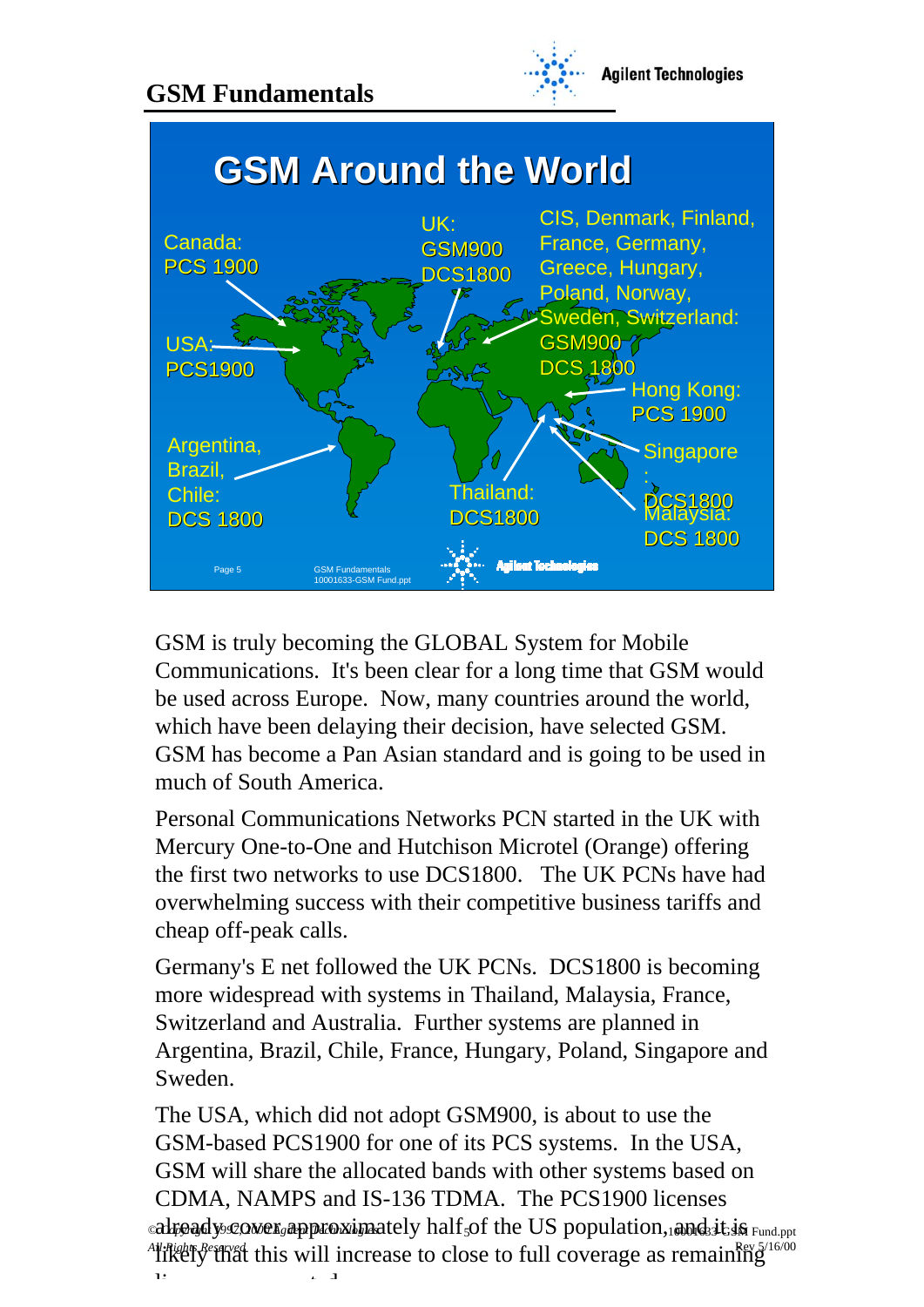#### **GSM Fundamentals**





Conter (MSC) *i* also has the interface to other networks such as such a ppt *All Rights Reserved* and Mobile Networks (PLMN) and Public Switched Rev 5/16/00 This is the GSM system. The Mobile Stations (MS), both hand held (portables) and traditional mobiles in a car, talk to the Base Station System (BSS) over the RF air interface. The Base Station System (BSS) consists of a Base Transceiver Station (BTS), and a Base Station Controller (BSC). It's typical for several BTS to be located at the same site, producing 2 to 4 sectored cells around a common antenna tower. BSC's are often connected to BTS via microwave links. The BSC to BTS link is called the Abis interface. Typically 20 to 30 BTS will be controlled by one BSC. A number of BSS's would then report back to the Mobile Switching Center (MSC) which controls the traffic among a number of different cells. Each (MSC) will have a Visitors Location Register (VLR) in which mobiles that are out of their home cell will be listed, so that the network will know where to find them. The MSC will also be connected to the Home Location Register (HLR), the Authentication Center (AUC), and the Equipment Identity Register (EIR) so the system can verify that users and equipment are legal subscribers. This helps avoid the use of stolen or fraud mobiles. There are also facilities within the system for Operations and Maintenance (OMC) and Network Management (NMC) organizations. The Mobile Switching

T l h N k (PSTN) dia na kaominina mpikambana kaominina mpikambana kaominina mpikambana kaominina mpikambana ka<br>Jene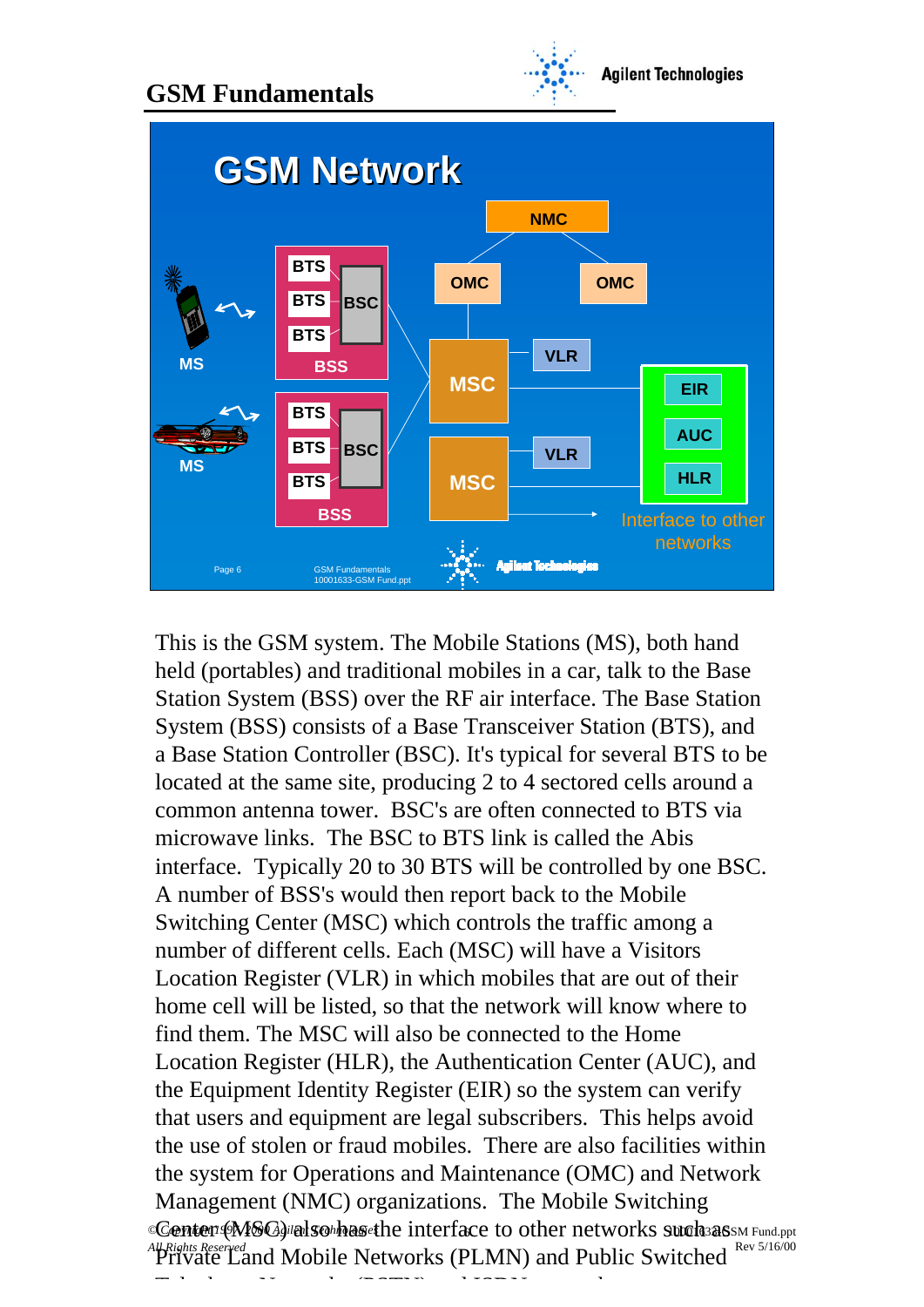



A simpler view of the GSM system, shows the base transceiver station, base station controller, mobile switching center, and public switch telephone network are tied together with hard lines (optical fibber or microwave links). The various interfaces are all defined in the GSM standard. Hewlett-Packard has many measurement solutions, designed to test most areas of the GSM system whether the interface is a hardwire, microwave or RF in origin.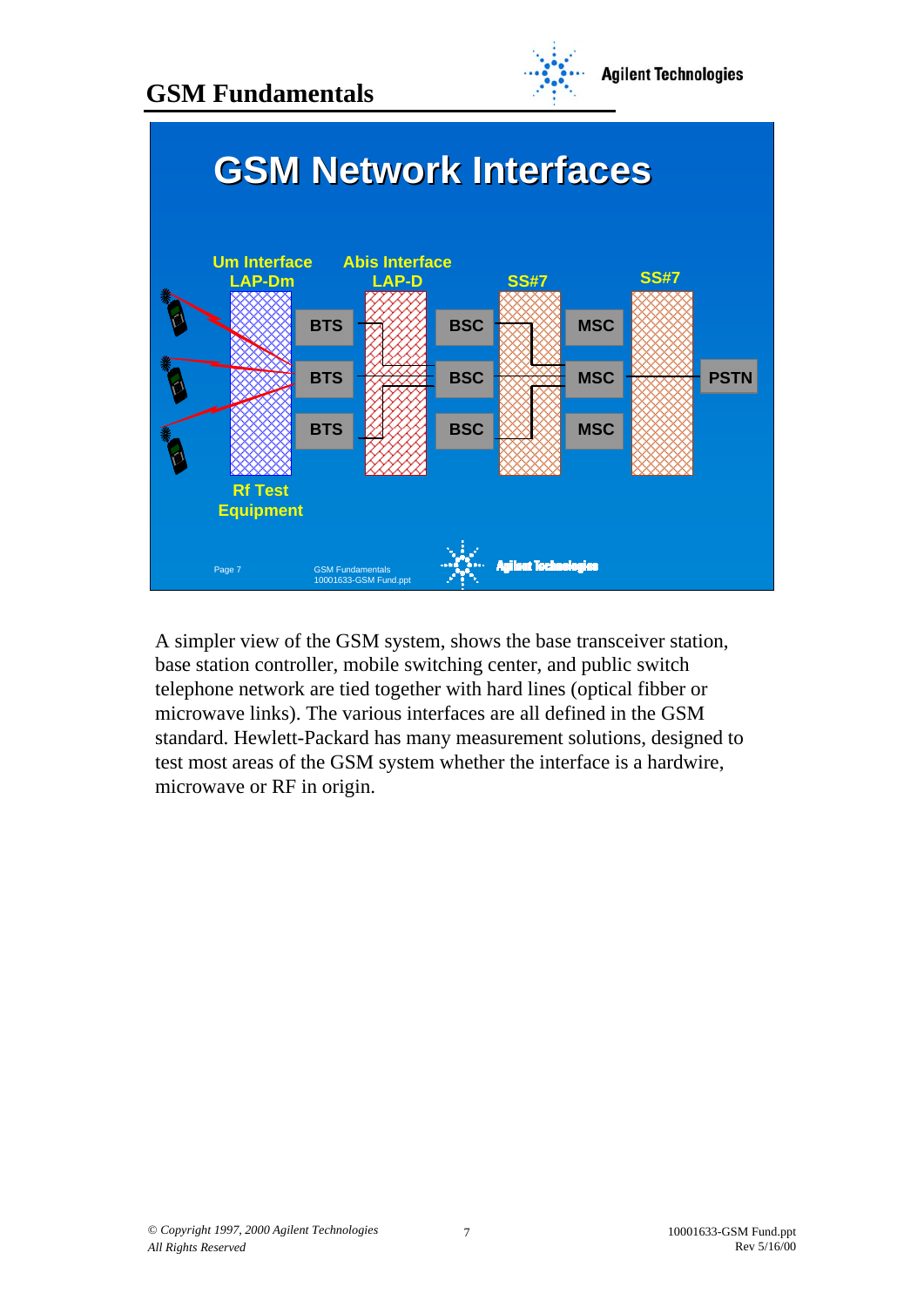





Without a SIM installed, all GSM mobiles are identical. It's the SIM card that gives a mobile its identity. If a user (Fred) takes his SIM on a business trip and plugs it into the GSM mobile fitted to his rental car, the car's phone takes on the SIM's identity. Fred's network access rights, his speed-dial memories and any other saved features, are transferred to the rental car phone. The really nice feature of SIM's is that they also carry your phone number. If Fred's office want to call him, they simply dial his normal mobile number. The network knows the location of the phone with Fred's SIM in it and so routes the call directly to the rental car.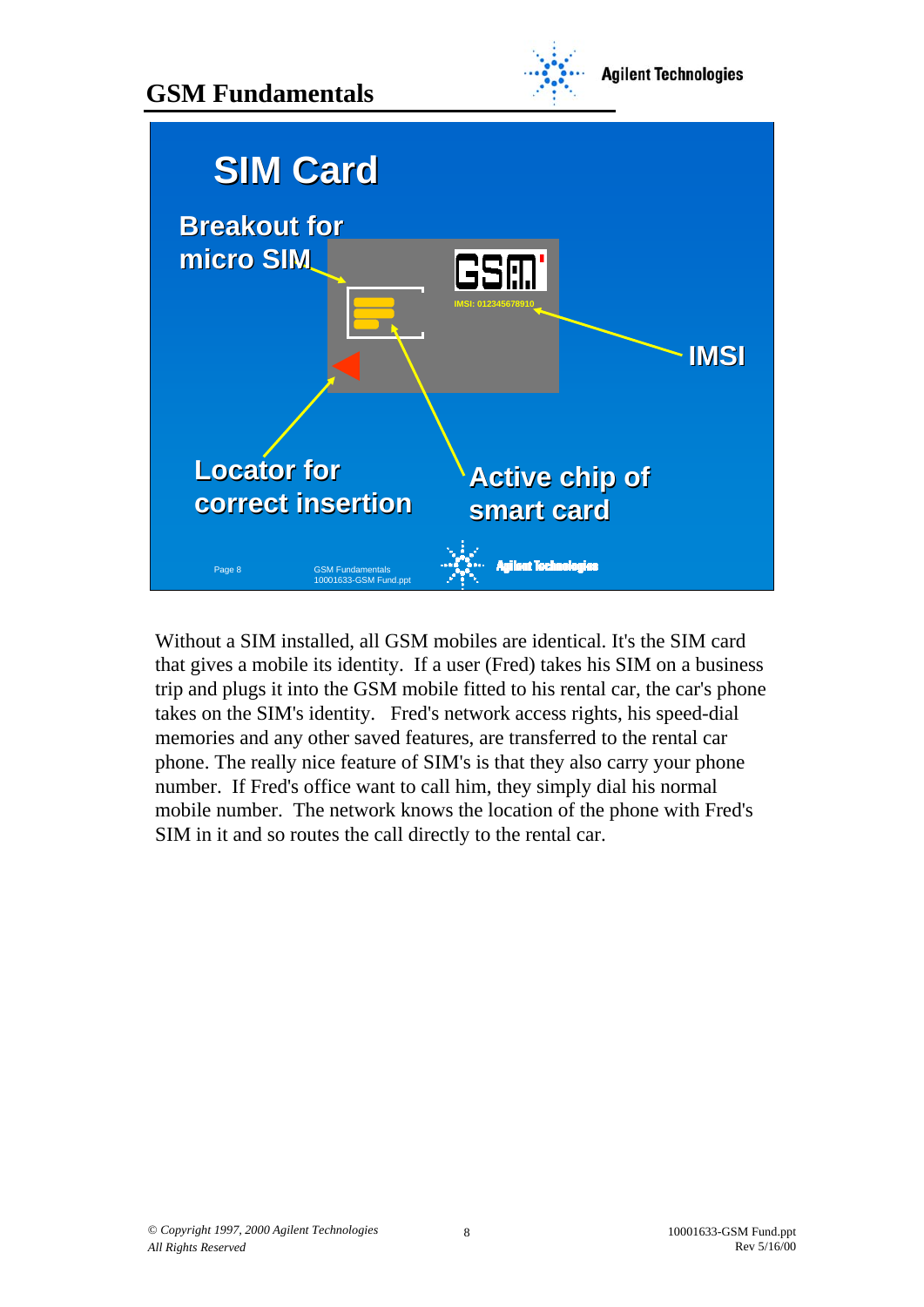

### **SIM Card SIM Card**

Plugs into Every GSM Mobile Two Sizes - Standard (credit card) Micro (postage stamp) **Holds All Unique Subscriber Information** IMSI (International Mobile Subscriber) Lists of Networks Allowed For User  $K_i$  - Ciphering Key Stores Information on Last Location **Stores User Information** Speed Dial Lists, Memories, etc. **nologies** Page 9 GSM Fundamentals 10001633-GSM Fund.ppt

SIM card comes in two sizes:

- standard (credit card size)
- micro (postage stamp size)

SIM's (subscriber Identification Modules) plug into the GSM mobile. The SIM holds all the information related to a subscriber. For example:

- Unique subscriber number or IMSI (International Mobile Subscriber Identification)
- The networks and countries where service is entitled (MCC and MNC)
- Any other user specific information like speed dial numbers and memories

For test purposes, there are special Test-SIM's. Test SIM's allow mobiles to enter a special loop-back mode for receiver BER test.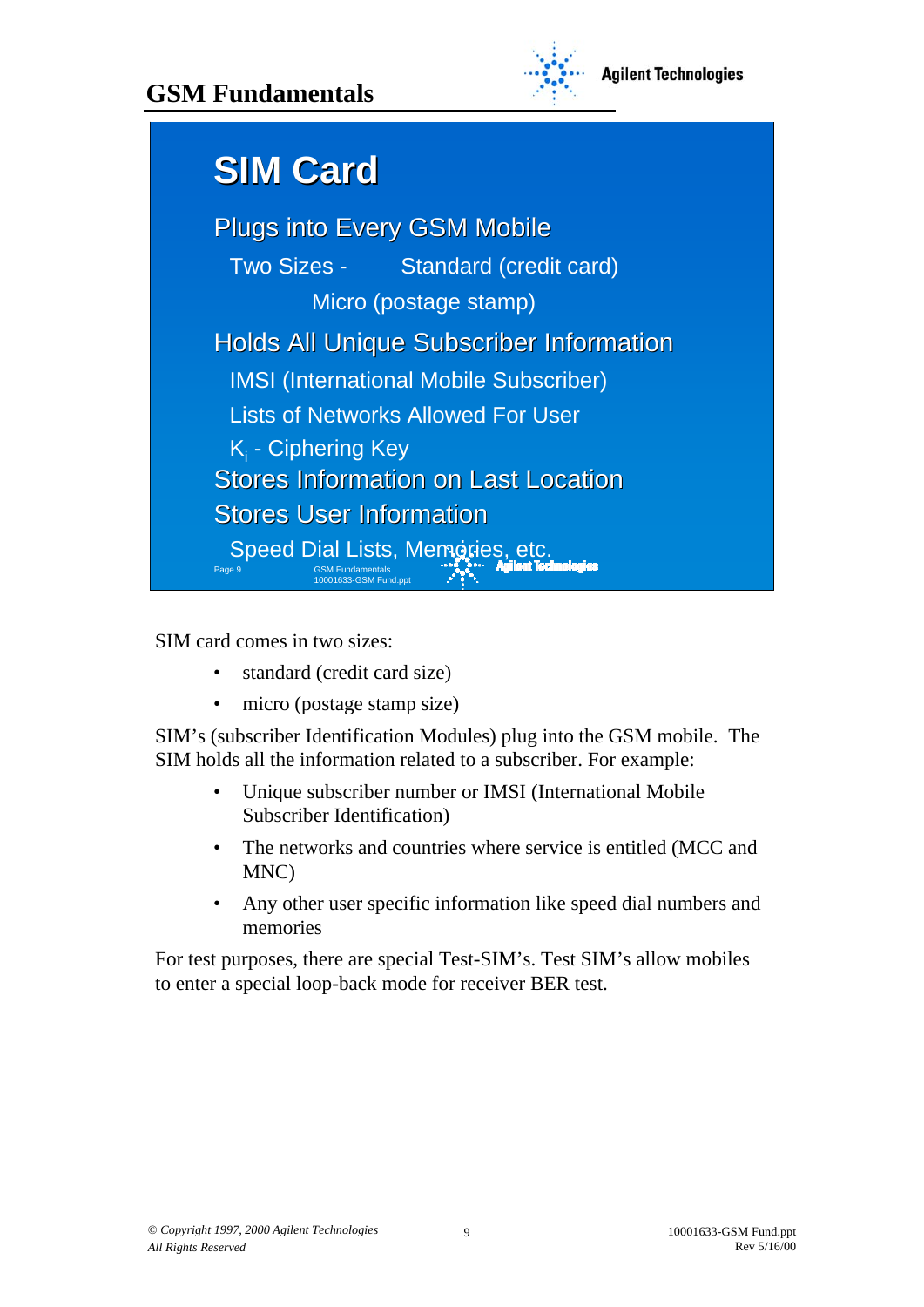





Each Base Transceiver Station (BTS) will be fitted with a number of TX/RX pairs or transceiver modules. The number will determine how many frequency channels can be used in the cell, and depends on the expected number of users. The link between the Base Station (BS) and the Mobile Station (MS) is called the Downlink and the link between MS and BS is the Uplink. These are separated by

- 45 MHz in GSM
- 95 MHz in DCS
- 80 MHz in PCS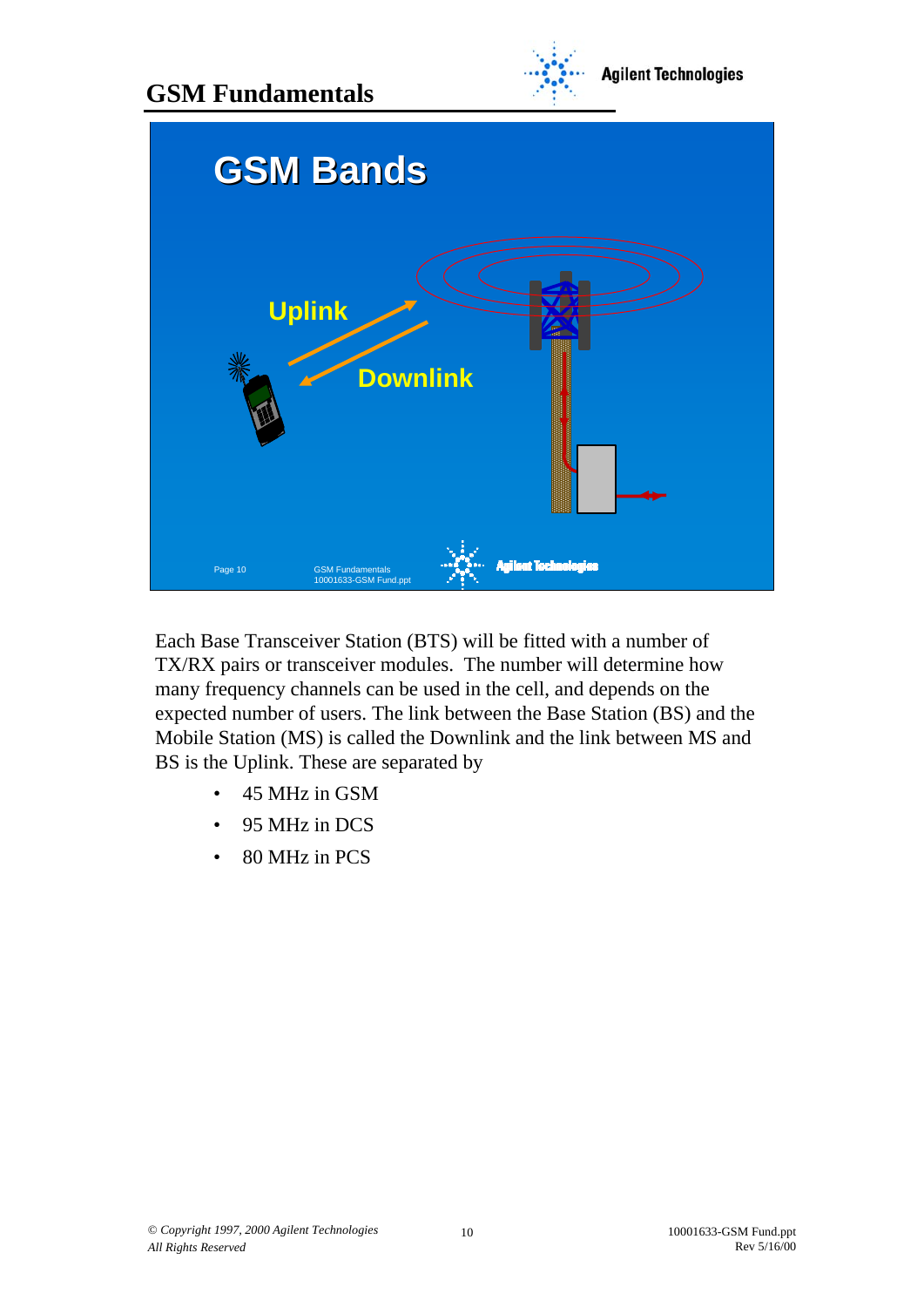|                                       | Phase 1<br><b>GSM900</b> | Phase 2<br><b>GSM900</b>      | Phase 1<br><b>DCS1800</b> | Phase 2<br><b>DCS1800</b> | <b>PCS1900</b>            |
|---------------------------------------|--------------------------|-------------------------------|---------------------------|---------------------------|---------------------------|
| <b>Uplink</b><br>Frequency<br>Range   | 890 to<br>$915$ MHz      | 880 to<br>$915$ MHz           | 1710 to<br>1785MHz        | 1710 to<br>1785MHz        | 1850 to<br><b>1910MHz</b> |
| <b>Downlink</b><br>Frequency<br>Range | 935 to<br><b>960MHz</b>  | $925$ to<br><b>960MHz</b>     | 1805 to<br><b>1880MHz</b> | 1805 to<br><b>1880MHz</b> | 1930 to<br><b>1990MHz</b> |
| <b>ARFCN</b><br>Range                 | $1 - 124$                | $0 - 124$ and<br>$975 - 1023$ | $512 - 885$               | $512 - 885$               | $512 - 810$               |
| Tx/Rx<br><b>Spacing</b><br>(MHz)      | 45                       | 45                            | 95                        | 95                        | 80                        |

Above is a table that shows the relative frequency plans of the three GSM networks: GSM900, DCS1800 and PCS1900.

The frequency range of the Uplink and Downlink show how the two bands are split into the two directions, rather than an uplink being followed by a downlink 200kHz later.

Another difference is that the channel numbers are different. Remember this if you write any test control software and want to port from one system to another, as the channel numbers must be changed for correct operation.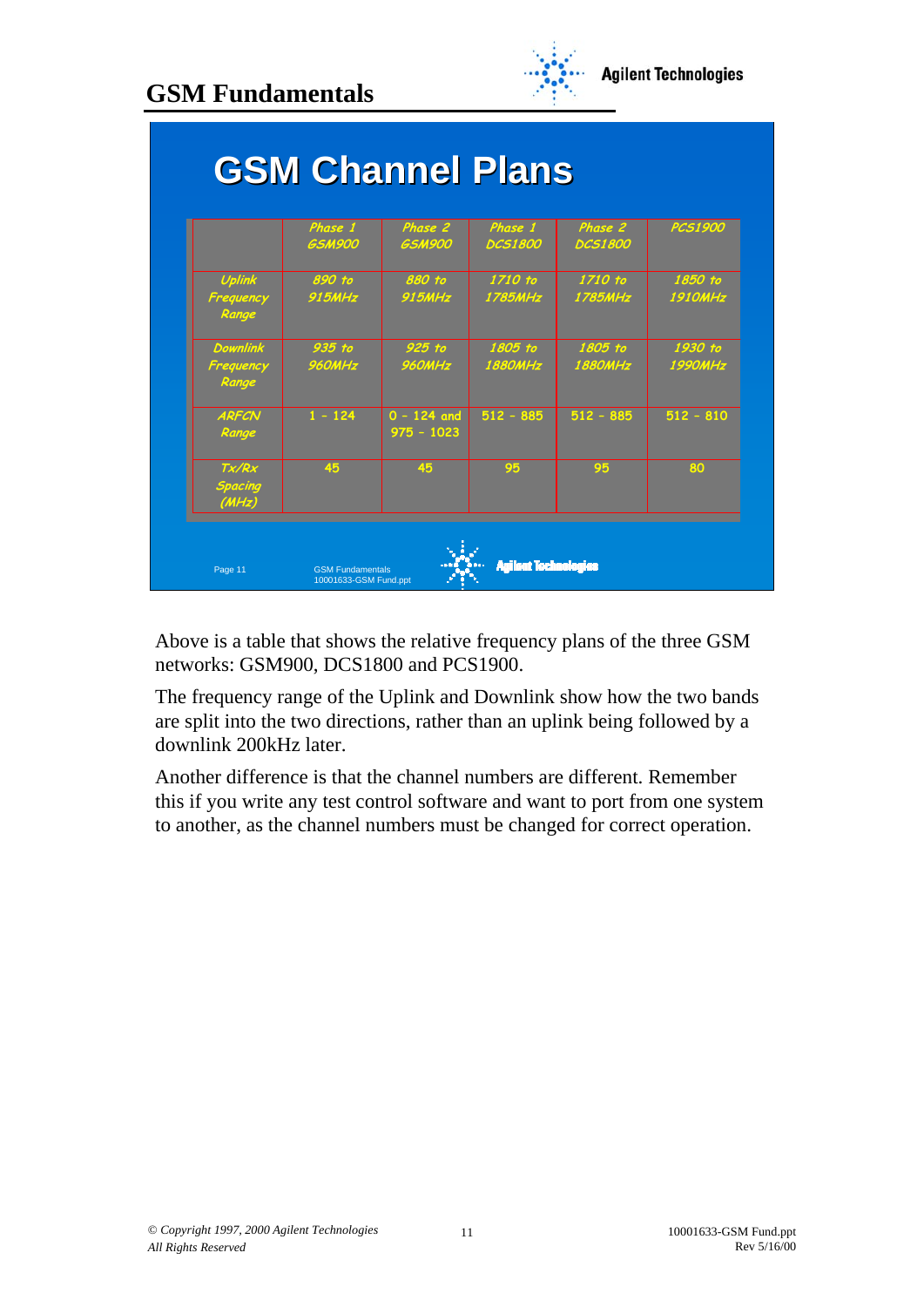



GSM uses TDMA (Time Division Multiple Access) and FDMA (Frequency Division Multiple Access). The slide shows part of one of these bands. Each band is divided into 200kHz slots called ARFCN's (Absolute Radio Frequency Channel Numbers).

As well as dividing up the frequency, the ARFCN is also divided in time into 8 Timeslots (TS), each TS being used in turn by a different MS. The 8 TS's together are known as a Frame.

The slide illustrates 4 TCH's (Traffic Channels). Each one of the TCH's uses a particular ARFCN and Timeslot. Two of the TCH's are on the same ARFCN, using different timeslots, the other two are on different ARFCN's.

The combination of a TS number and ARFCN is called a physical channel.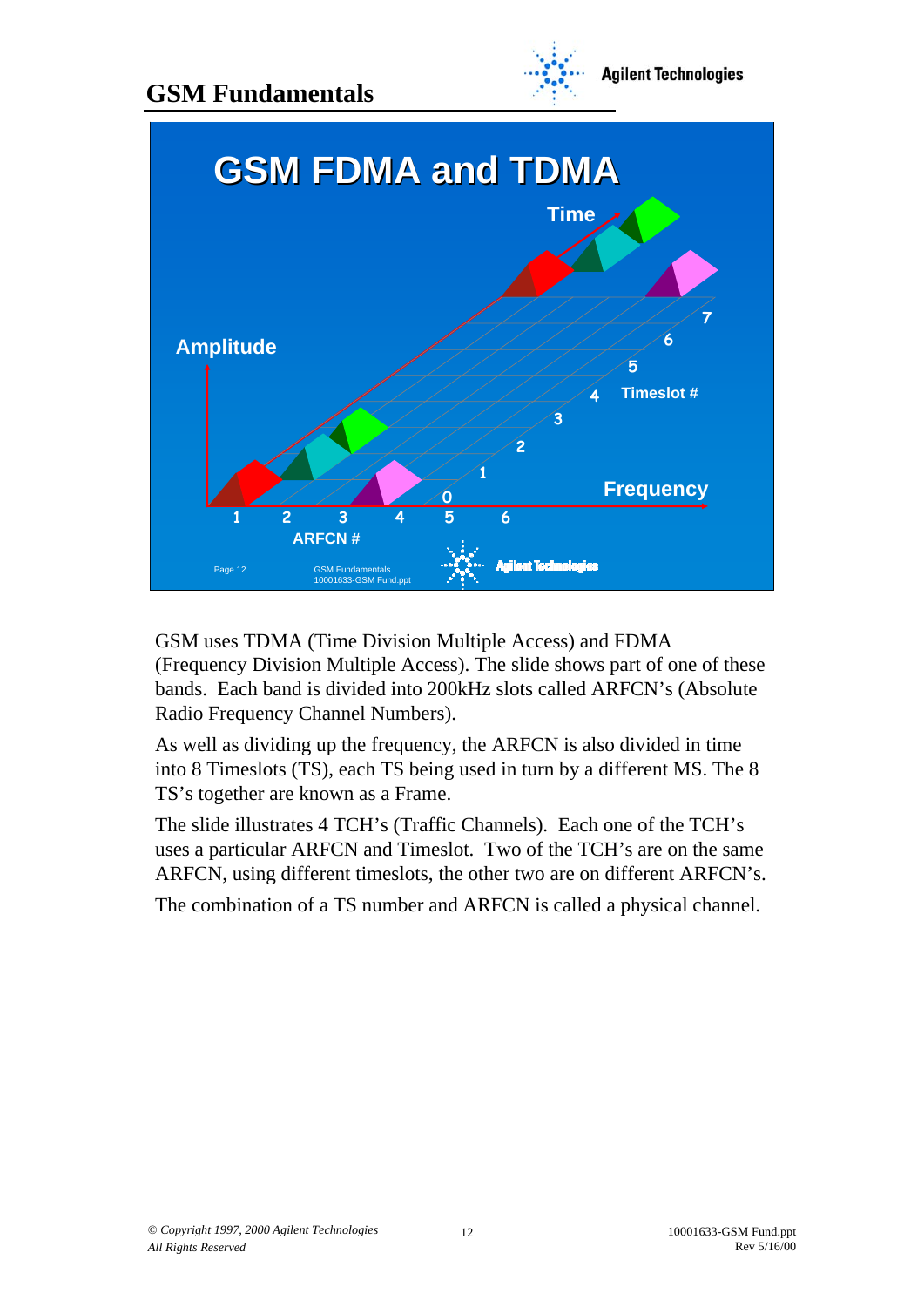

Above is a more detailed representation of a GSM burst.

There are three areas to consider:

- The overshoot that is caused by the fast ramp up of the burst
- The lobes due to the ramp up
- The lobes due to the modulation.

These are all specified by the GSM standard.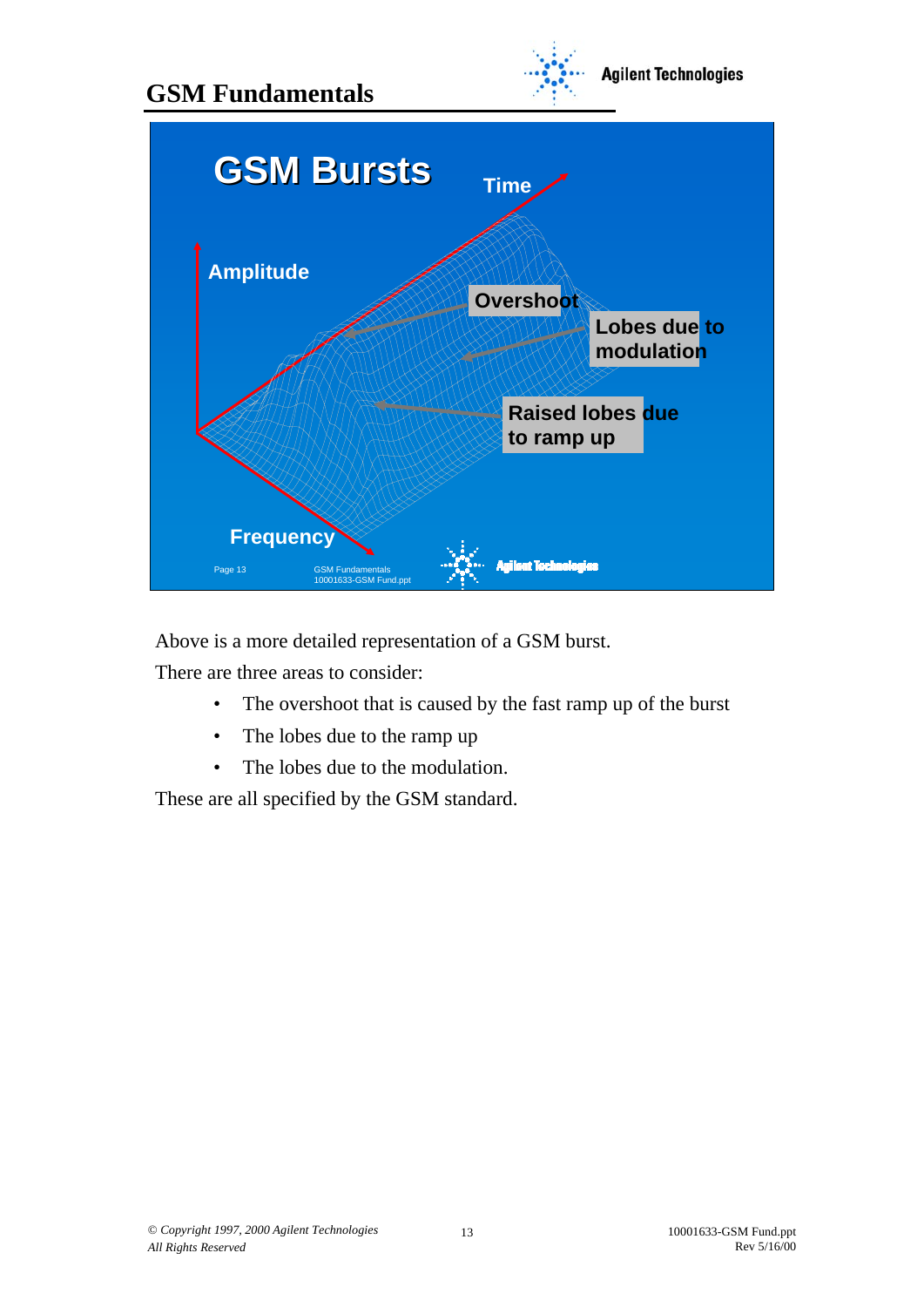



To see how information is transmitted let's look at an example.

We have been assigned timeslot 2 and we're in a traffic mode, receiving and transmitting information to the base station. The downlink, on which we receive information, will be in the frequency range of 935 to 960MHz. The uplink, the frequency which the mobile will transmit information to the base station, will be in the frequency range of 890 to 915MHz.

The uplink and the downlink make up a frequency pair, which for GSM900, is always separated by 45MHz.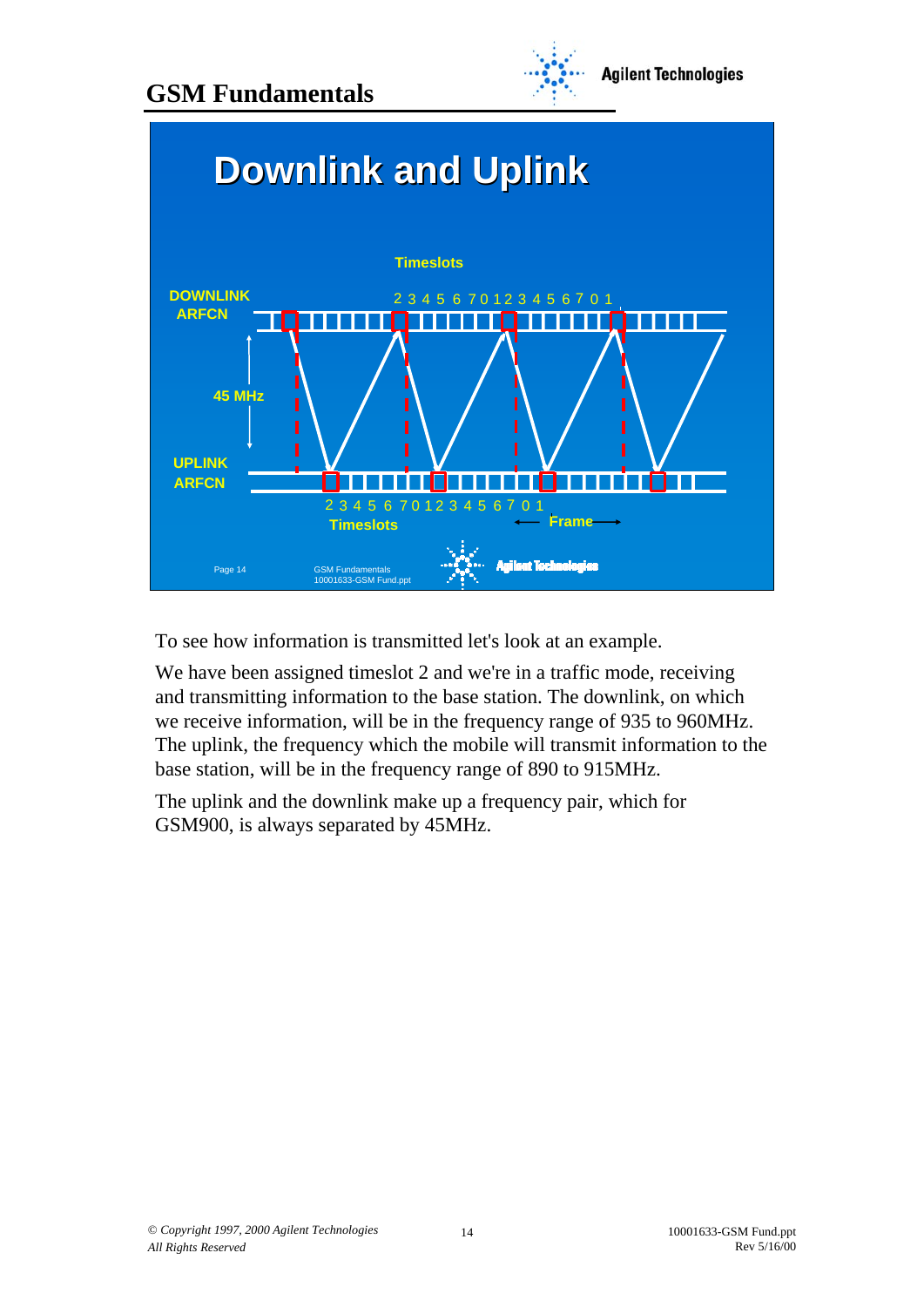



In the previous example we can see that the timeslots are offset by 3 between the downlink and the uplink. We receive information in timeslot two in the downlink we have two timeslots in which to switch to the uplink frequency and be ready to transmit information. Then, we have to get ready to receive our next time slot of information in the next frame.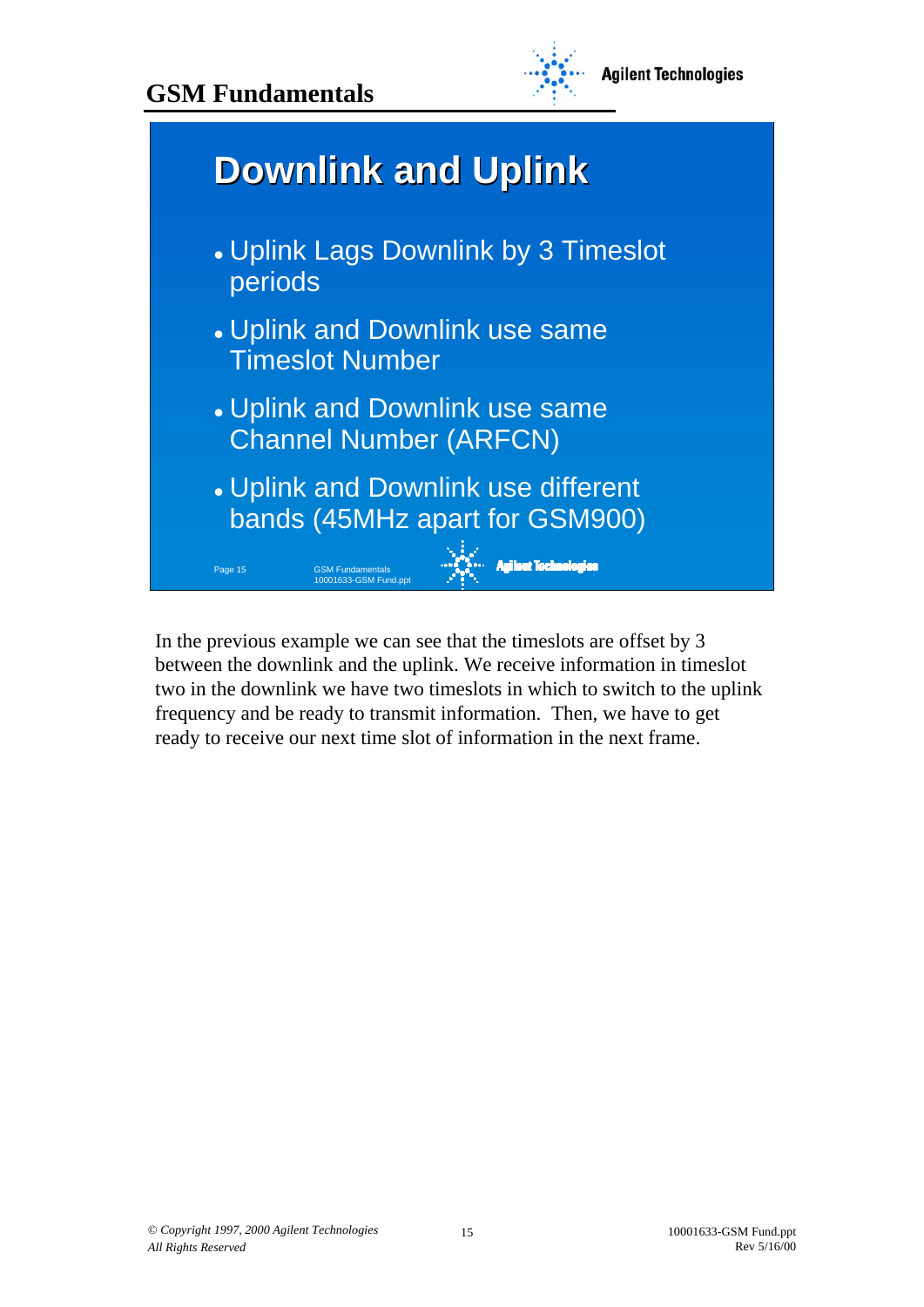#### **GSM Fundamentals**





GSM uses a number of channels in each cell. However, the same channels cannot be used in adjacent cells, as they would interfere with one another. This is Spatial Division Multiple Access (SDMA), a scheme that reuses the channels in distant geographical areas.

Above is a pattern known as an "N in 7". In this example there is about three cells distance between reused channels. There are many other patterns used. These depend on output power and cell size.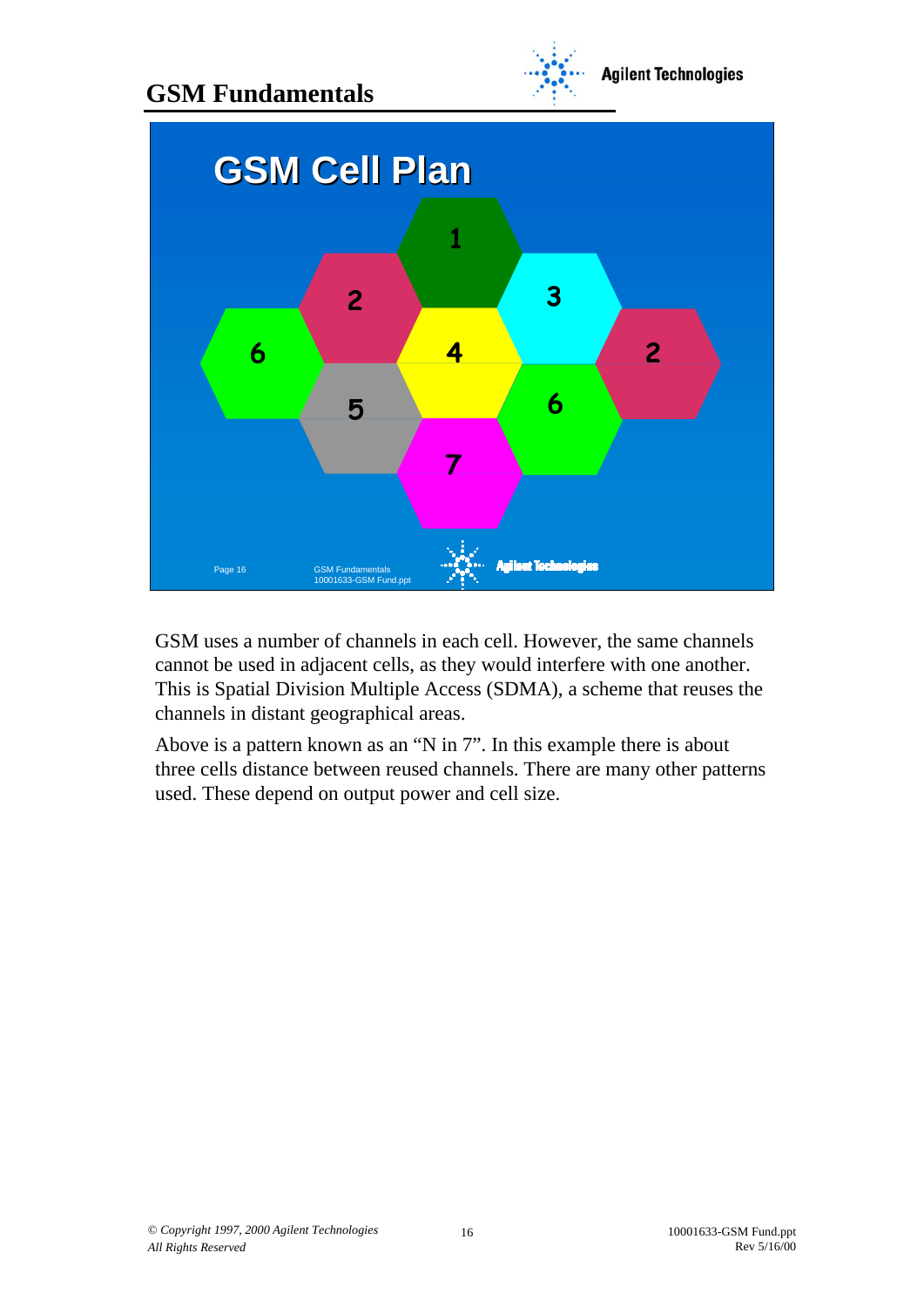



One way for cells to be designed is using an omnidirectional antenna at the center. The whole cell uses the same channels.

Another cell design is a sectored cell. This uses a beam antenna, which in the above example has a 120° beam width. This forms a three-sectored cell. There are other sector designs that can be used for other applications.

The are other types available but these are the most common. Another cell is the 'Umbrella' cell that is long and thin and is used to cover roadways in remote areas. This is used so that the valuable energy from the base station is not wasted on sides of the road that have no need for coverage. It also reduces handoff frequency.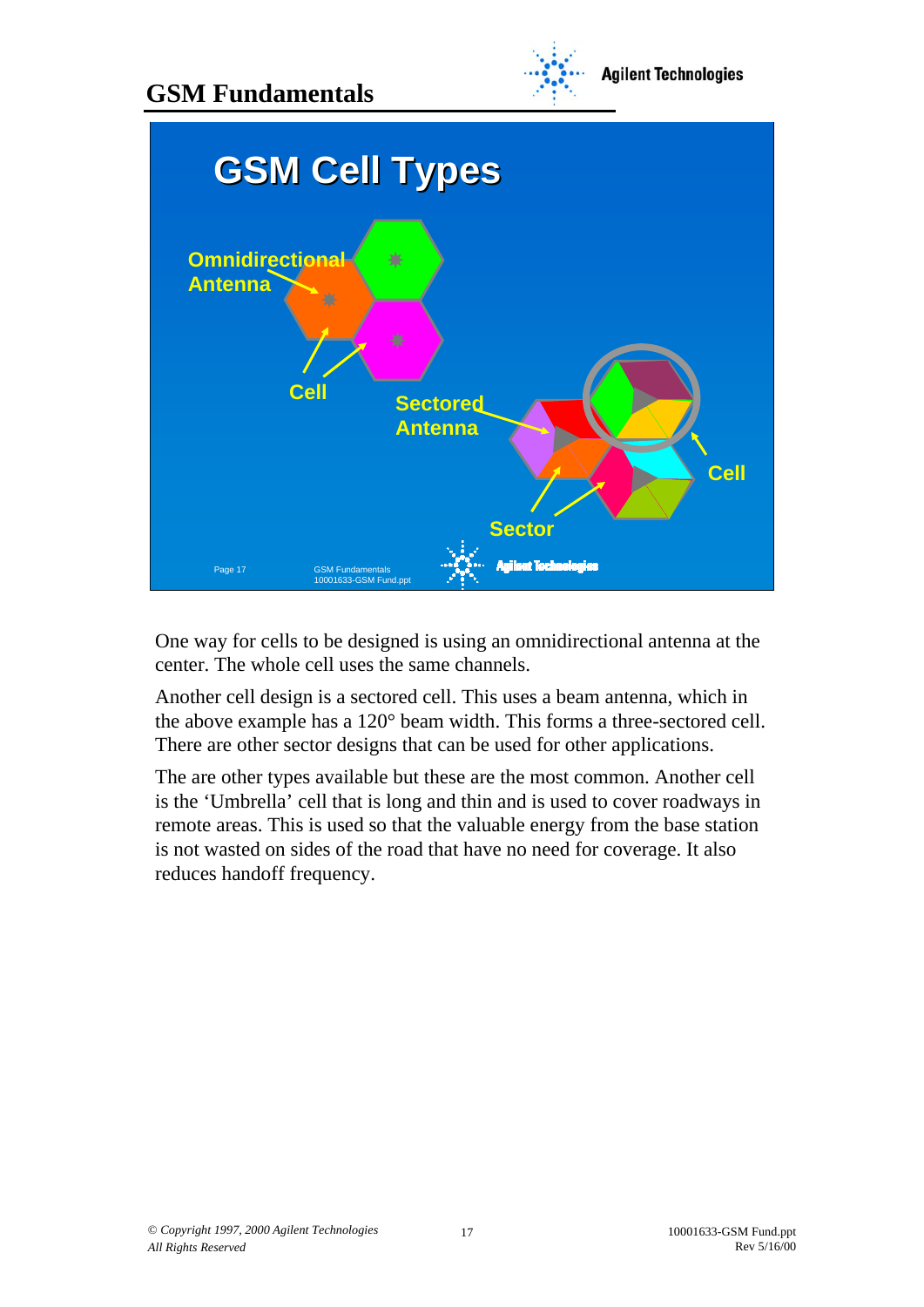



All BTS produce a Broadcast Channel (BCH). The BCH is like a lighthouse or beacon. It's on all the time and allows mobile to find the GSM network. The network for a variety of user functions also uses the BCH signal strength. It's a useful way of telling which is the closest BTS to the mobile. It also has information coded onto it, such as the identity of the network (e.g. Mannesmann, Detecon, or Optus), paging messages for any mobiles needing to accept a phone call, and a variety of other information. Each mobile will monitor the power of adjacent cell BCH's to aid the network in making hand-off decisions.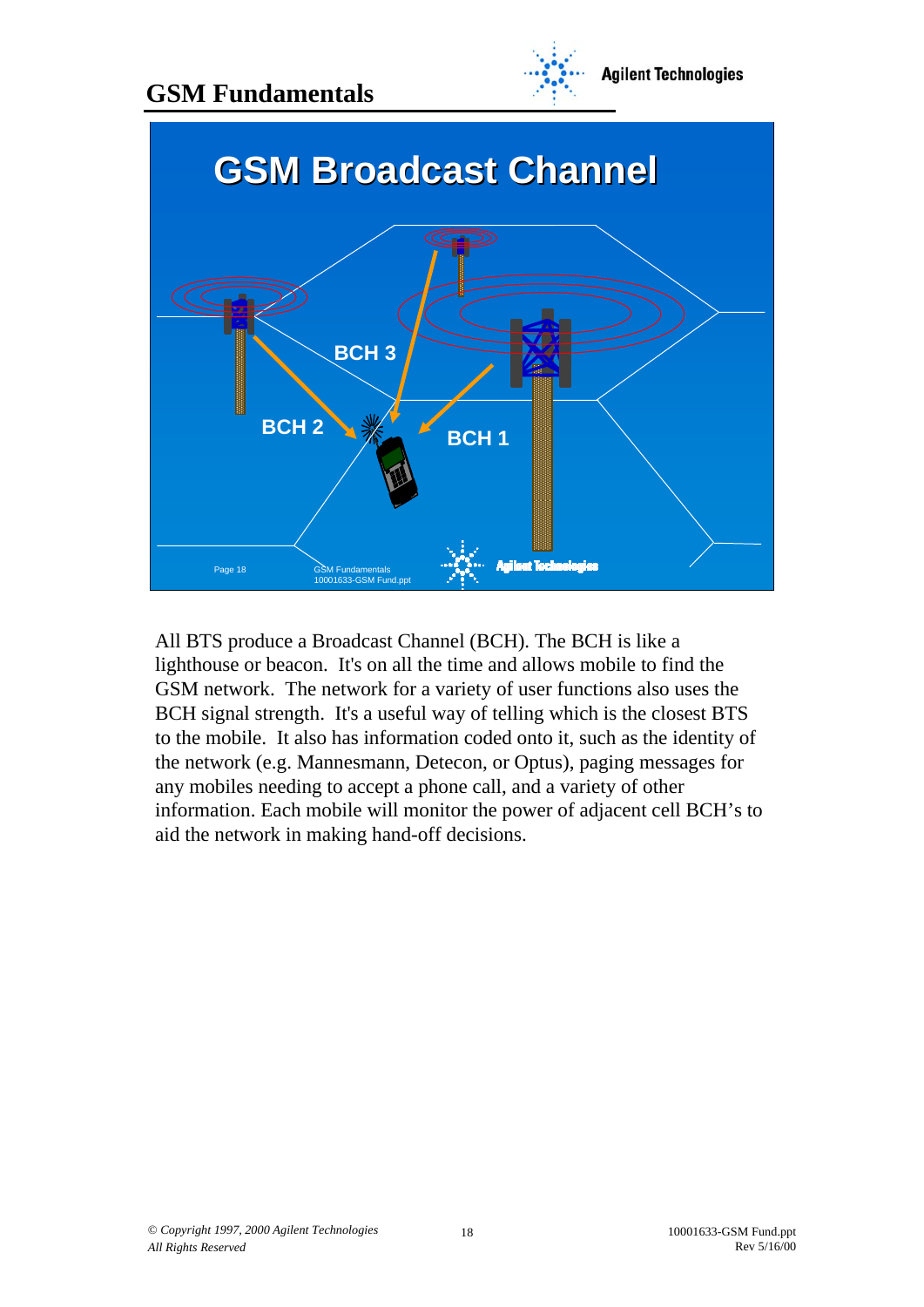



Mobiles on a call use a Traffic Channel (TCH). The TCH is a two way channel used to exchange speech information between the mobile and basestation. It's interesting to note that while the TCH uses a frequency channel in both the uplink and downlink, the BCH occupies a channel in the downlink band only. The corresponding channel in the uplink is effectively left clear. The mobile can use this for unscheduled or Random Access Channels (RACH). When the mobile wants to grab the attention of the base station (perhaps to make a call).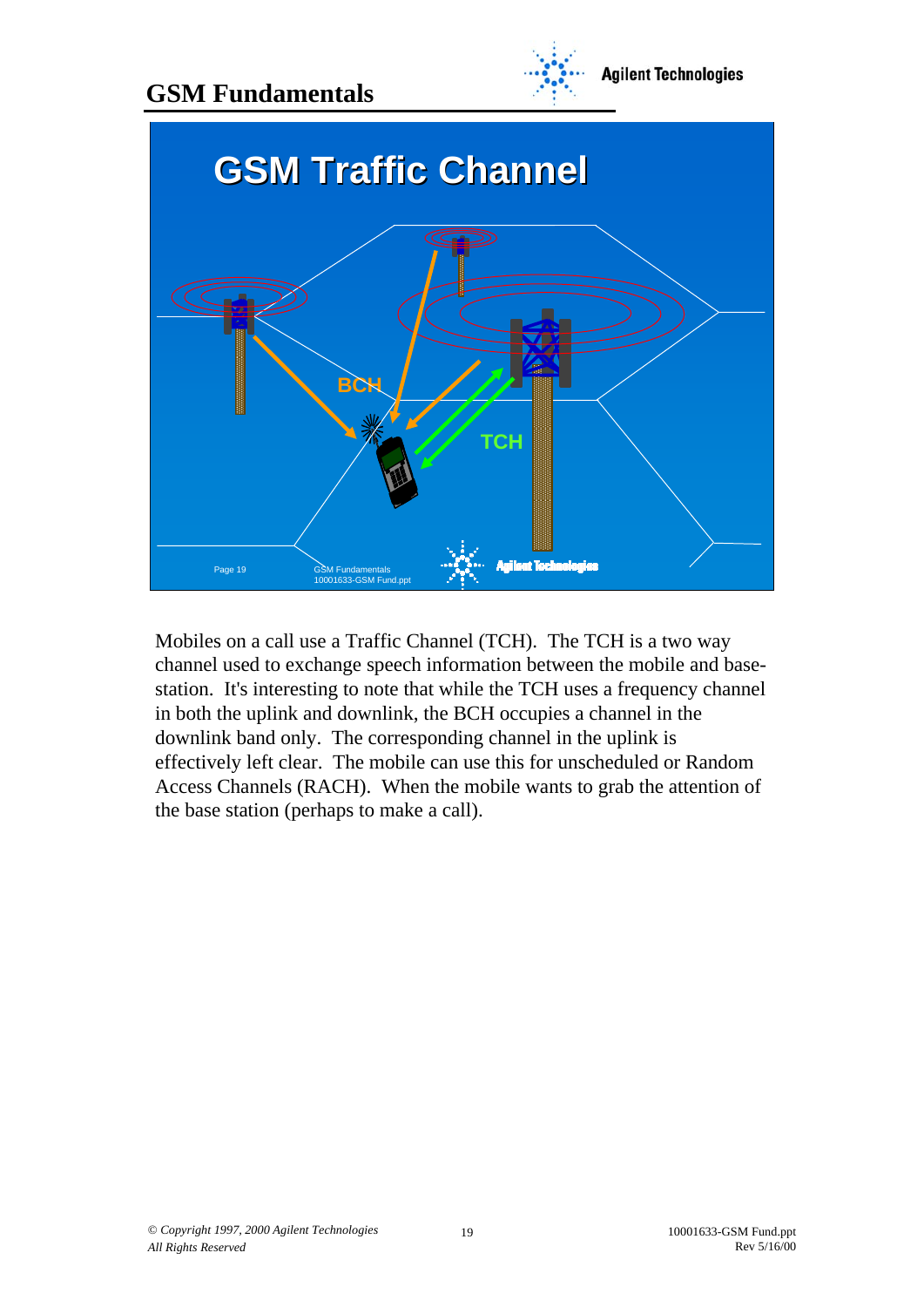



When the MS is on a call, it is constantly monitoring the Received Signal Quality (a bit error rate measurement known as RxQual) and the Received Signal Level (a power measurement call RxLev). These are constantly being sent back to the BS on a Slow Associated Control Channel (SACCH). When the levels cannot be maintained by adjustments in power level by the BS, it will instruct the MS to start a hand-off. As mentioned earlier, the MS is also monitoring the surrounding cells' BCH's, this helps the BS decide which is the best cell to hand-off to.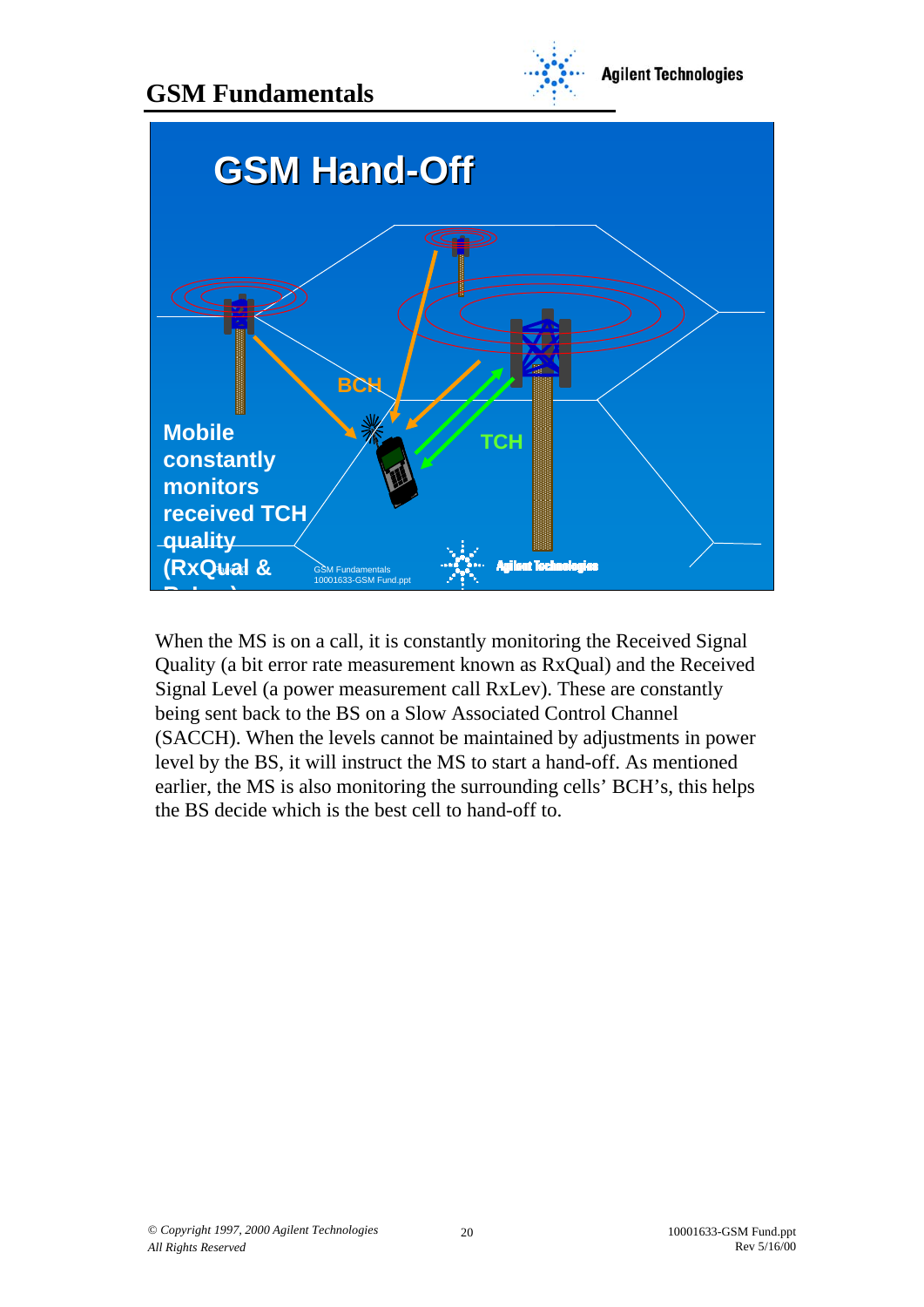



Besides receiving and transmitting information, the mobile must switch frequency and get ready to receive and measure the level of the adjacent cell's broadcast channels. It then reports this (RxLev) information to its own base station in order to establish when a handoff is appropriate between cells. Again, information is received on timeslot 2, we switch 45MHz to transmit information and then, need to switch back  $45MHz +/-a$ few MHz to monitor and measure the level of the adjacent cell's broadcast channels. This information will be reported back to the base station at least every 30 seconds so that the base station can determine the appropriate time to do a handoff. The RxLev information is reported back to the basestation on the uplink SACCH (Slow Associated Control CHannel).

The mobile uses a list of ARFCN in the BA (Base Allocation) table to know which BCH frequencies to go out and measure. The BA table is coded onto the BCH, and also the downlink SACCH.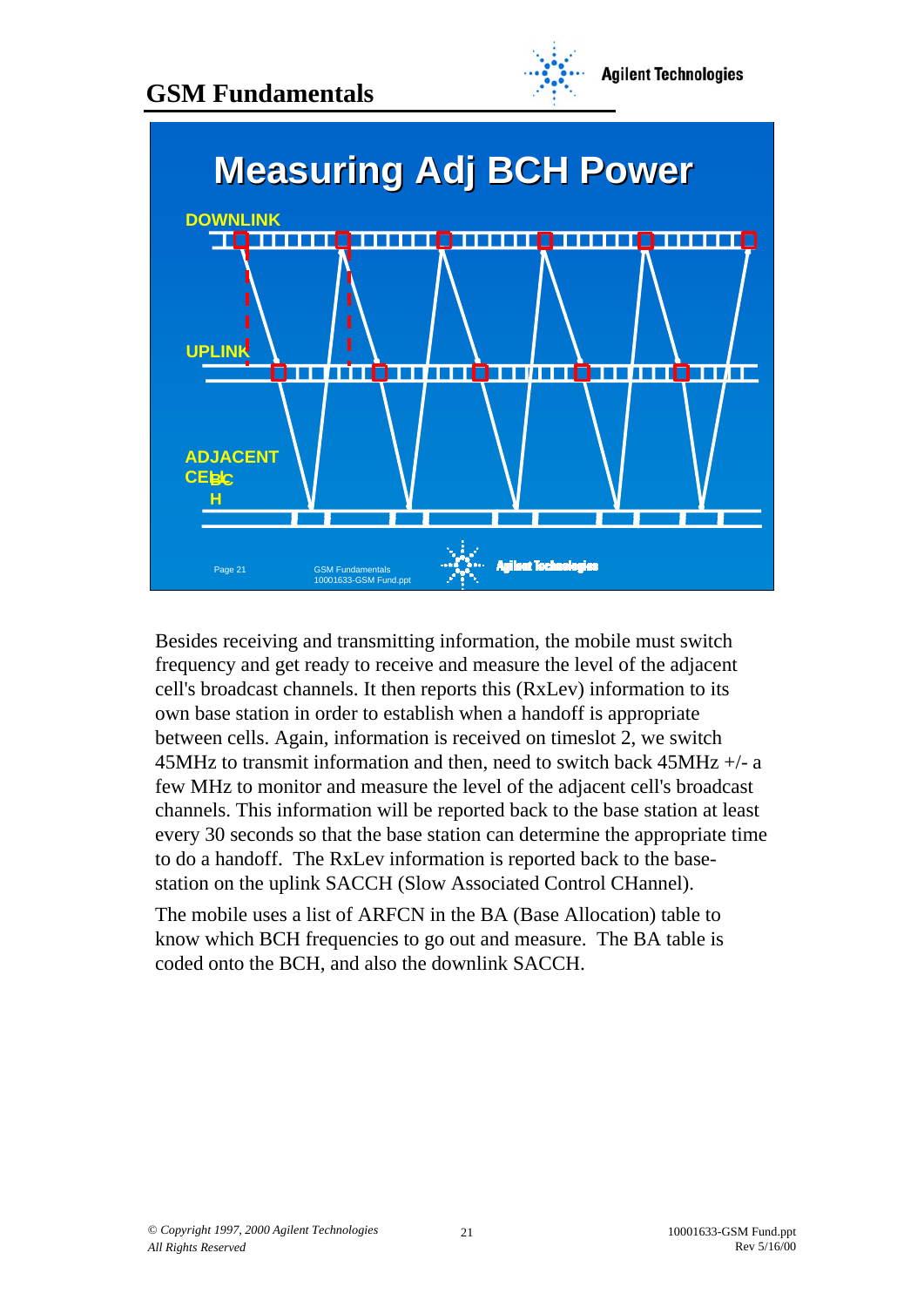



As the mobile moves around the cell, its transmitter power needs to be varied. When it's close to the base station, power levels are set low to reduce the interference to other users. When the mobile is further from the base station, its power level needs to increase to overcome the increased path loss. However, if too much power is used, the user's battery will run down too quickly.

All GSM mobiles are able to control their output power in 2dB steps. The base station commands the mobile to a particular MS TX Level (power level) by watching the power level of the received signal at the BS.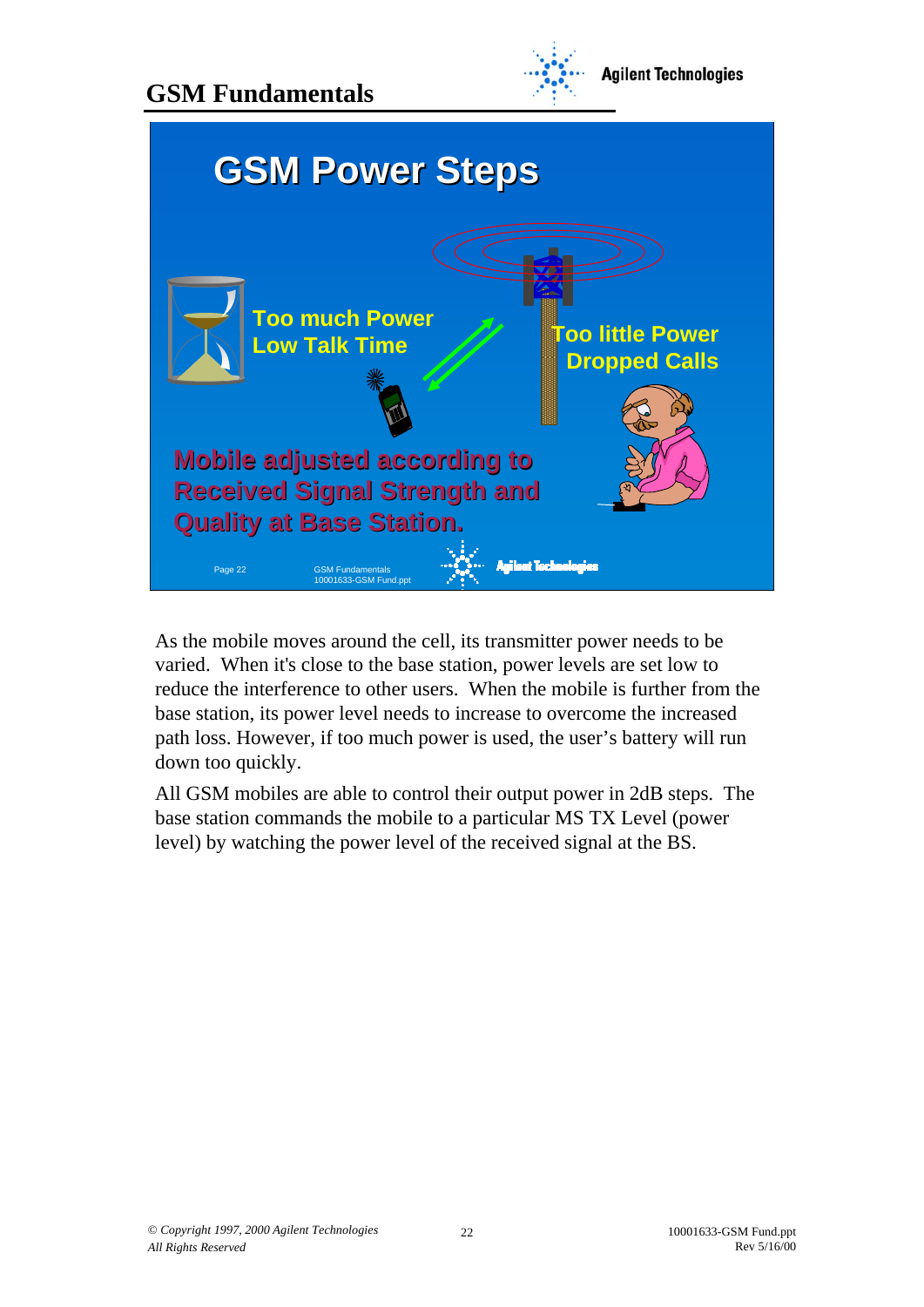

|                                                | Phase 1<br><b>GSM900</b>               | Phase 2<br><b>GSM900</b> | Phase 1<br><b>DCS1800</b> | Phase 2<br><b>DCS1800</b> | PCS1900         |
|------------------------------------------------|----------------------------------------|--------------------------|---------------------------|---------------------------|-----------------|
| Mobile Max<br>Power                            | <b>20W</b><br>(8W used)<br>43dBm/39dBm | 8W / 39dBm               | 1W / 30dBm                | 4W / 36dBm                | 2W / 33dBm      |
| Mobile Min<br>Power                            | 20mW /13dBm                            | 3mW/<br>5dBm             | 1mW/0dBm                  | $1mW / ^0$ dBm            | 1mW / OdBm      |
| <b>Mobile Power</b><br>Control<br><b>Steps</b> | $0 - 15$                               | $2 - 19$                 | $0 - 13$                  | $0 - 15$                  | $0 - 15$ .30.31 |

The table above shows the maximum and minimum power levels on the mobiles in different systems. The final row shows the power steps, which are all numbered, and how they relate to the max and min powers.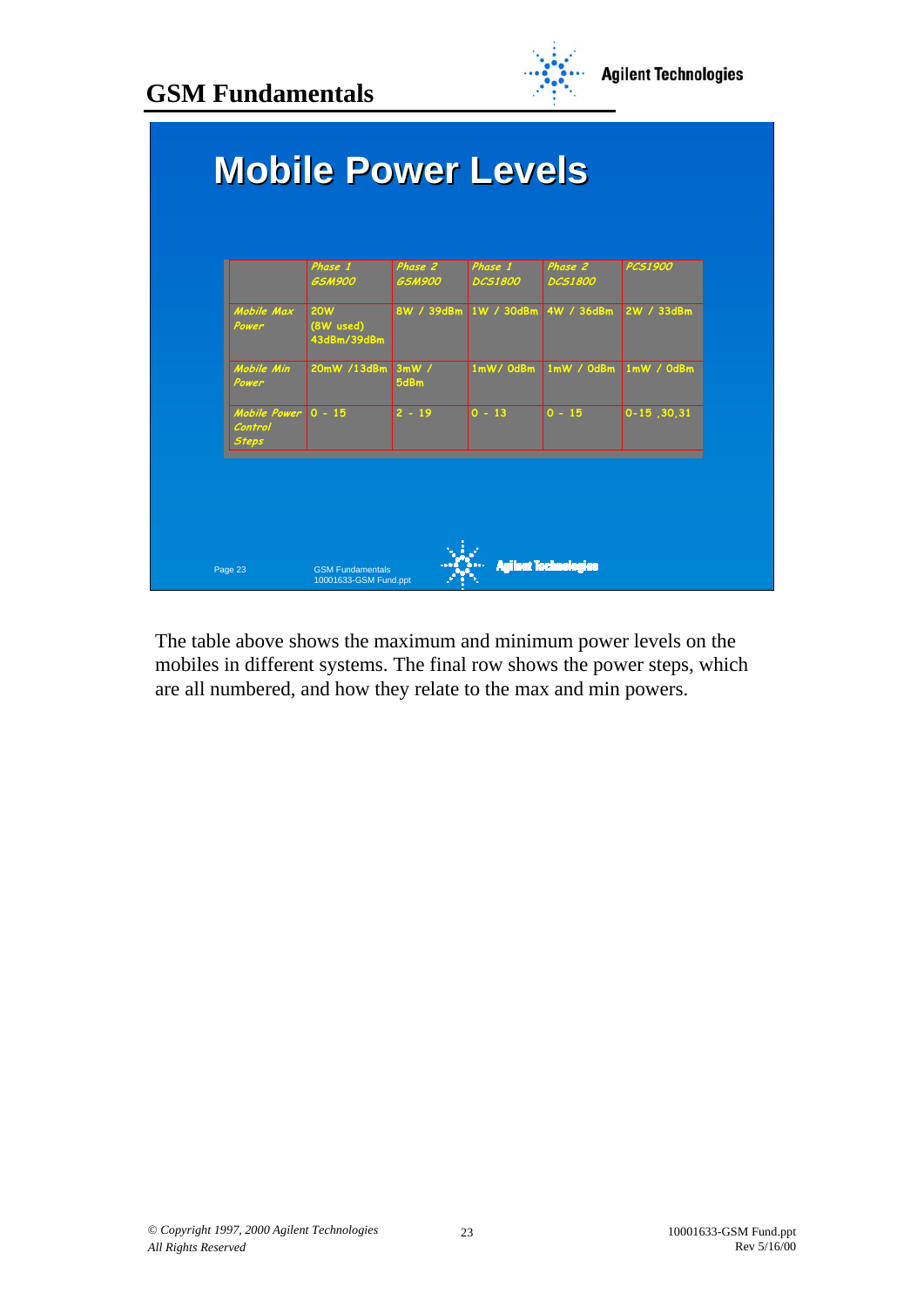



The burst can be divided into three distinct areas:

- Ramp Up
- Useful Part of the Burst
- Ramp Down

All of these levels are controlled by the GSM standard.

The Useful Part of the Burst is the area where the modulated data is present. There are 148 bits (each bit is represented by a single symbol in 0.3GMSK modulation) which will be examined more closely in a later section.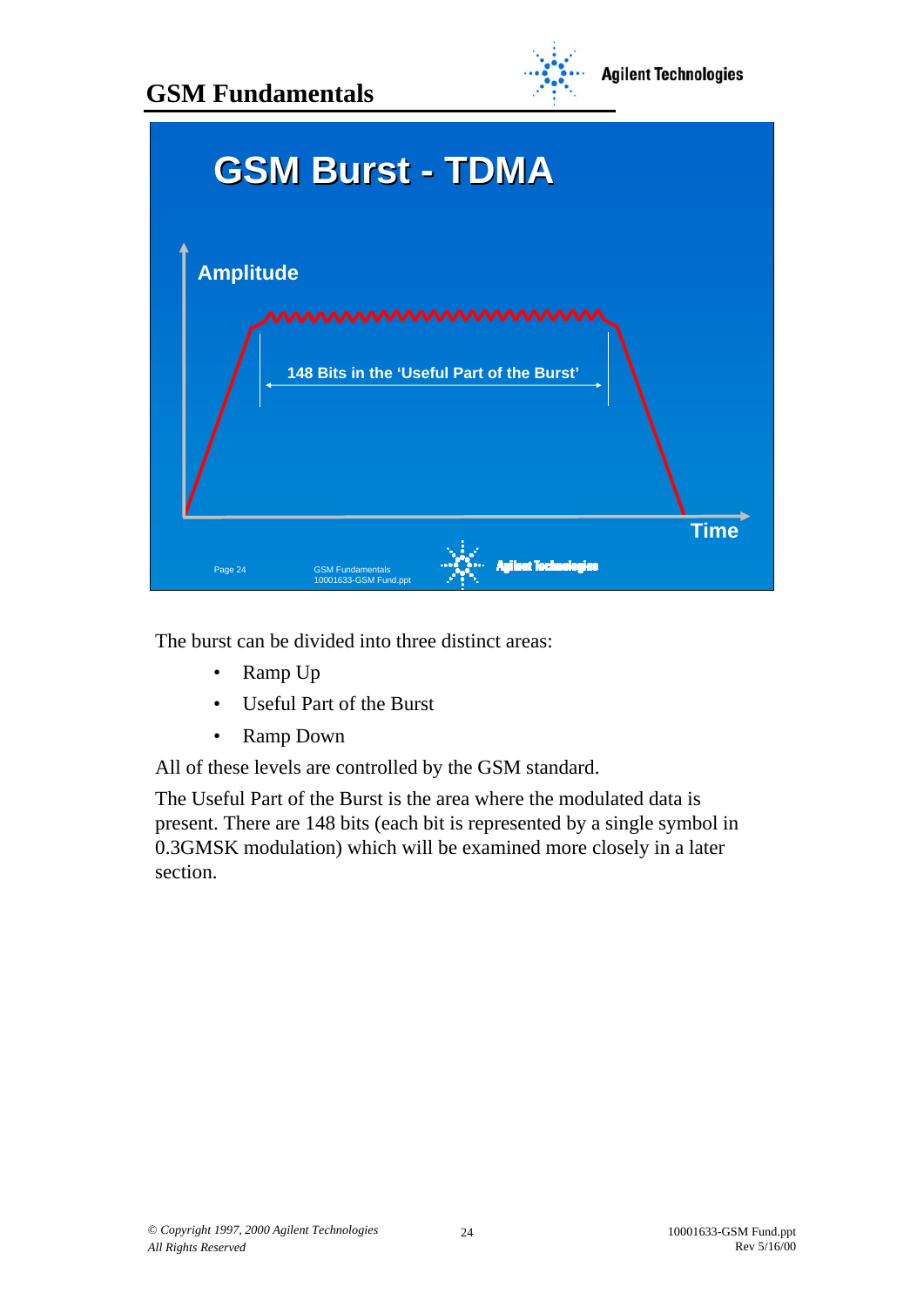**GSM Fundamentals**





In GSM, because it uses TDMA with cells up to 35 km radius, a radio signal will take a finite period of time to travel from the mobile to the basestation. There must be some way to make sure the signal arrives at the base-station at the correct time.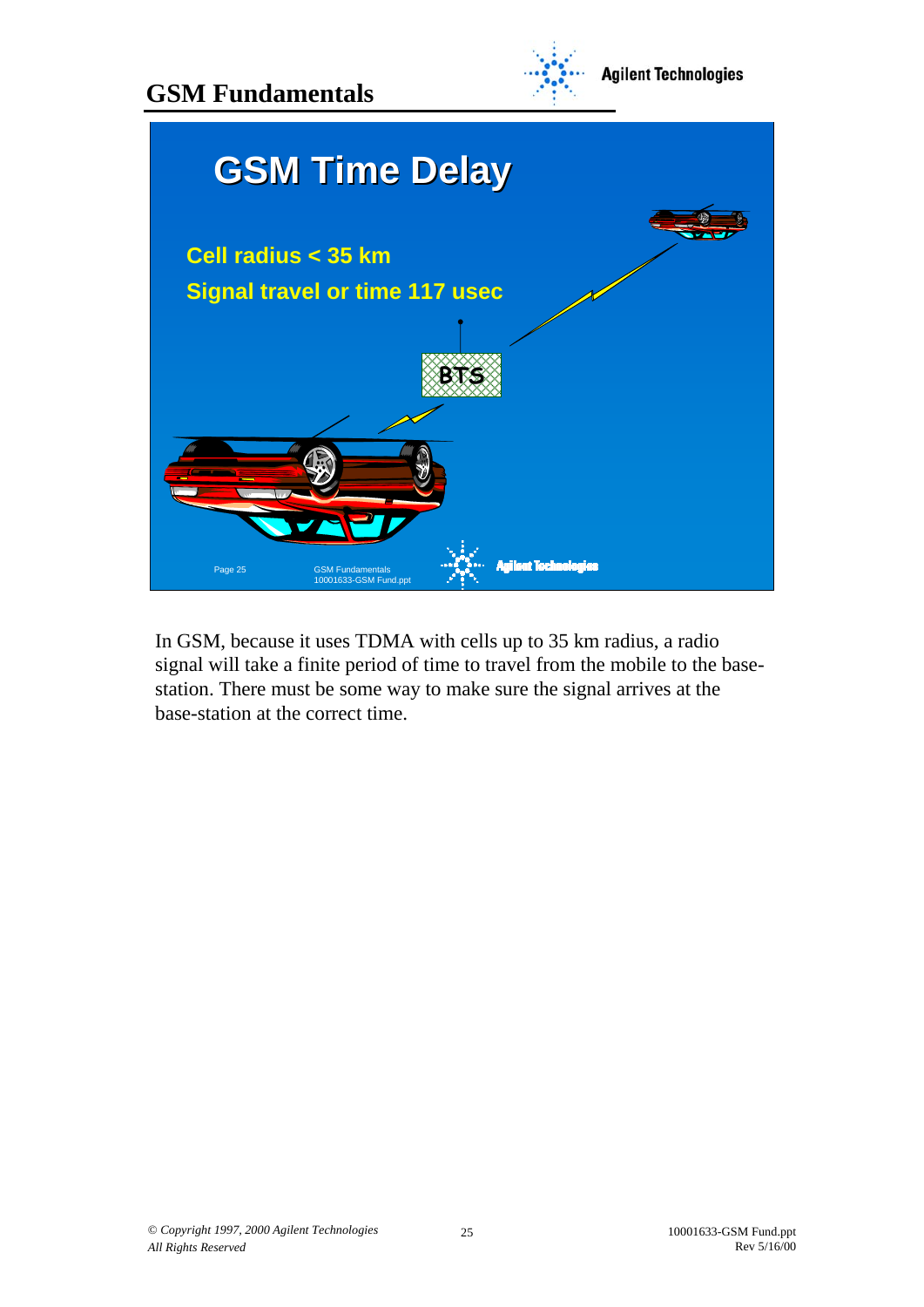



If the burst arrives at the correct time, it will fit into its physical channel and not disturb any other burst that may follow it in the next timeslot. However, if it is delayed, due to a long distance to travel, it may arrive late and impact the following burst from another user. In this case the mobile is instructed by the BS to burst earlier which will correctly align the burst in the timeslot. The message sent by the BS is called the Timing Advance.

The base station monitors the burst to see when it arrives at the base station. If it arrives late or early, the base station will note how many times it has changed since the last Timing Advance adjustment, and if there have been more than  $4 \times \frac{1}{4}$  bit periods change in one direction, the adjustment will be made again.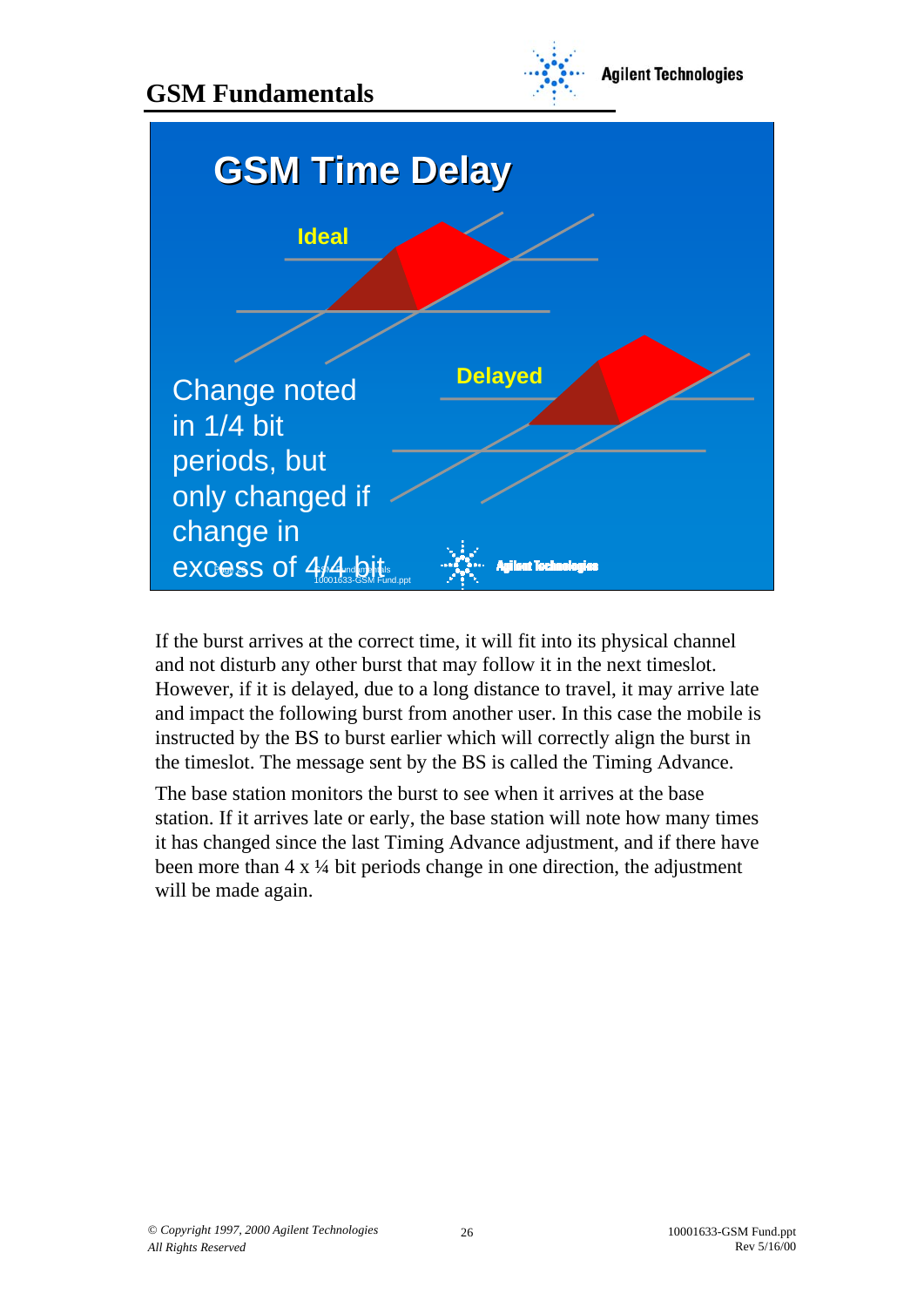



The GSM burst may not arrive at the radio without first bouncing off a number of objects. This can cause multipath signals that will add together and distort the signal. Part of the burst data is called the midamble. The midamble (color code) is known by the MS and BS. The mobile, as part of its design, knows what the received signal's midamble should look like. If it does not see what is expected, the equalizer will set an inverse filter to counter the effects of the environment on the transmitted signal.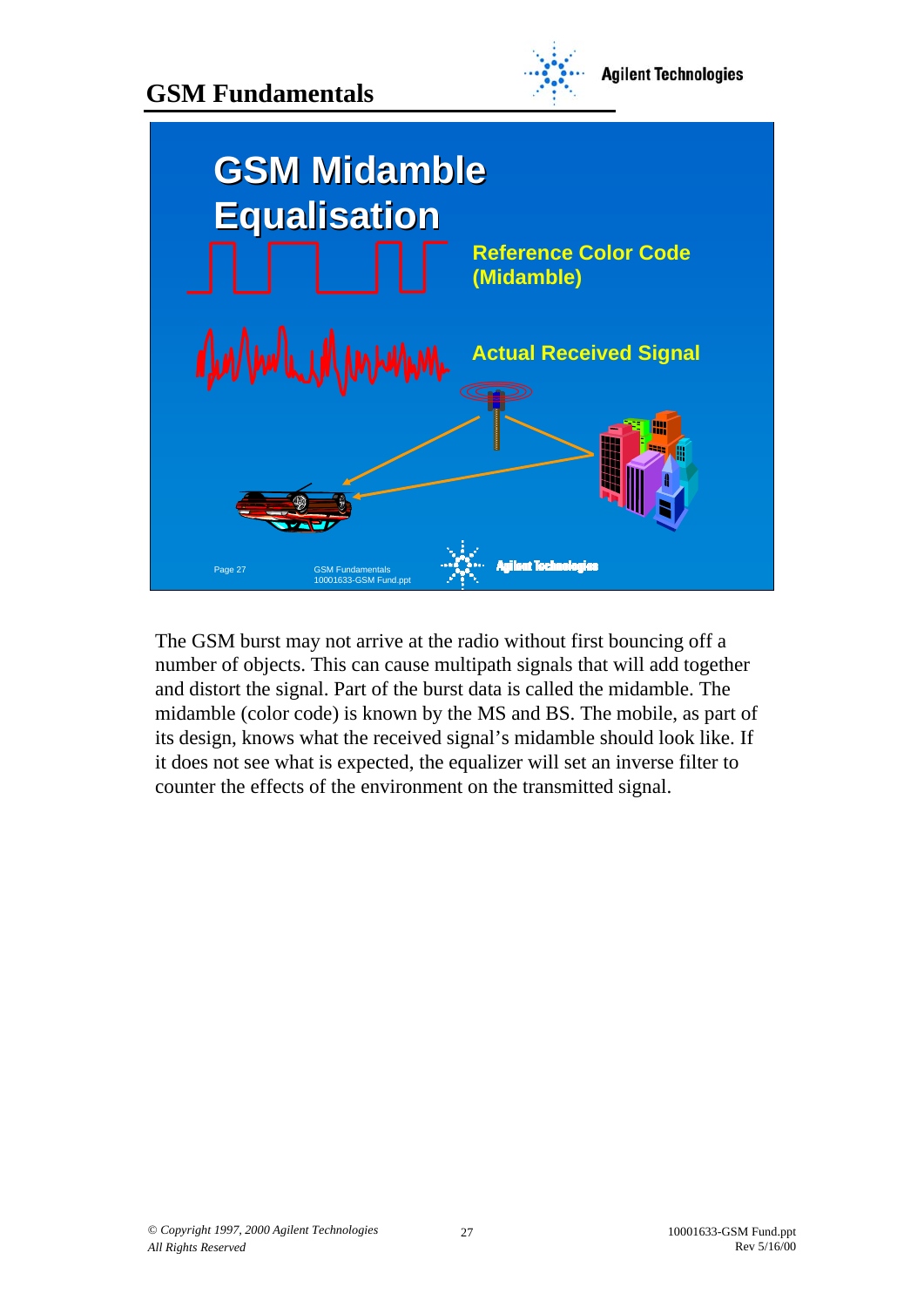



The middle 26 bits of the data in the useful part of the burst are referred to as either a midamble or a training sequence. For a normal burst this mid-amble will consist of 8 base station color codes and these are numbered 0 through 7. They are 26 bits long.

Midambles are placed in the center of the burst to minimize the time difference from to any bit in the burst. The midamble has a number of different uses; the most important is equalization to improve bit error rate.

The mobile knows the midamble it should be receiving (part of the information the MS gets when assigned to a BS). This is a pre-defined sequence is 26 bits in the case of a traffic channel. It receives the mid-amble and compares the it to what it should have been. From the difference it can estimate the impulse response of the transmission path at that instant in time. Once it knows the impulse response it can mathematically calculate an inverse filter, it can apply this filter to the data bits on each side of the mid-amble and clean them up, reducing the chance of detecting a bit wrong.

of cature of *2* most *mobiles*. It's a key area of competition between Fund.ppt Rev 5/16/00 *All Rights Reserved* mobile manufacturers. This is referred to as equalization or the equalizer within the radio. Equalizer mechanisms are a closely guarded design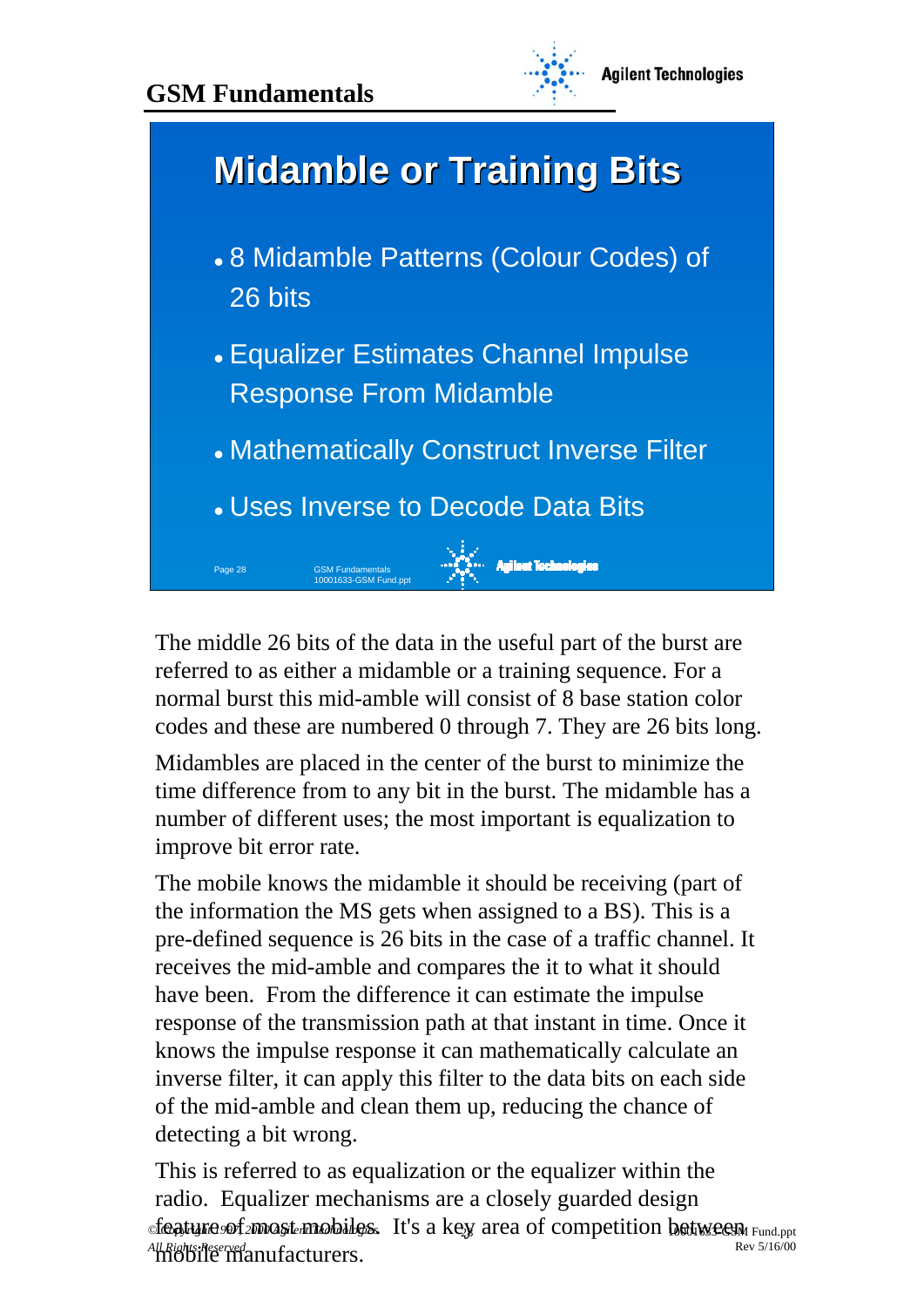





If there is an area that has bad multipath, such as urban areas with lots of reflections from buildings, the cell may have many fades. A fade is where the multipath signals destructively adds and produce a low level signal. The graph above shows these fades as a function of wavelength. If a mobile moves into a fade it can drop a call. There are two ways to avoid this problem:

- 1. Stop mobile moving into fades
- 2. Move the fades around so that a mobile may only be in one for a very short and insignificant period of time

called frequency hopping.' So the cell would need to be defined under Rev 5/16/00 *All Rights Reserved* as a hopping cell. Restricting the use of a mobile is impossible, as it would require an exact mapping of the fades in a cell and warning signs around them! The more practical method is to move the fade. Changing the wavelength of the signal does this. By doing this you will see that the above graph would expand and compress along the xaxis and hence the fade would move. This is done by a system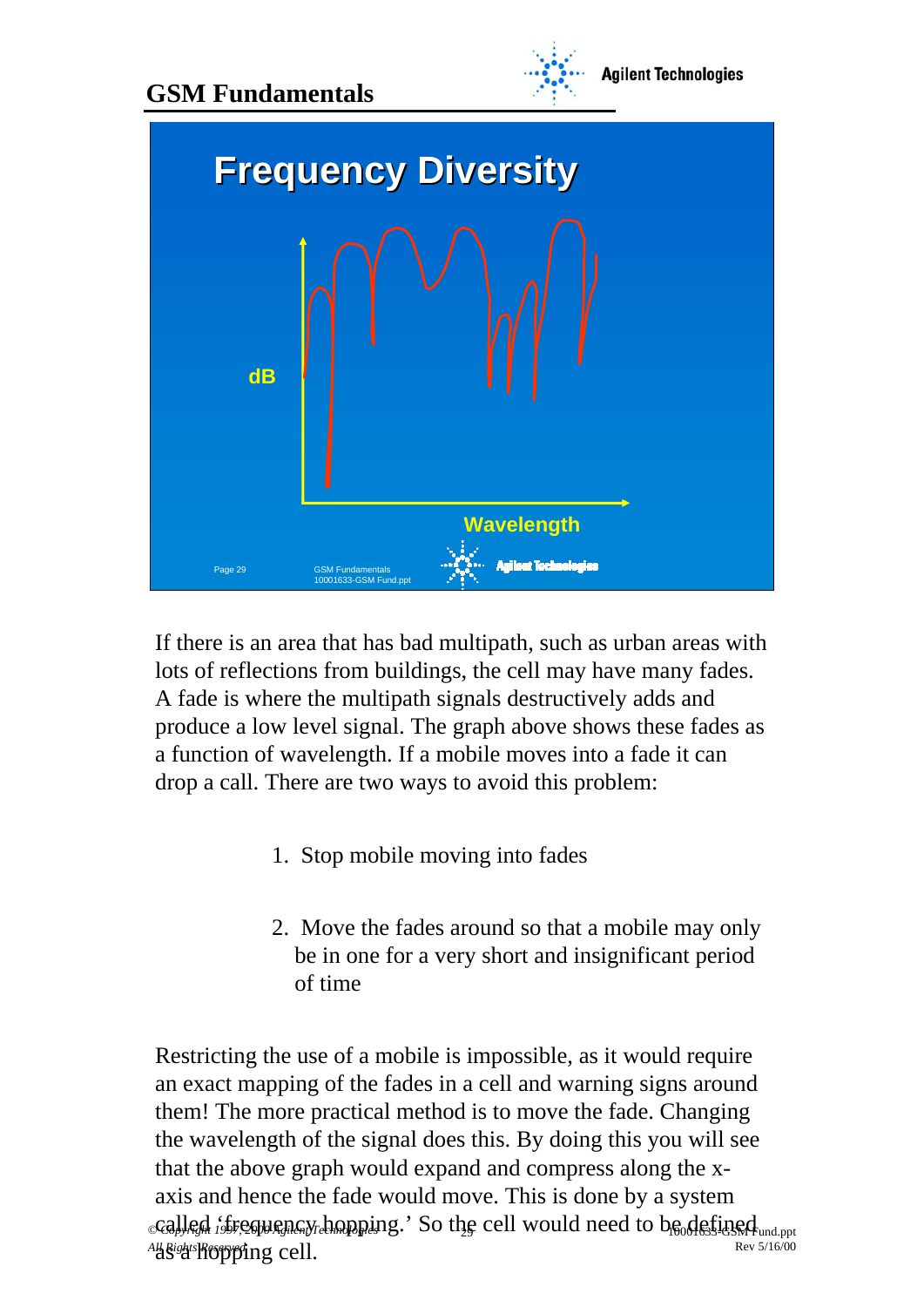



All mobiles must have the capability of hopping. However, not all cells will be hopping cells. In this example, there are three frequency pairs to hop among. The mobile still needs to go out and measure the adjacent cells' broadcast channel (BCH). In the first frame, the mobile receives information on channel 1 downlink, then switches to the uplink for channel 1 (45MHz away), transmits it's information, and finally monitors one of the adjacent cells to measure its level. The mobile must move to the downlink for channel 2 and receive information in timeslot 2, switch 45MHz, and transmit on the uplink for channel 2. Then it monitors another cell's broadcast channel and measures its level. This continues through the sequence of frequencies that have been assigned to the cell. The CA (Cell Allocation) and MA (Mobile Allocation) tables define the hopping sequence. The CA table is a master list of all the hop frequencies available in a particular cell. It's sent to the mobile on the BCH and also the downlink SACCH. The MA table is an index into the CA table, and gives a hopping sequence for a particular mobile. The MA table is sent to the mobile as part of the handoff or channels assignment process.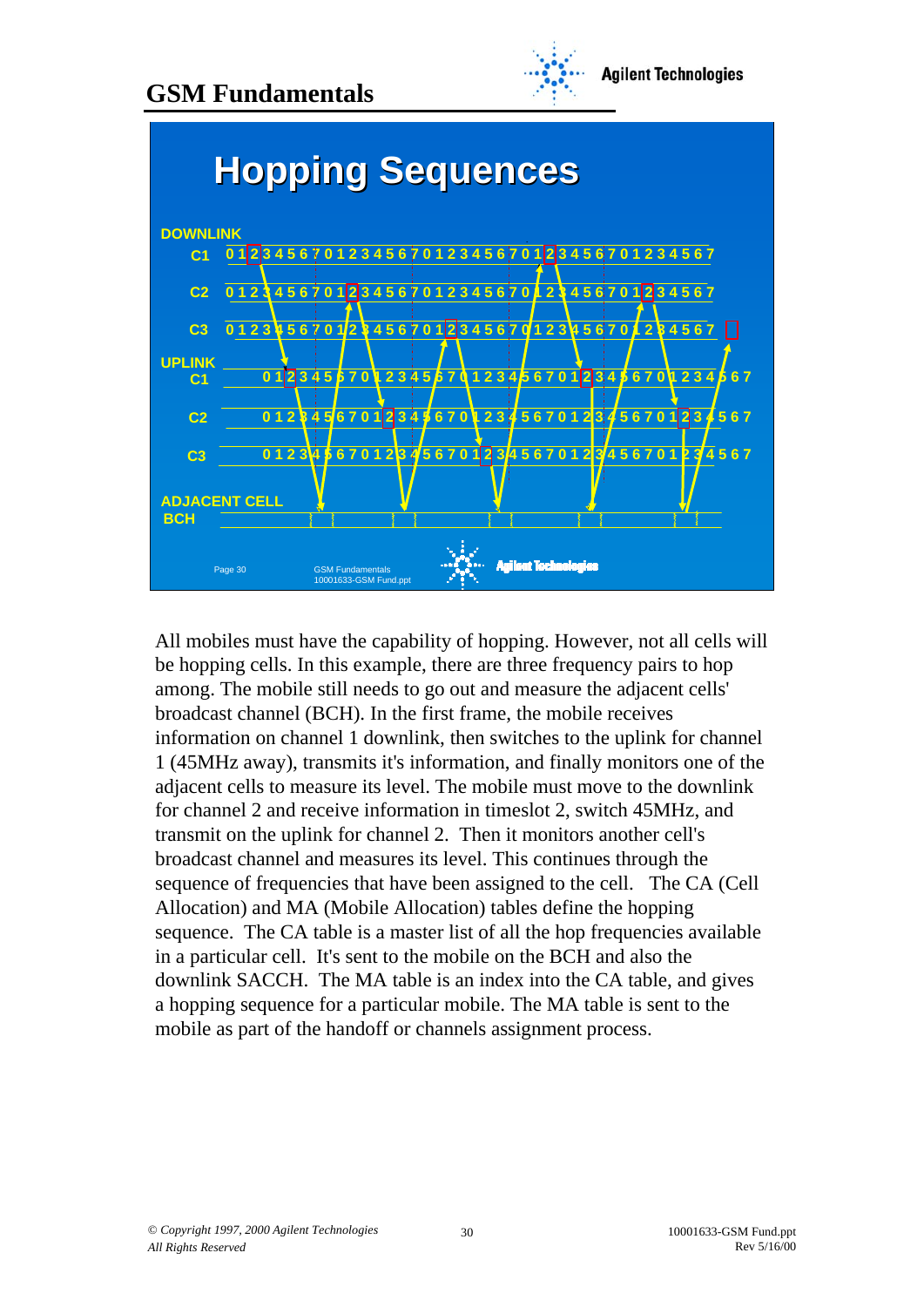



There are a few things to know about hopping cells. The BCH never hops. As the hopping process is a highly synchronized operation, and the mobiles that are not camped to the system are not synchronized, we would end up with a catch 22 situation. The mobile cannot hop because it is not synchronized, it is not synchronized because it is not camped, it cannot camp because it is not synchronized and it cannot synchronize because it cannot hop!

There are pseudo-random sequences defined in cells, as they tend to better reduce the affects of multipath signals. However, there is still the need for cyclic hopping in a sequence.

If there are 8 users on a channel and the channel is hopping amongst three channel, as in the example, they must not arrive in the same timeslot on the same channel. The timeslot is defined on call set up, however this does not account for two users in the same timeslot on different channels. The mobiles would be given a channel offset (starting point) of 0, 1 or 2 so that they stayed in the correct part of the channel sequence while hopping.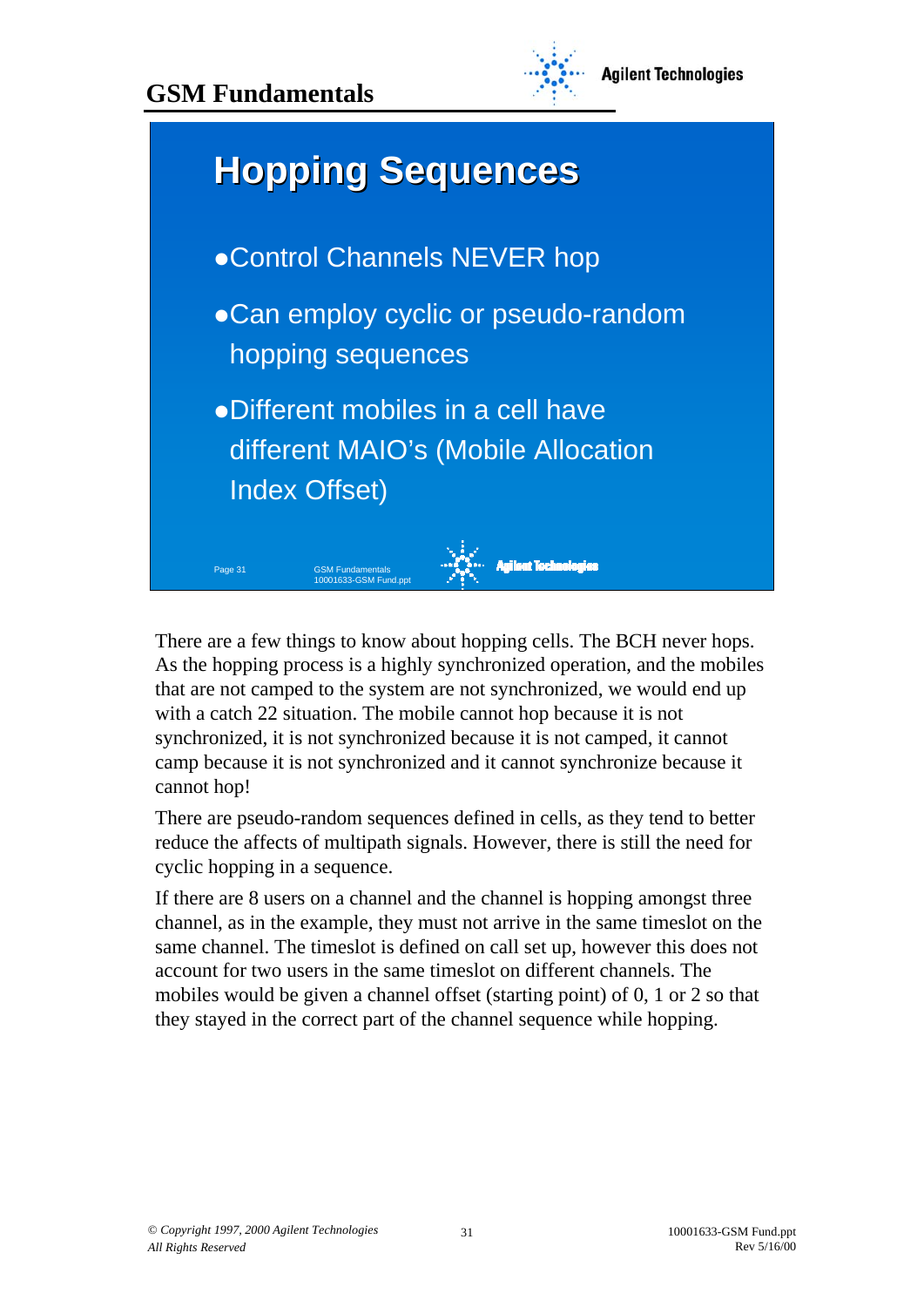





We're going to be introduced to a new term now, frames. In order to understand frames, we must first get a grip on what is happening in the timeslots.

The digital signal is transmitting bits. We will see when we examine the speech path from the mobile to the base station that the bits do not form complete messages. It's a little like sending a shuffled deck of cards through the mail in different envelopes and then sorting them all at the destination. In order to make sure that he sorting can take place, we must synchronize all the timeslots into frames. These are just repeating patterns. Later we will see that the pattern repeats not every 8 slots but after many slots.

We use frames to make sure that everyone starts in the correct place. Part of the GSM standard defines a frame counter, which every mobile must know before it can accurately transmit and receive.

We will start with the Broadcast Channel and then move on to the Traffic Channel later.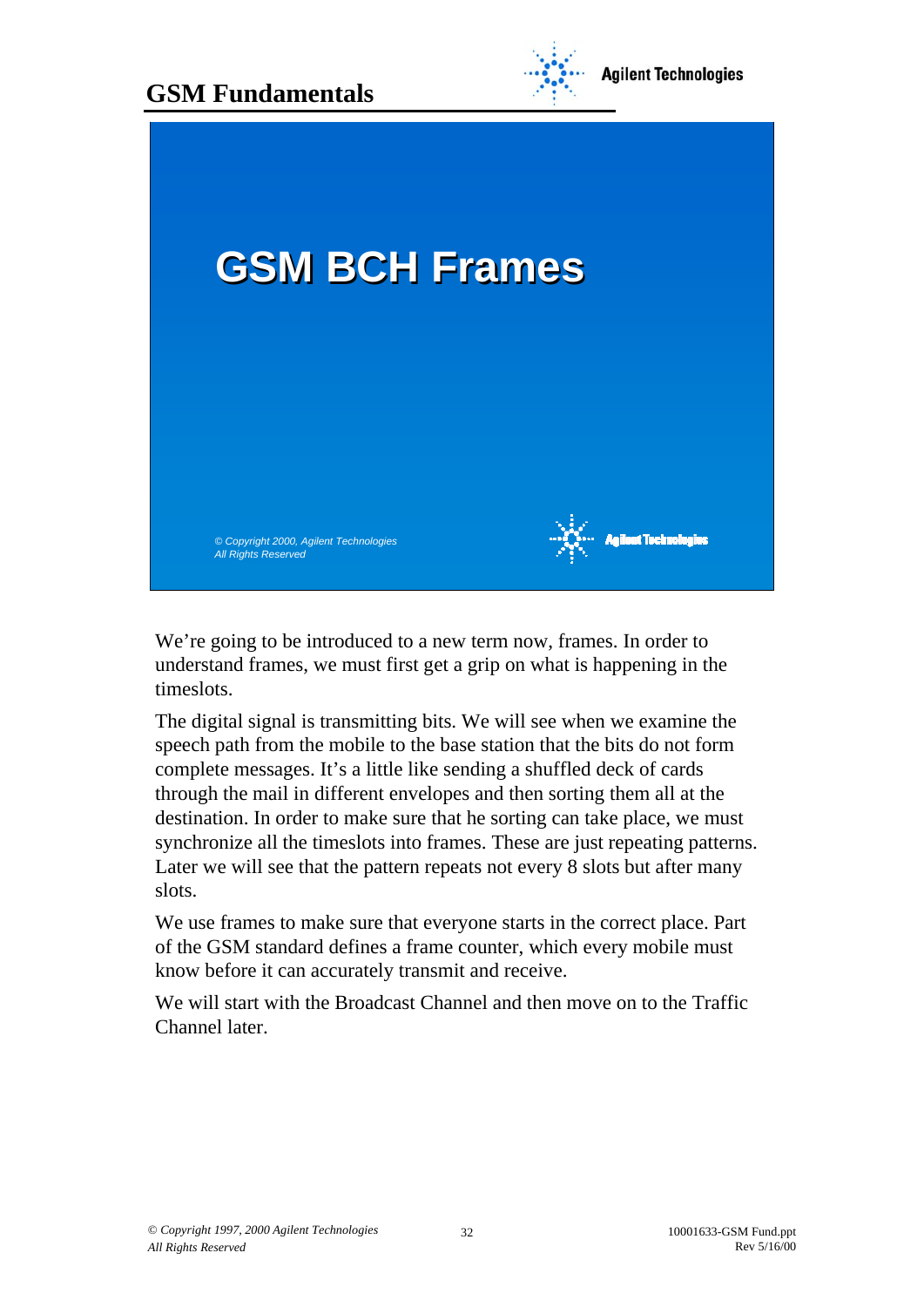**GSM Fundamentals**





A timeslot is 577 microseconds long and serves a single user, or represent a single Broadcast Channel (of which there is only 1 in a cell). Including guard bits it is 156.25 bits long (remember that time can be represented by bit periods).

As we know 8 timeslots make up all the users on a channel. Together these are known as frames.

51 frames make up a multiframe and 26 multiframes, a superframe.

The largest is a hyperframe and is 2048 superframes and lasts exactly 3 hours 28 minutes' 53 seconds 760 milliseconds. This is the master clock of the system and is also what gives GSM such security: A repeating pattern only happens 7 or 8 times every day! The mobile has to synchronize and find its place in the frame in order to operate.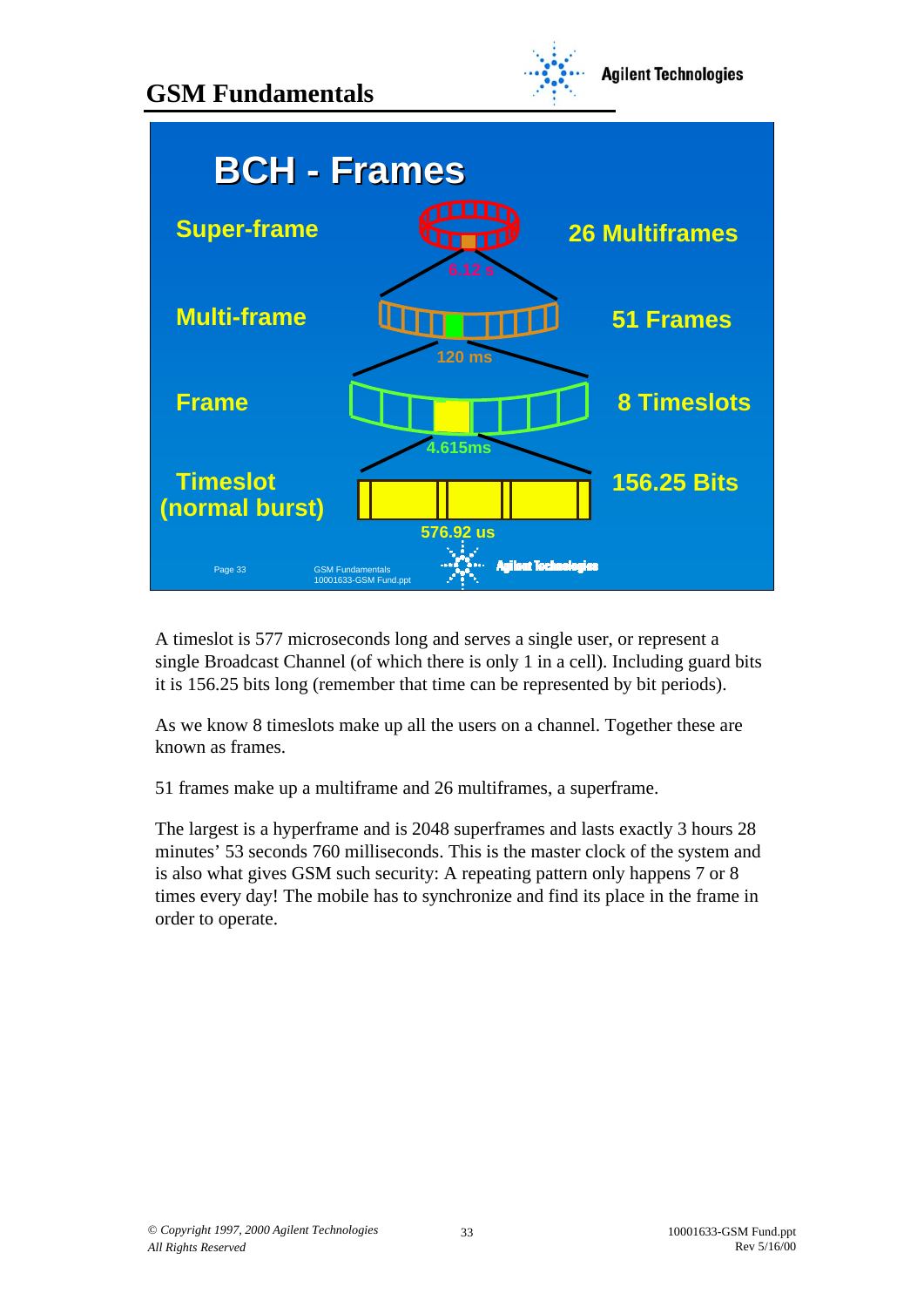#### **GSM Fundamentals**





The concept of a Broadcast Channel (BCH) is very simple; the BCH acts like a beacon, or lighthouse. It's on all the time and is the first thing the mobile looks for when it's trying to find service. The BCH ARFCN has to be active in all timeslots to allow mobiles synchronized to other cells to measure its power. The useful BCH information is always carried in timeslot 0. The other timeslots are filled with dummy bursts, or are available for TCH.

There are a number of sub-channels on the BCH. A sub channels has a operation to do with establishing the mobile as part of the network. In real terms it is just dividing up the received bit into groups and saying that they have different functions.

This is a little like saying that the deck of cards that we talked of earlier has different uses between the four suits, Spade, club, heart and diamond. Together they are a deck of cards, unless you previously define what the suits mean.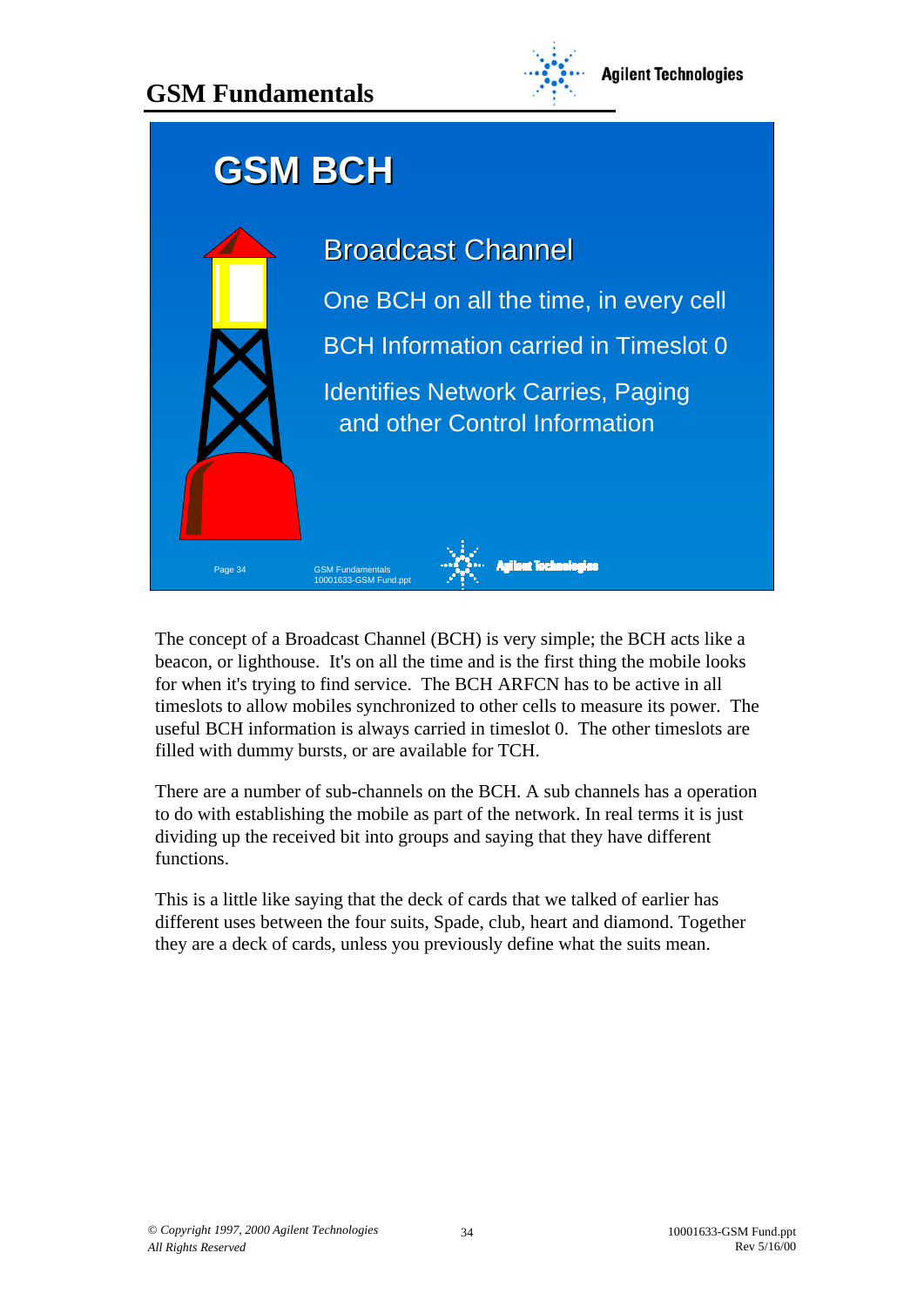



Although we refer to the main control channel as the Broadcast Channel, this is really only one of its uses. There is also a Common Control Channel (CCCH) and a Dedicated Control Channel (DCCH). We will discuss them in detail later.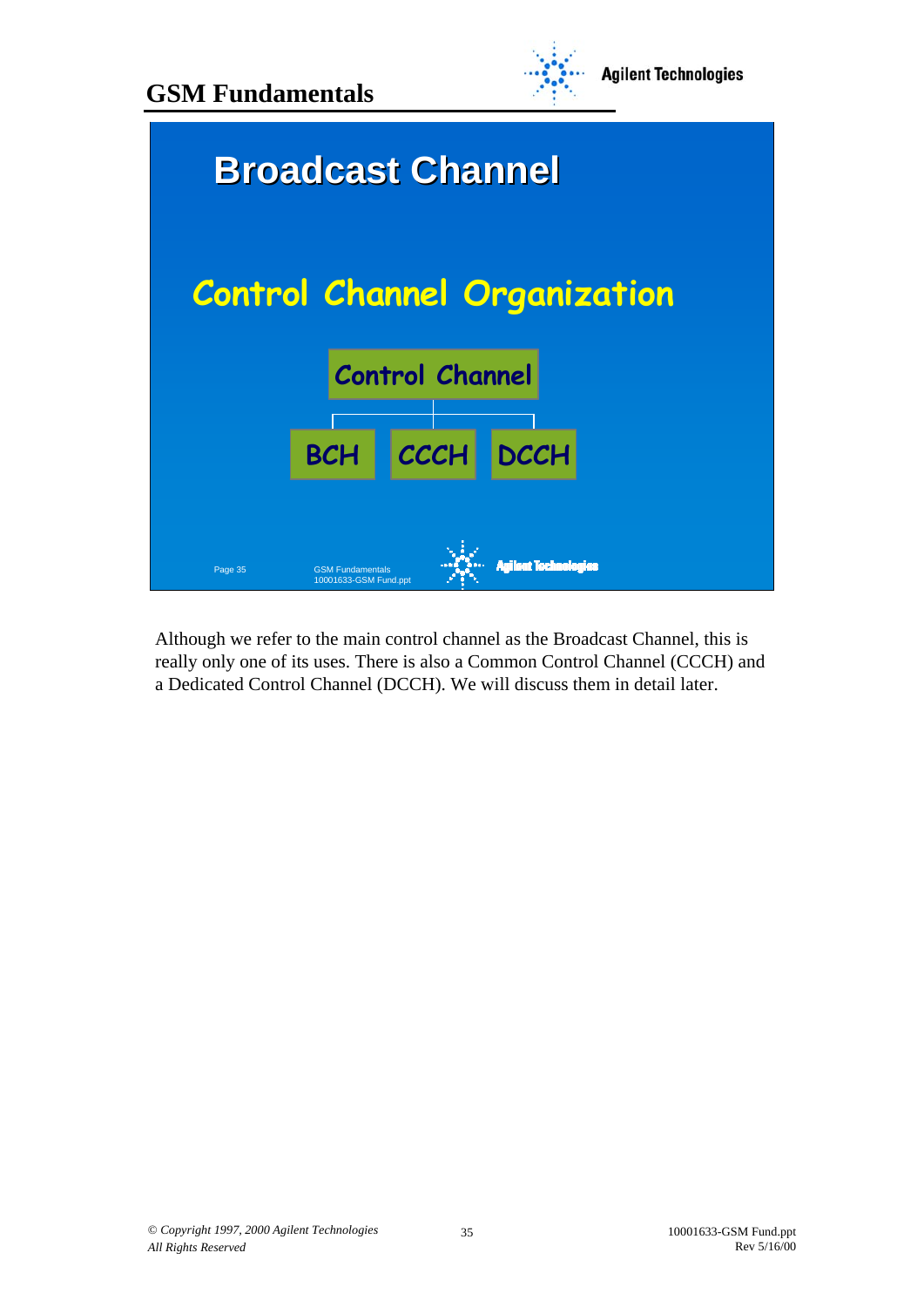



The Broadcast Channel (BCH) has three ub-channels.

The FCCH is like a flag, it allows the mobile know that it has found a GSM BCH. Once it has established this, it will then use the SCH to work out how fast the system clock is 'ticking'.

Now that it can get some useful information, it will examine the BCCH to find out which network, or even networks, that it has found. It then uses other information to make a choice of which network to camp on to.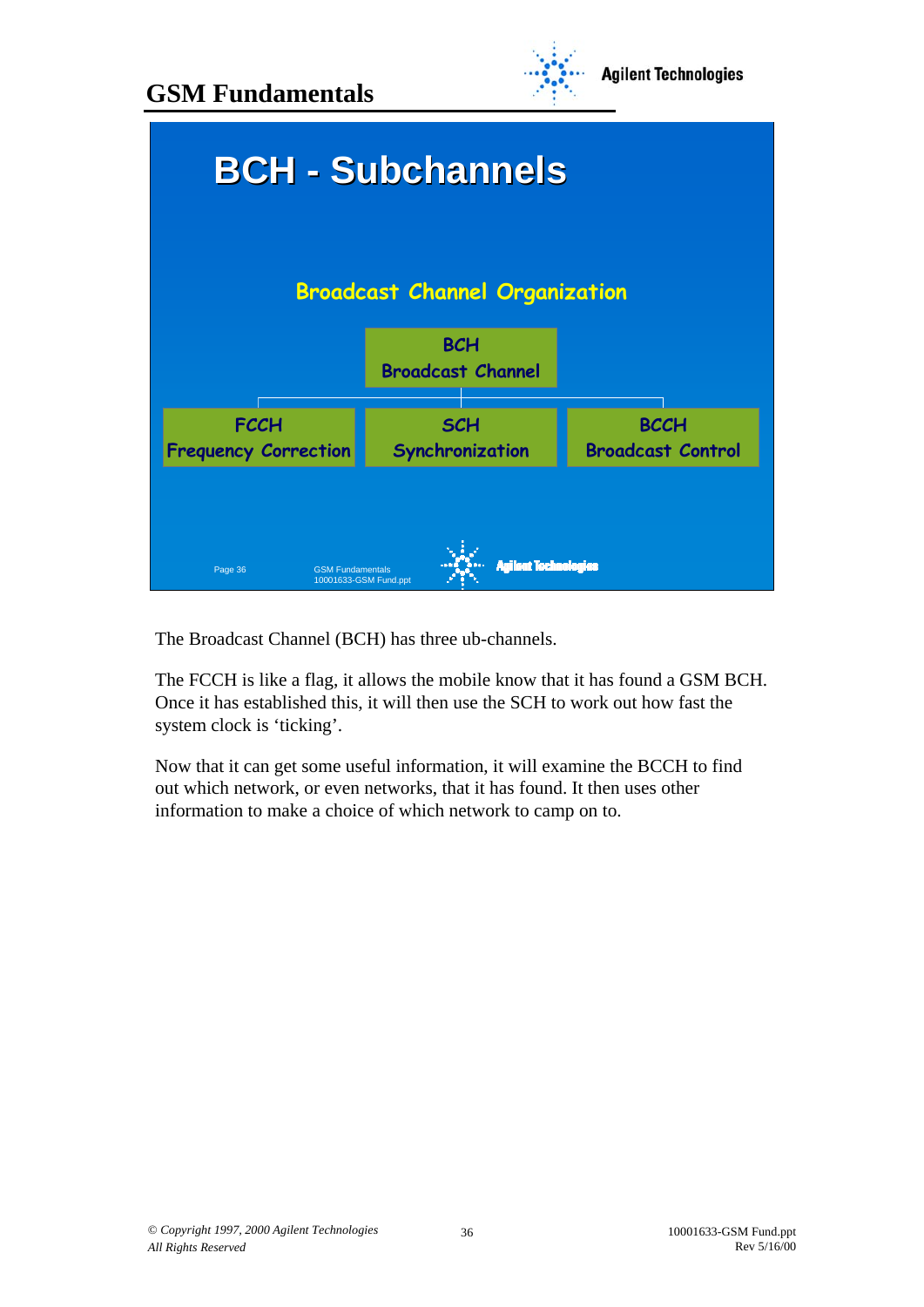



The SCH is sometimes known as the S burst. It is a complete message in itself and does not need multiple messages to be sorted, in order to be used. It appears at regular intervals and from its position, much of the order of the frame can be deduced. Once the position of the burst is known, the mobile knows that it will see a FCCH in the next frame. The midamble is a little longer than a normal burst as the mobile has a harder time trying to find it. The midamble is fixed and never changes, as this would make finding it nearly impossible for the mobile.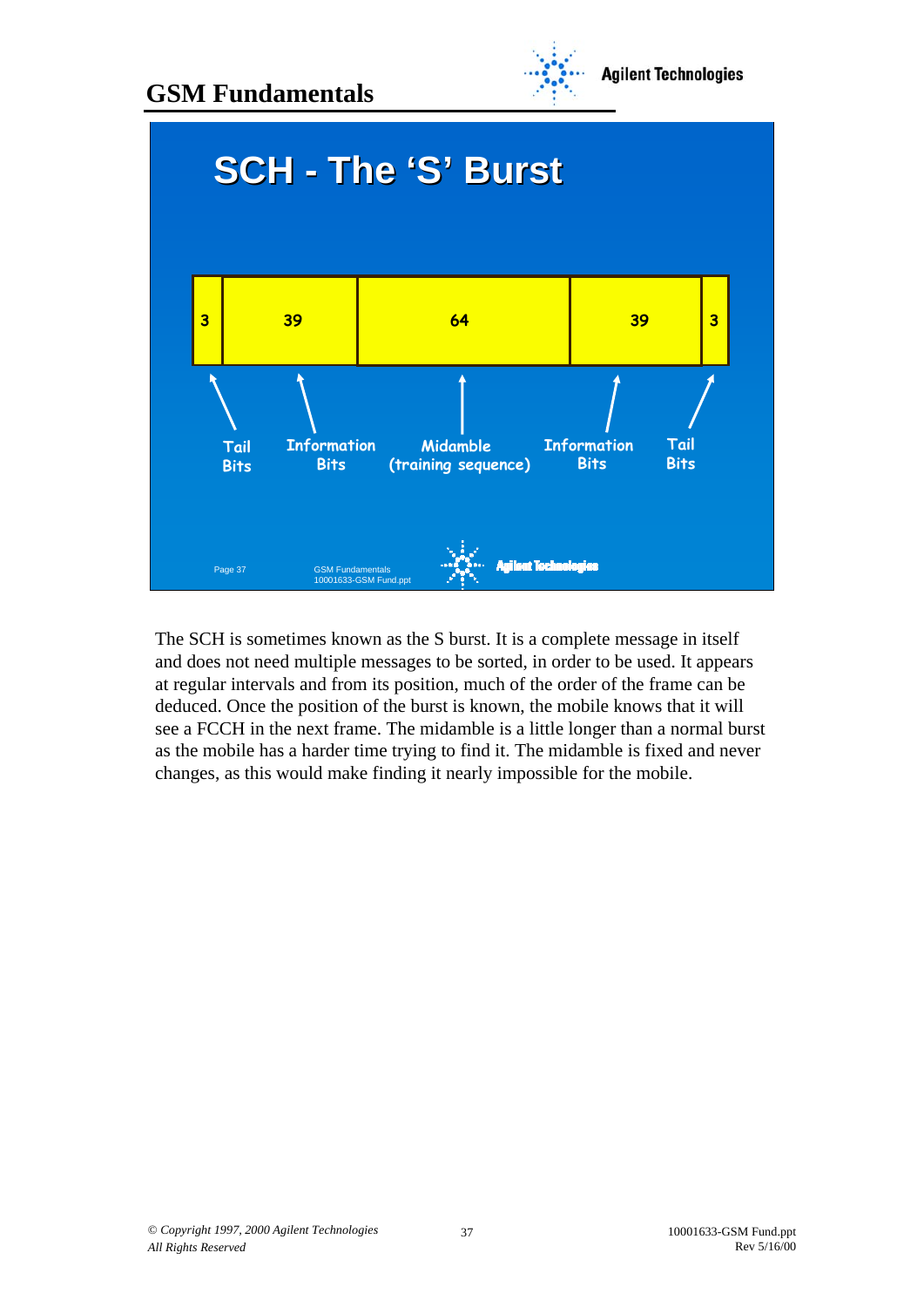



The FCCH is a very specially designed burst. Again it is a message in a single timeslot. What the message is, is the ticking of a clock. Remember from Analog and Digital Technology Course that a pattern of all 0's will cause the signal to look like a sine wave. This is the message. A constant frequency sine wave (1625/24 kHz higher than the channel center frequency), with which the mobile can synchronize its internal clock.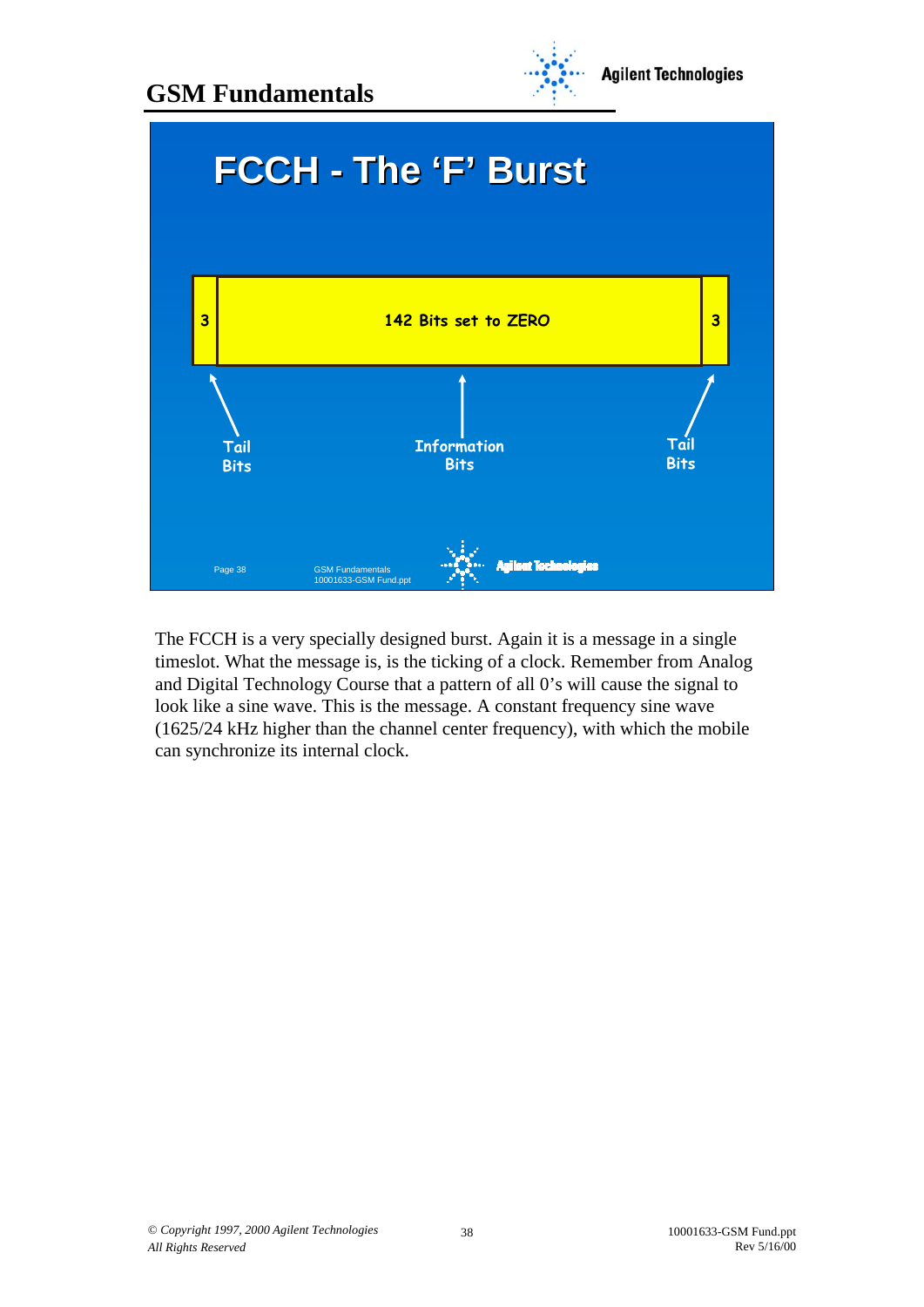

| <b>CCCH - subchannels</b>                                                                  |                                     |                                    |                                      |  |
|--------------------------------------------------------------------------------------------|-------------------------------------|------------------------------------|--------------------------------------|--|
| <b>Common Control Channel Organization</b><br><b>CCCH</b><br><b>Common Control Channel</b> |                                     |                                    |                                      |  |
| <b>PCH</b><br>Paging                                                                       | <b>RACH</b><br><b>Random Access</b> | <b>AGCH</b><br><b>Access Grant</b> | <b>CBCH</b><br><b>Cell Broadcast</b> |  |
| <b>Aailent Tochnologies</b><br><b>GSM Fundamentals</b><br>Page 39<br>10001633-GSM Fund.ppt |                                     |                                    |                                      |  |

So now we have synchronized to a network and we know which one, what next?

Next we need to be able to make and receive calls. The mobile will monitor the Common Control Channel. This is so called, as all the mobiles will watch the same common place. It is a little like a message board at an airport, everyone looks at the same board but only act if there is a message for them.

The Paging Channel, as its name suggests, is where mobiles are paged to proceed on a call. This is true even if it wants to make a call, as it will send a Random Access Channel and wait to be paged back on the PCH.

Once it has answered a page, it waits for a channel on the Access Grant Channel and then proceeds on the call.

The Cell Broadcast Channel is where Short Messages are sent to an entire cell, not individual users.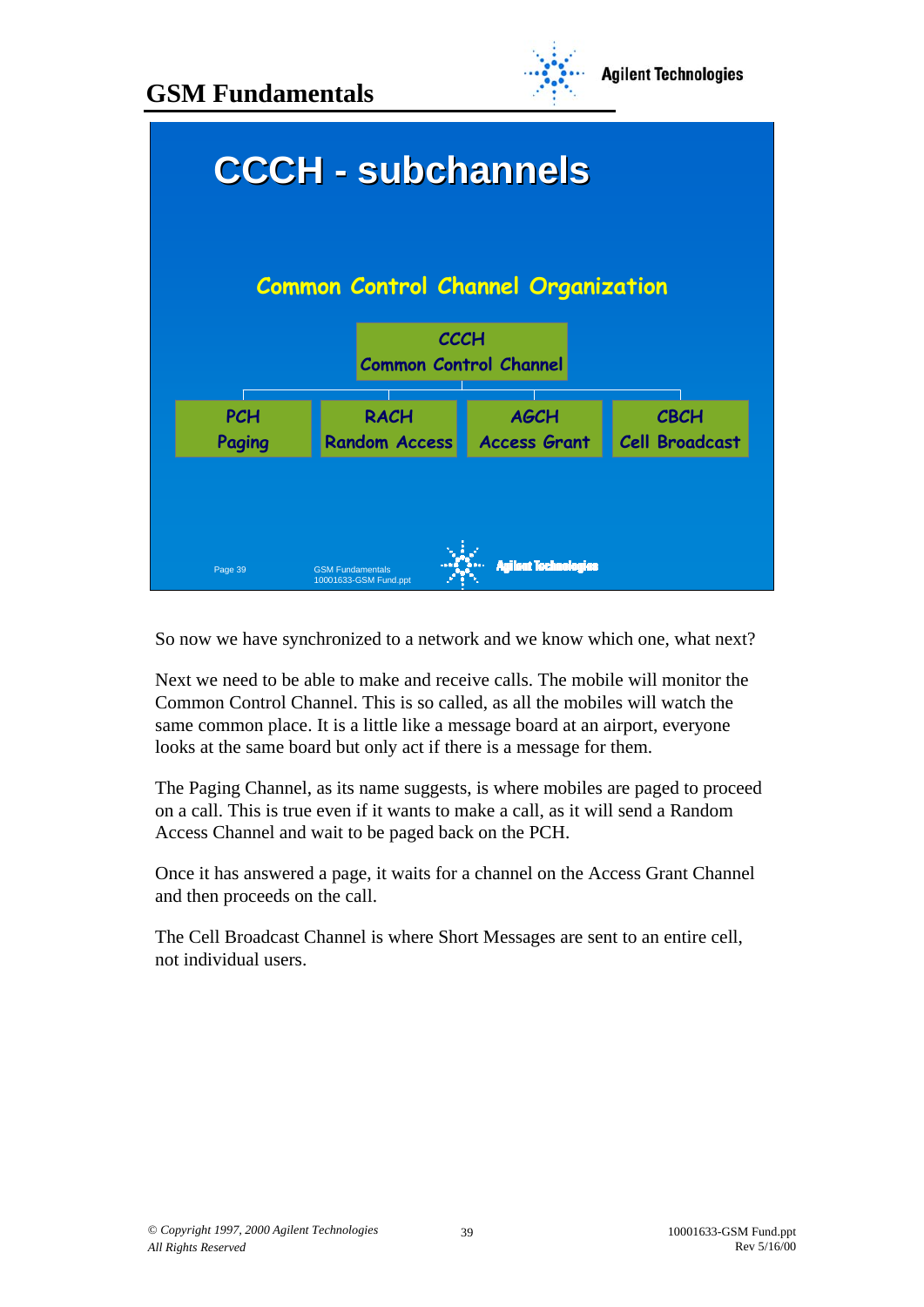



SMS (Short Message Service) Cell Broadcast is a method by which all user in a cell will receive the same text message on the display of their mobiles. Why would this be useful? Take an example of a tariff that allows cheaper calls in certain dialing code areas. By displaying the codes of that particular cell, the user can decide whether to make the call. A message to say that the cell is undergoing maintenance could also be useful. This message is carried on the CBCH.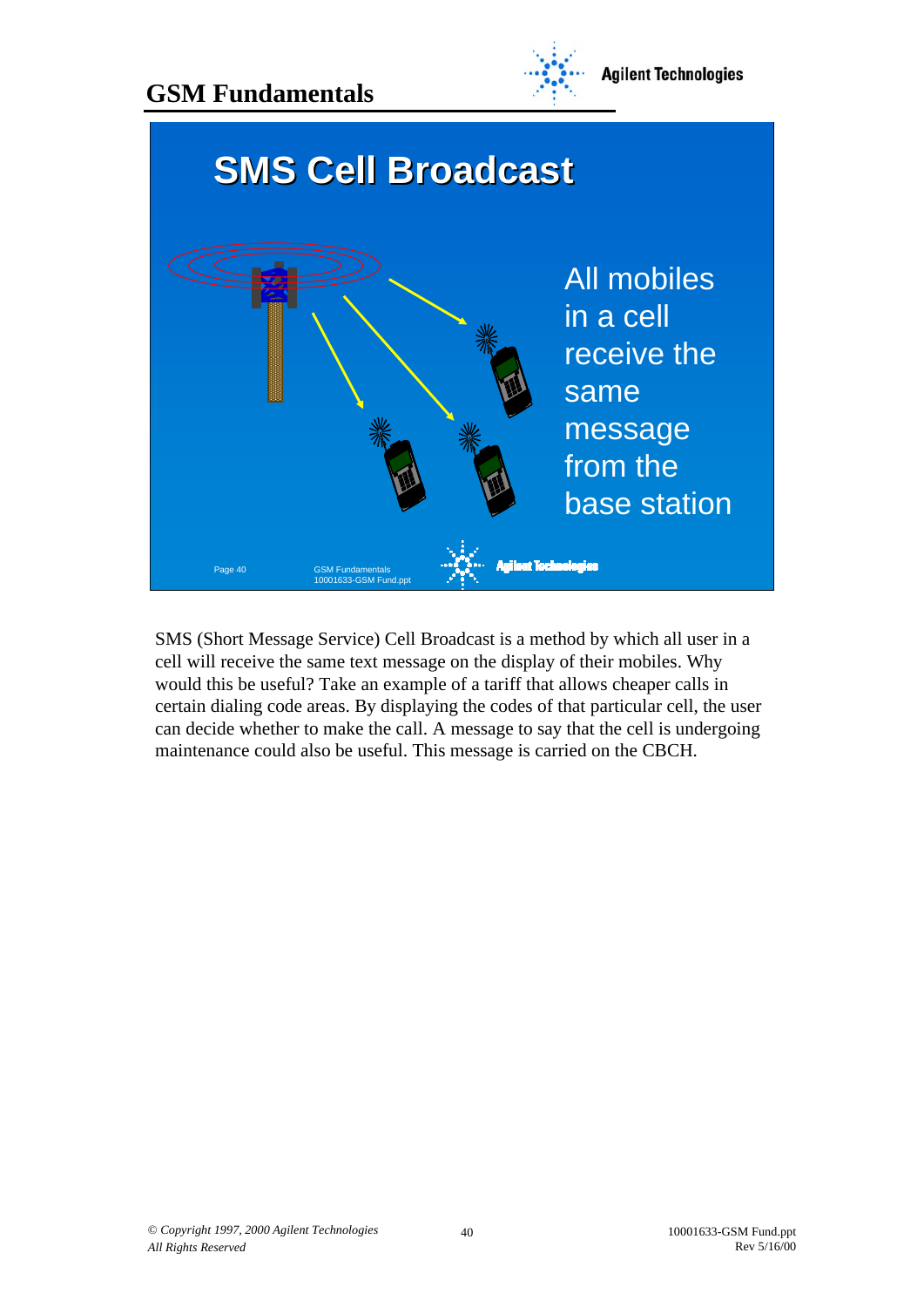

**Agilent Tochnologies** 

## **CBCH**

Page 41

- Mobiles can receive SMS messages in IDLE and DEDICATED modes:
- Cell Broadcast Channels (CBCH's) are part of CCCH so IDLE state mobiles can receive SMS.
- FACCH sets up SMS send and acknowledge. SACCH carries data for mobiles in DEDICATED mode.

GSM Fundamentals 10001633-GSM Fund.ppt

We will learn later that the mobile does not look at the CCCH when it is on a call. So how does it see the Cell Broadcast message during a call? During a call the message is sent on something called the Fast Dedicated Control Channel (FACCH). More about this later but suffice to say that it is a signaling message sent during calls.

You may notice that the CBCH in this slide is said to be part of the SDCCH (explored next) and not the CCCH as stated earlier. There seems to be some contention in published texts, so be aware that there is a difference of opinion. You may want to check the GSM standards, but it is not really very important.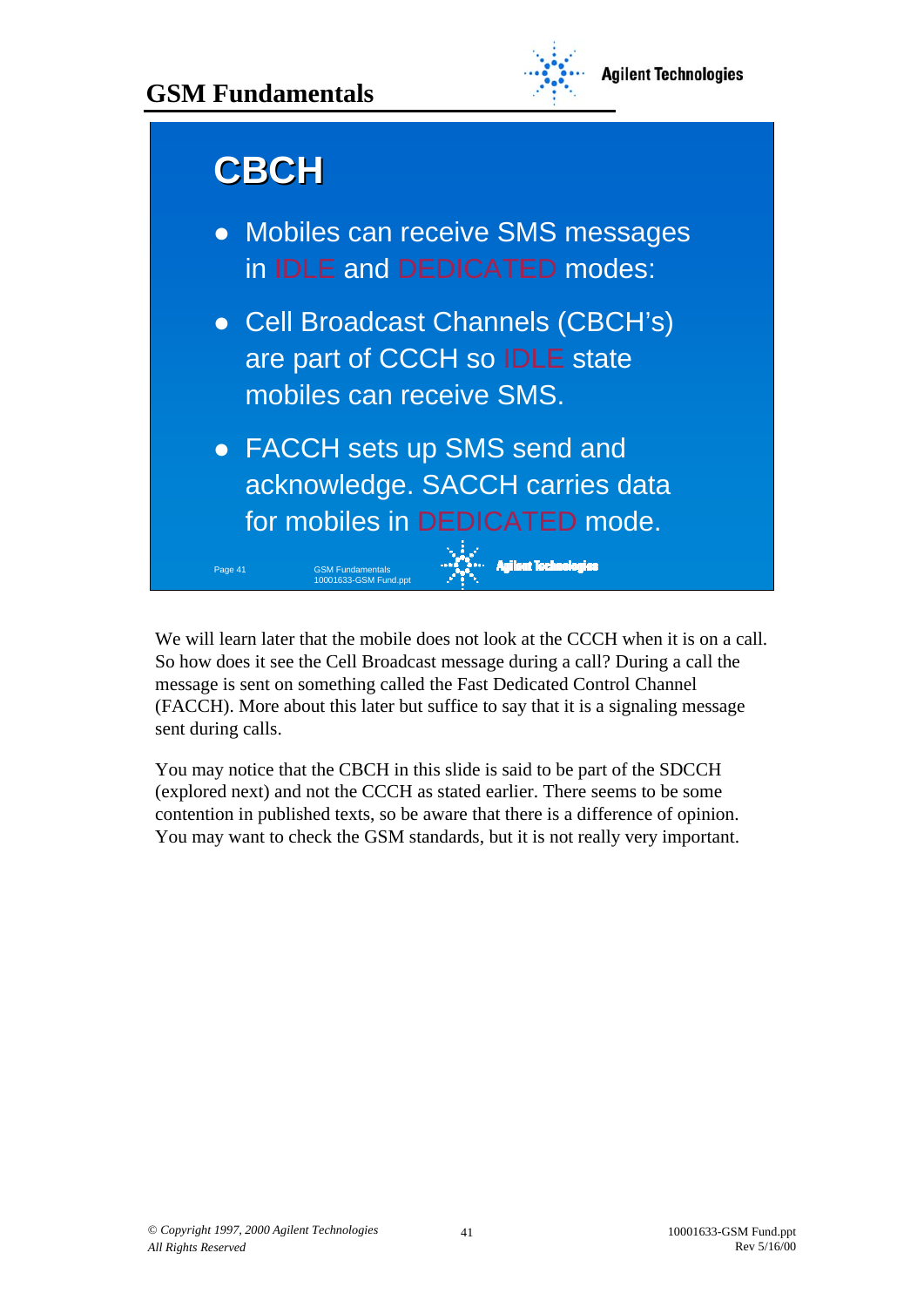



Another messaging system that we will mention here is the SMS Point-to-Point message. This is addressed to a single user, rather than a whole cell. It does not work in the same way as the SMS Cell Broadcast, and does not use the CBCH. We mention it here so as to keep all SMS discussions together.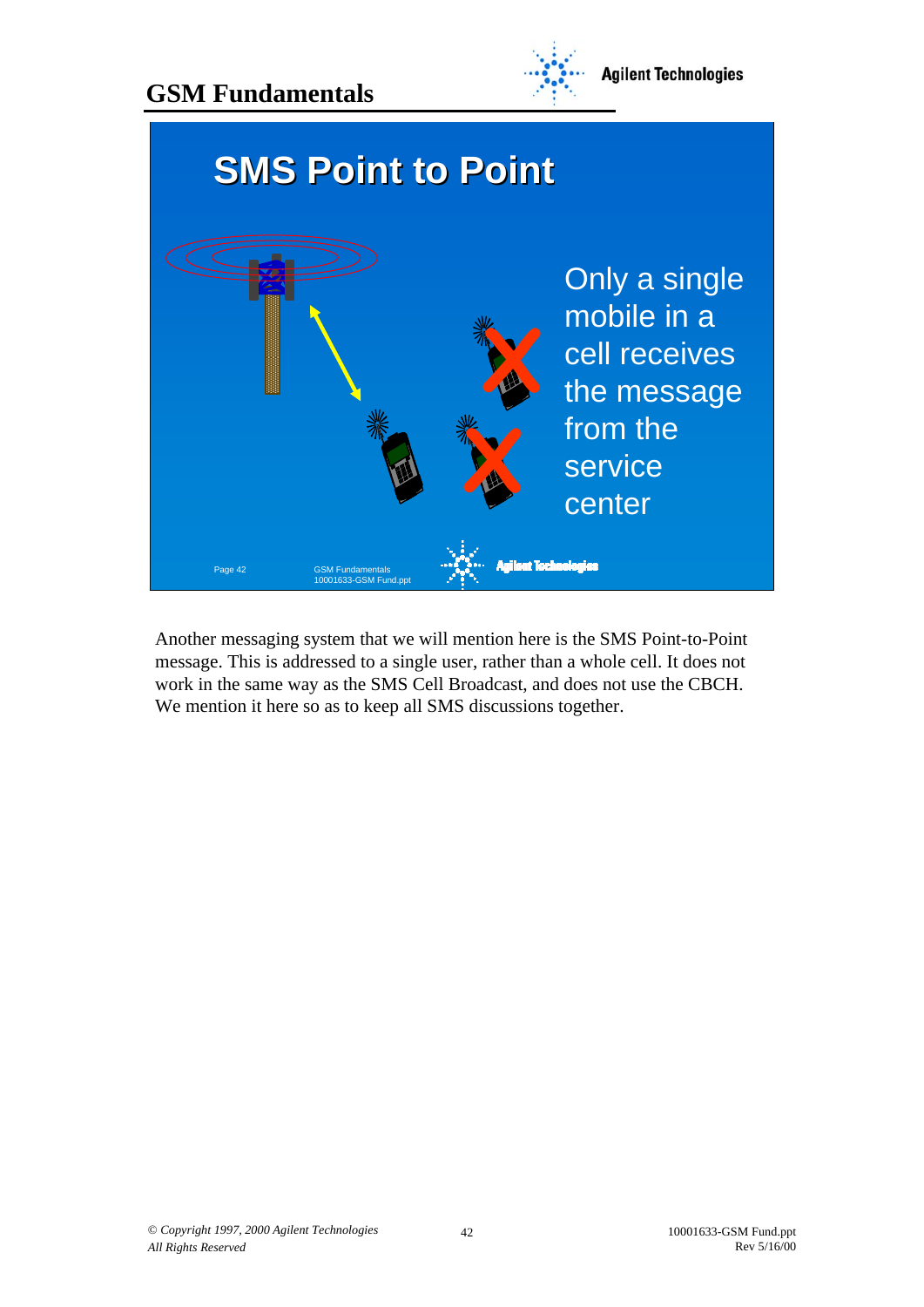



The message is sent from a Service Center in much the same way as a call. If a call is in progress, the message is sent on a FACCH, but otherwise is sent on a Stand Alone Dedicated Control Channel (SDCCH) which we will look at next.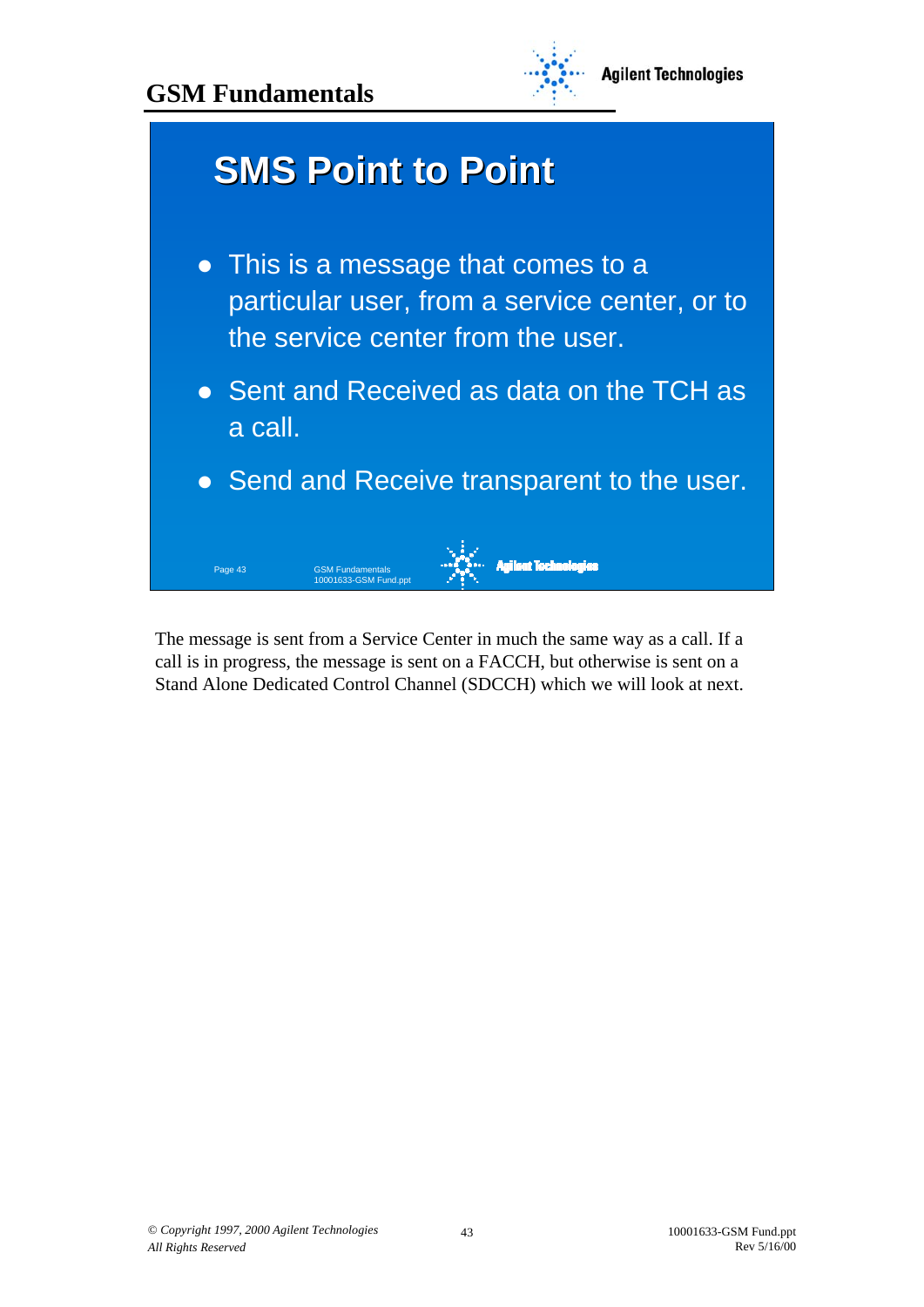



The Dedicated Control Channel (DCCH) is the only part of the Control Channel used during calls and call set up. We mentioned earlier that the mobile does not look at the CCCH during calls, it does however look at the DCCH. Remember that another way of describing a mobile on a call is it is in Dedicated Mode. This may be on the same frequency as the BCH, TCH or another altogether depending on how the system is configured.

The Stand-Alone Dedicated Control Channel (SDCCH) is used during call set up as a stepping stone to the Traffic Channel. It is also used to pass signaling when the mobile is in IDLE mode. This is used for example for SMS Point-to-Point messages as well as Location Updates that we will look at later.

The Slow Associated Channel (SACCH) is used to pass routine system information (power level changes) during a call. It is synchronized to occur at known breaks in the mobile's reception on the traffic channel.

The Fast Associated Control Channel is used to pass critical information to the mobile during a call, by taking over the TCH from the callers. More later.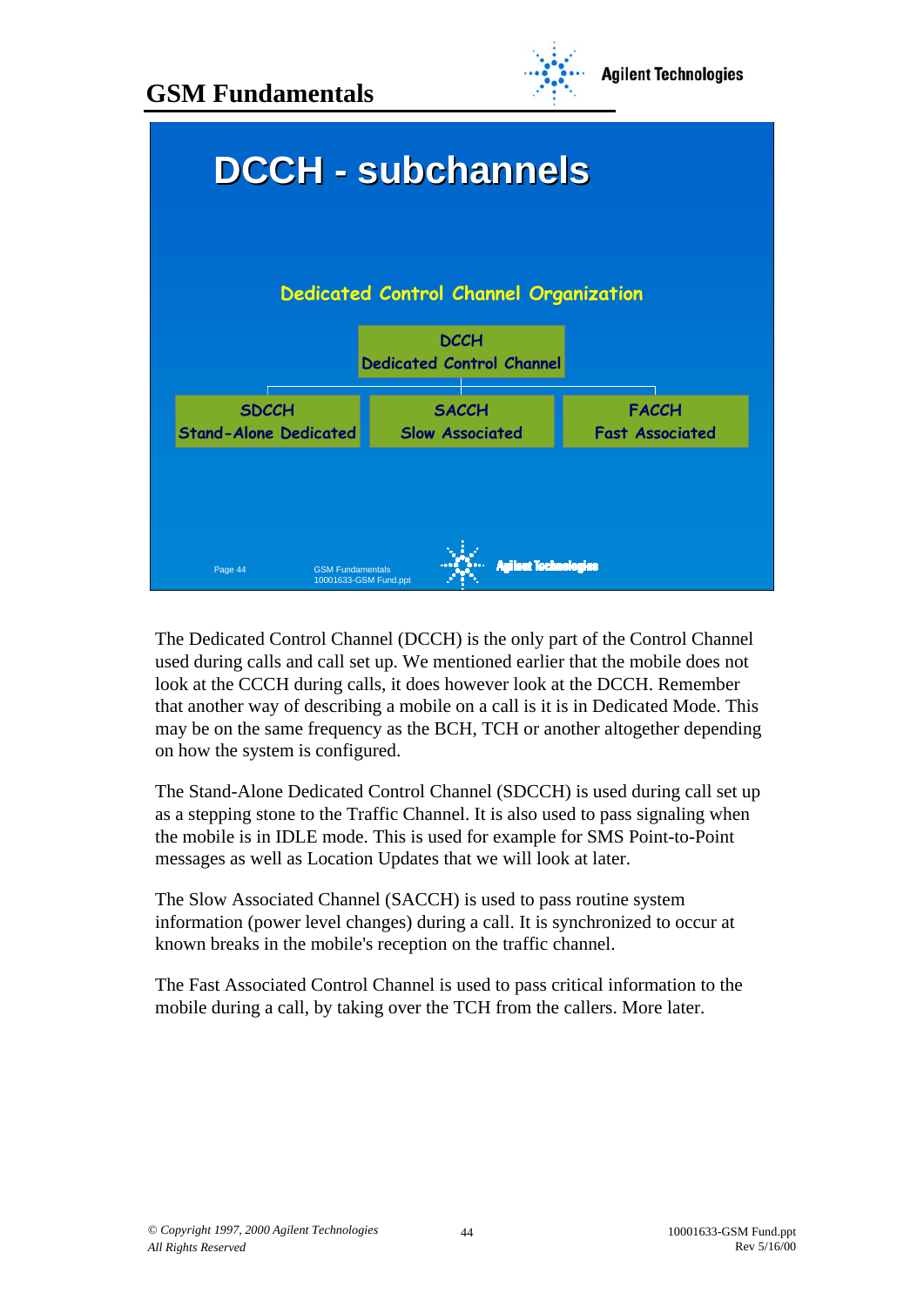



During the call set-up process, there can be a lot of time between the mobile getting service and the start of conversation. Time is taken up while the phone is ringing and waiting to be answered.

During this period, there's a need to exchange control information between the mobile and base station. Alerting messages are sent, and authentication takes place, but there's no need to send speech information.

The SDCCH, by using less of the cell resource of physical channels, improves efficiency, and provides a useful holding channel for the mobile until speech or data needs to be exchanged.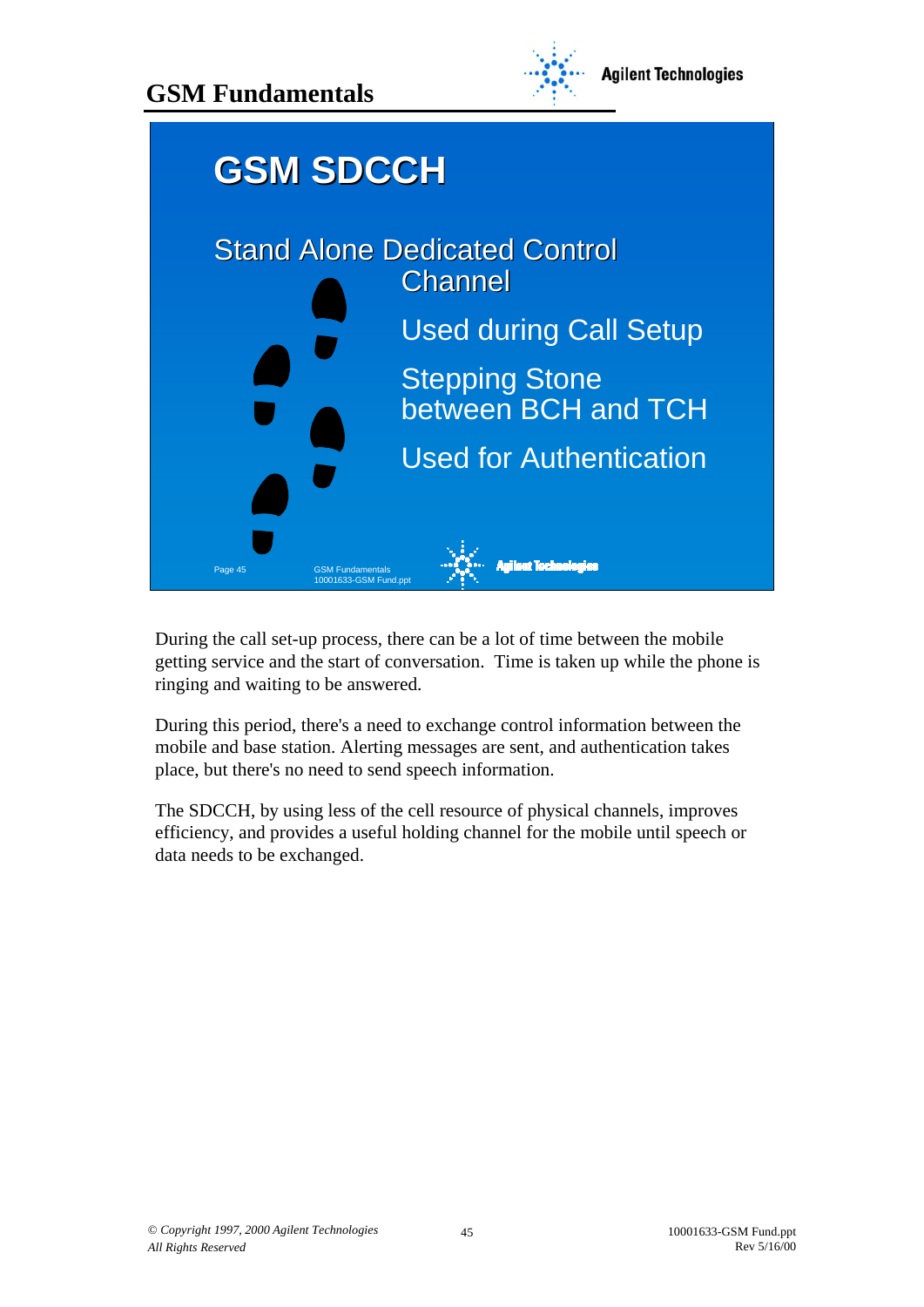



We mentioned earlier about the fact that a BCH is a 51-frame multiframe. Let's look at the downlink direction for the Control Channel. We said that the SCH and FCCH are always n the same place in the multiframe. They occupy the  $1<sup>st</sup>$  and  $2<sup>nd</sup>$ ,  $11<sup>th</sup>$  and  $12<sup>th</sup>$ ,  $21<sup>st</sup>$  and  $22<sup>nd</sup>$ ,  $31<sup>st</sup>$  and  $32<sup>nd</sup>$ ........In this example the BCCH take the  $3<sup>rd</sup>$  to  $5<sup>th</sup>$  with all other channels being CCCH's. There are many ways to arrange this frame, depending on the usage pattern of the cell. A mobile must be able to operate using any combination. Look at your GSM channel simulator (the 8922X for example) or the GSM standards to get a better idea of the different ones that are in use today.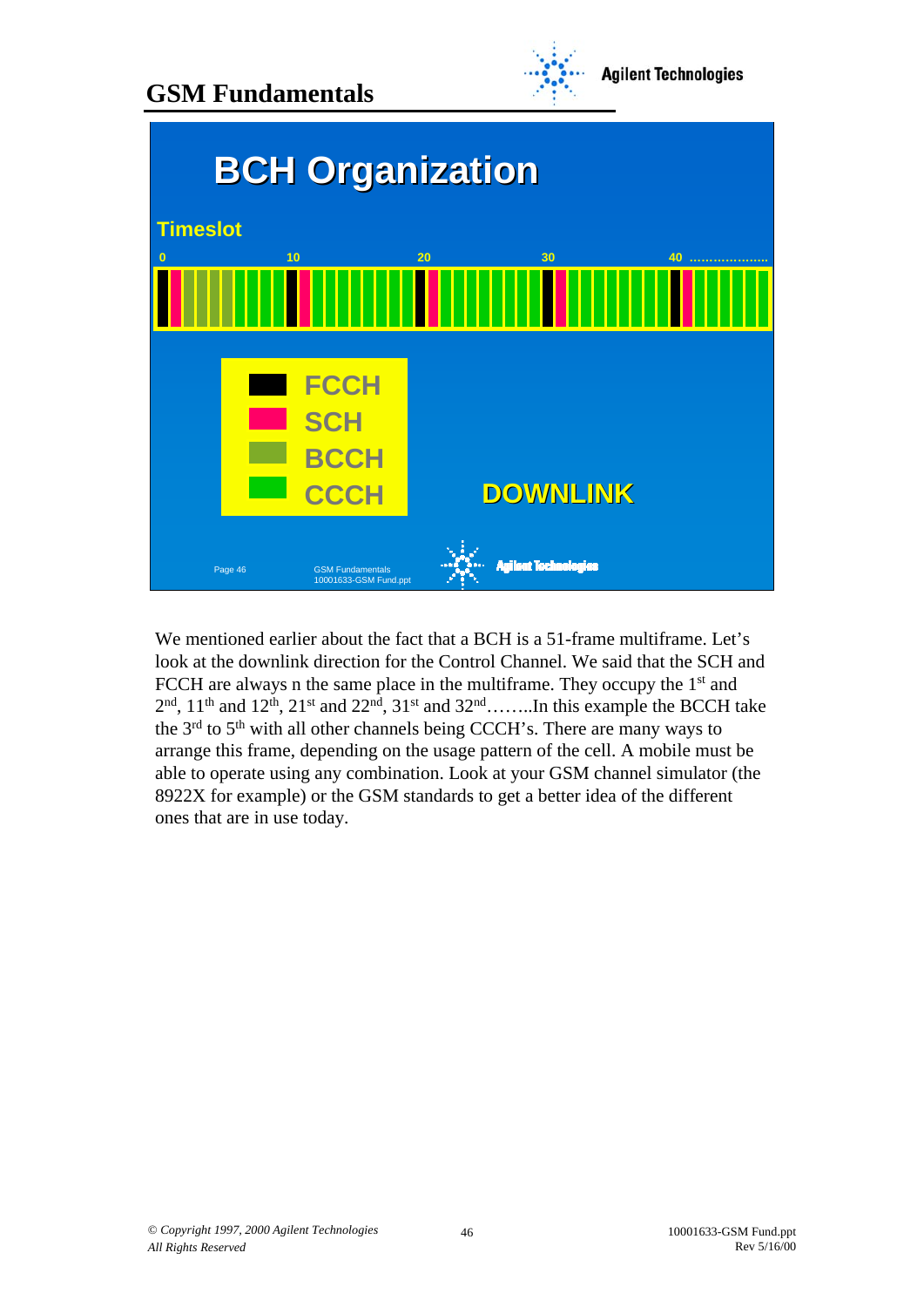



In the uplink direction the mobile will be sending signaling to the Control Channel in order to establish calls and be part of the network when it is in idle mode.

These messages are sent on special bursts called Random Access Channels. The Uplink Control Channel will allow for these to be received.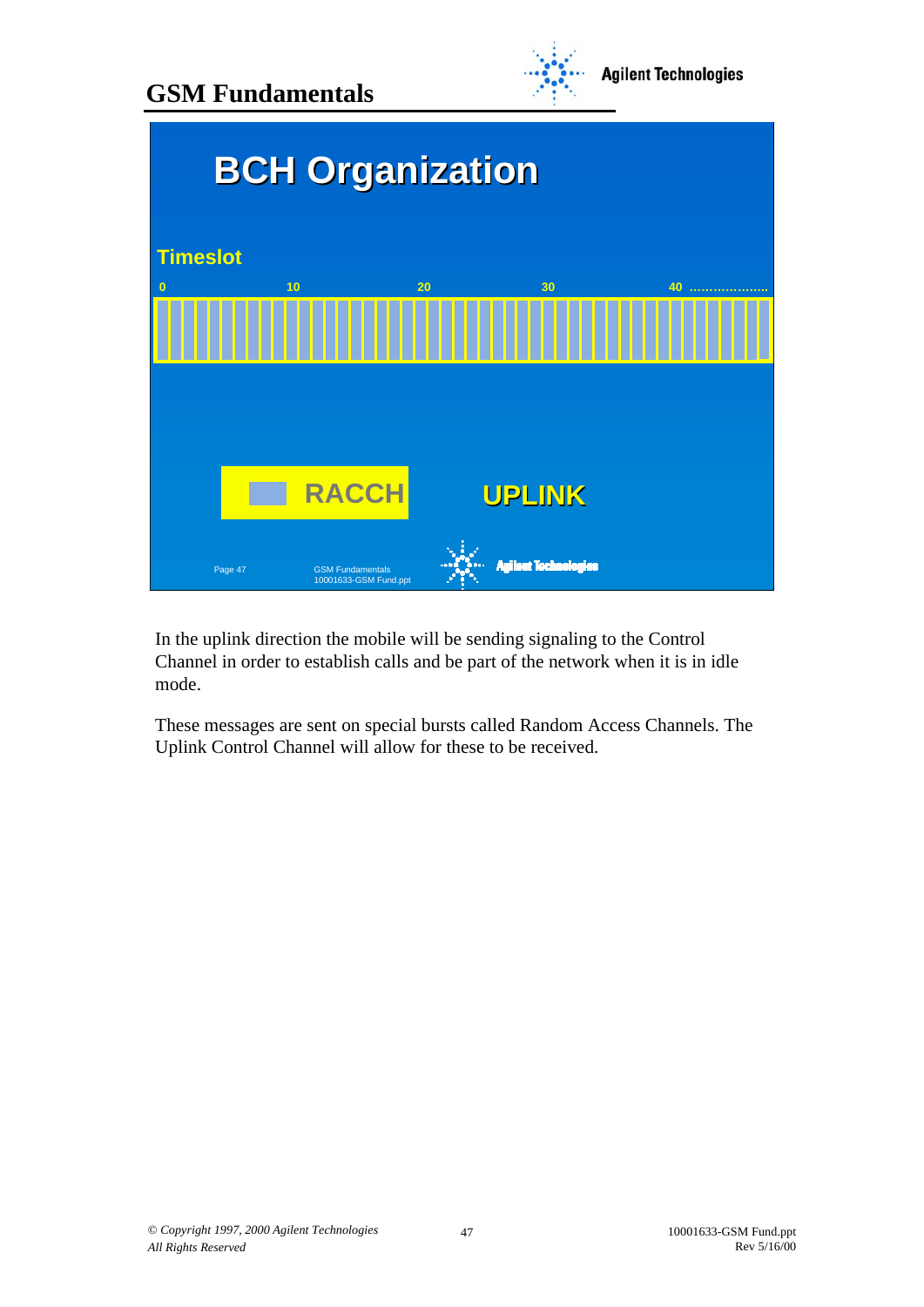



When the mobile has become synchronized to the frequency and frame timing of the cell, and looked at the other information on the BCH, it is ready to make and receive calls. Once the mobile is in this state it is 'camped' to the base station.

If the mobile is near the base station, their timing will be closely aligned. If the mobile is on the edge of the cell, maybe 30 km from the base station, the mobile's timing could be 100us in error. This would cause it to overlap another timeslot. When the mobile sends out a RACH, to start a call, to avoid collisions with bursts in adjacent TS, RACH bursts, that are shorter than normal are sent.

Until the mobile gets its timing advance information (that we talked about earlier) from the cell it sends short bursts.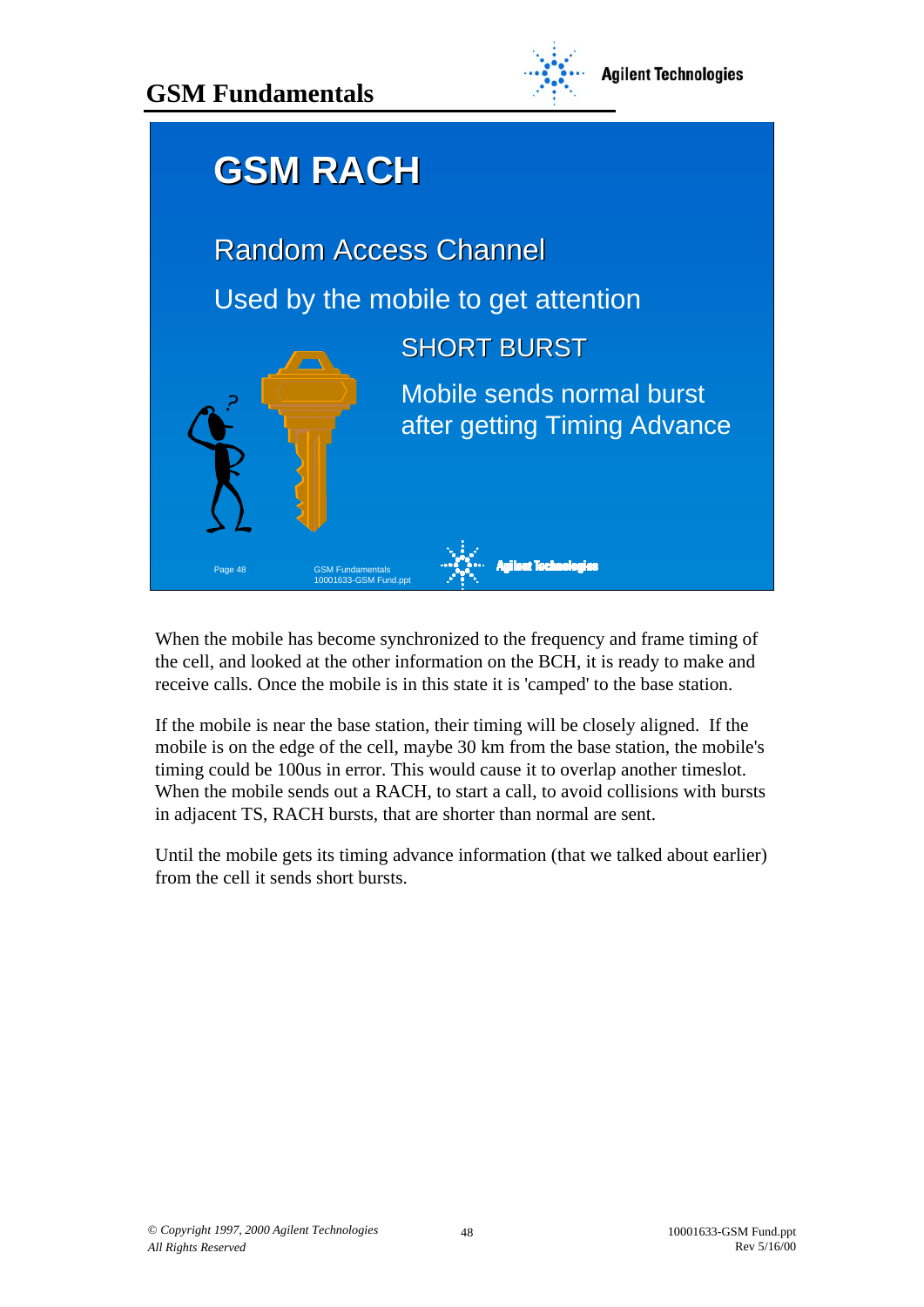

**Agilent Technologies** 



We said that theRACH burst is shorter than a TCH burst, but how much shoter? It is only 87 bits long plus guard bits. The difference in length can be irectly calculated from the time delay of the largest cell over free space. The final bits are sent at zero power and are really just elongated guard bit areas. Again there is a longer midamble as these bursts are hard for the base station to find.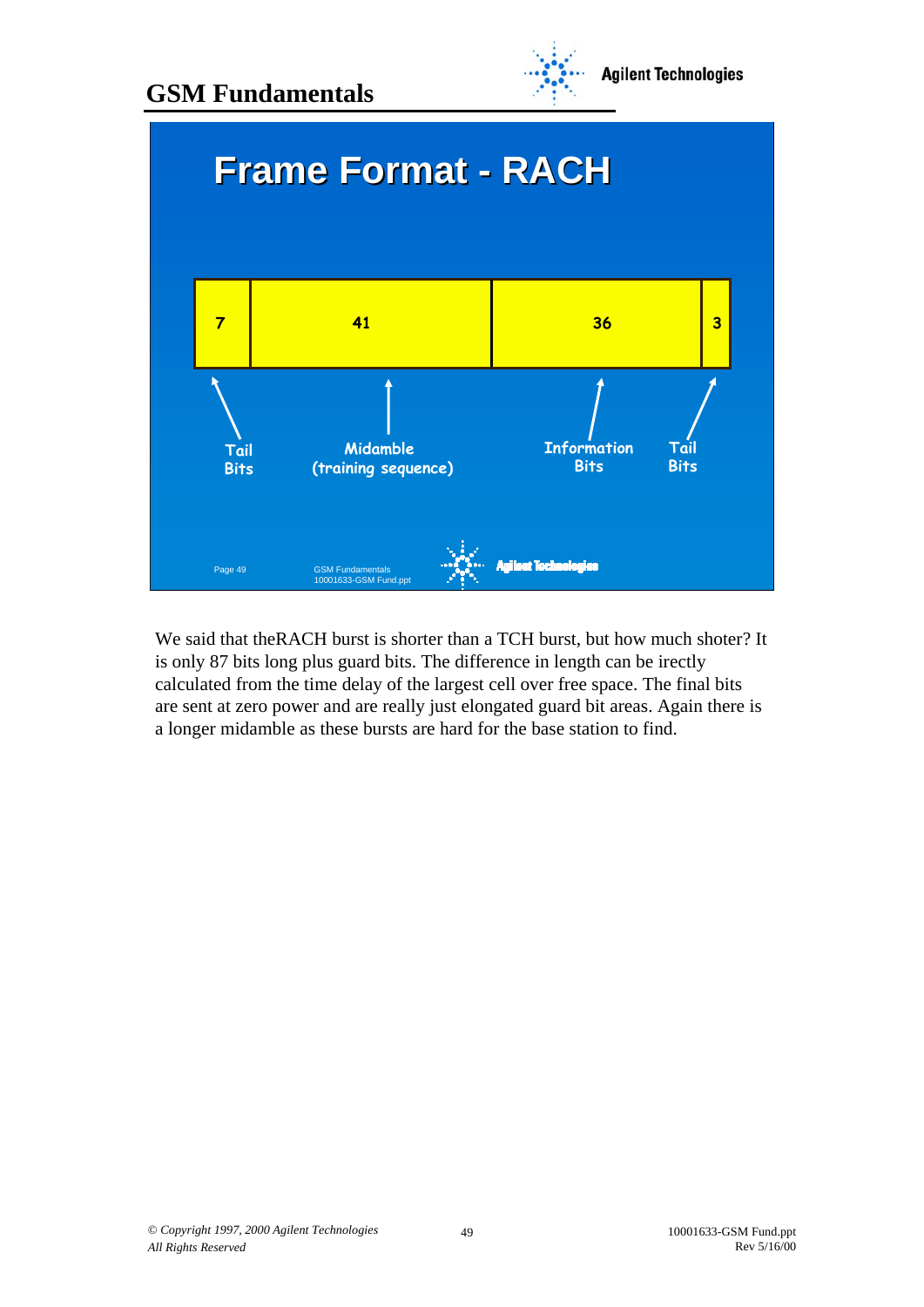

It is worth mentioning at this point that although mobiles all look at the Paging Channel (PCH) in order to find if the base station is calling them, they do not need to look all the time. There is a method called Discontinuous Reception that allows mobiles to turn off their receivers when they know that they will not be paged, and only turn them on when they know they might be paged.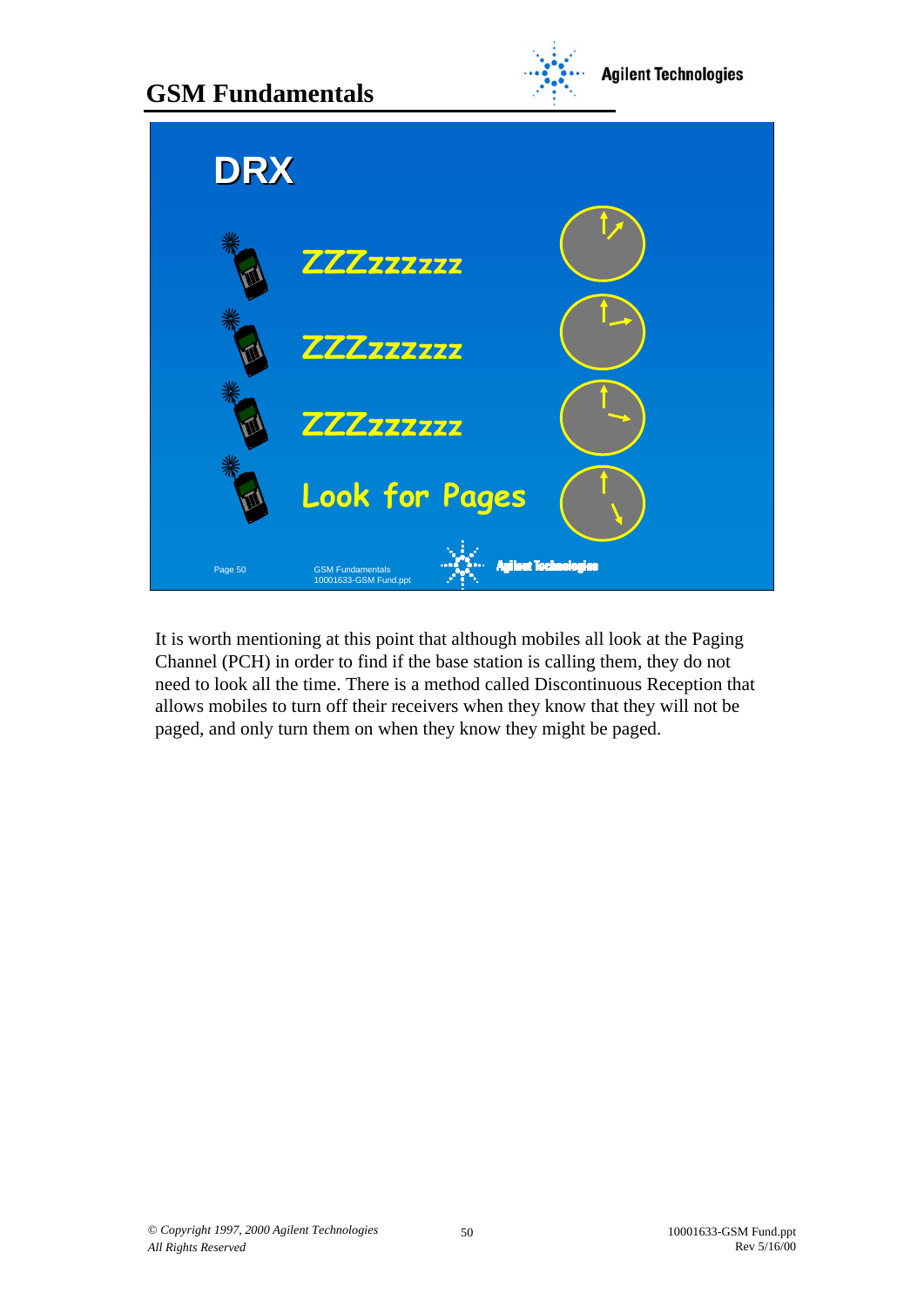



This requires the introduction of the term Paging Group. Each mobile has an International Mobile Subscriber Identity (IMSI) carried by the SIM card. There is an algorithm that will make the Paging Group number from this IMSI. By knowing when it cannot be paged, the mobile will shut down to save power, and only 'wake up' to look during its group.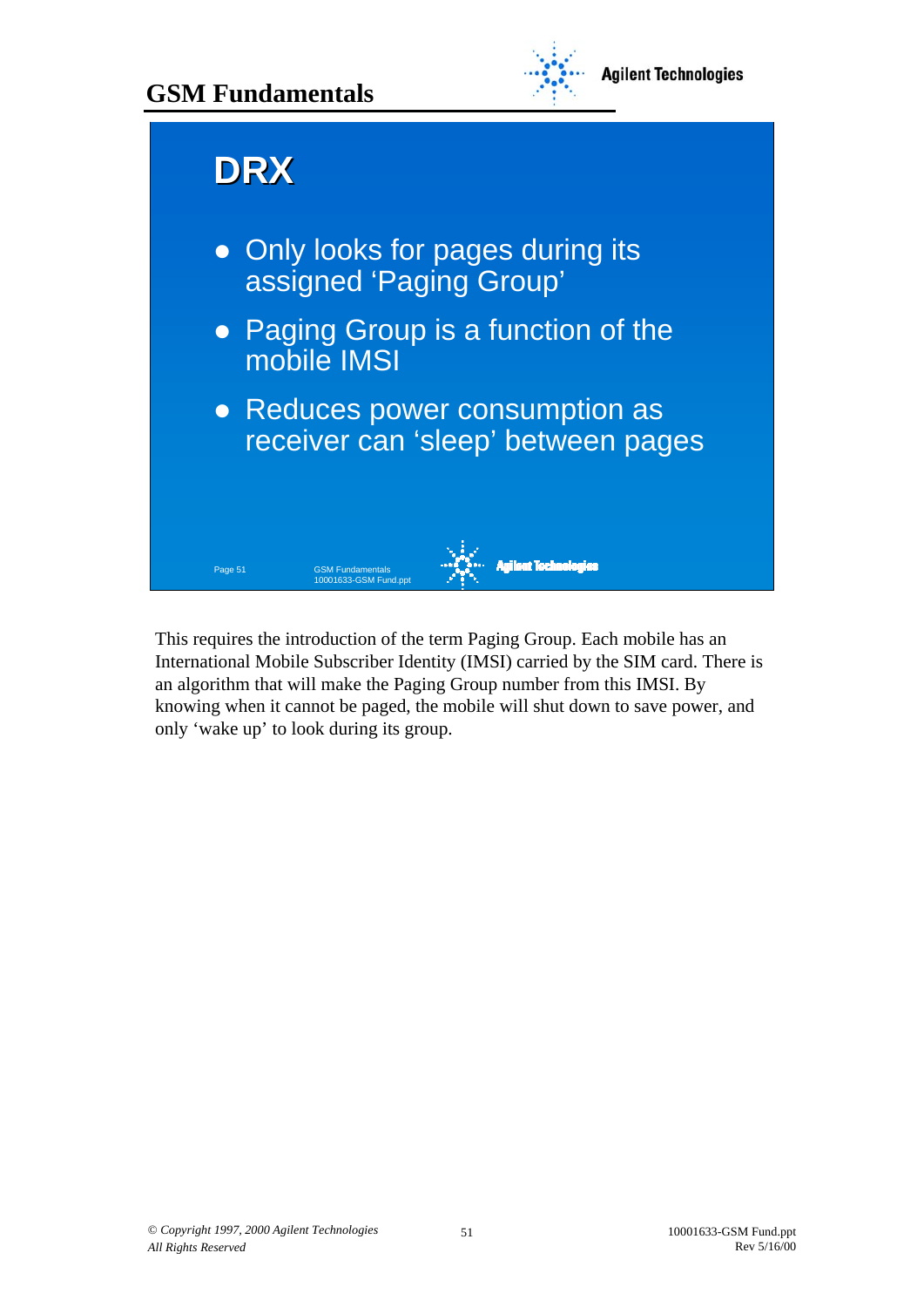

So far we have only talked about what happens when a mobile is looking for a network and wants to camp and set up a call. What happens when it has achieved all this and been granted a Traffic Channel? Lets look at this now.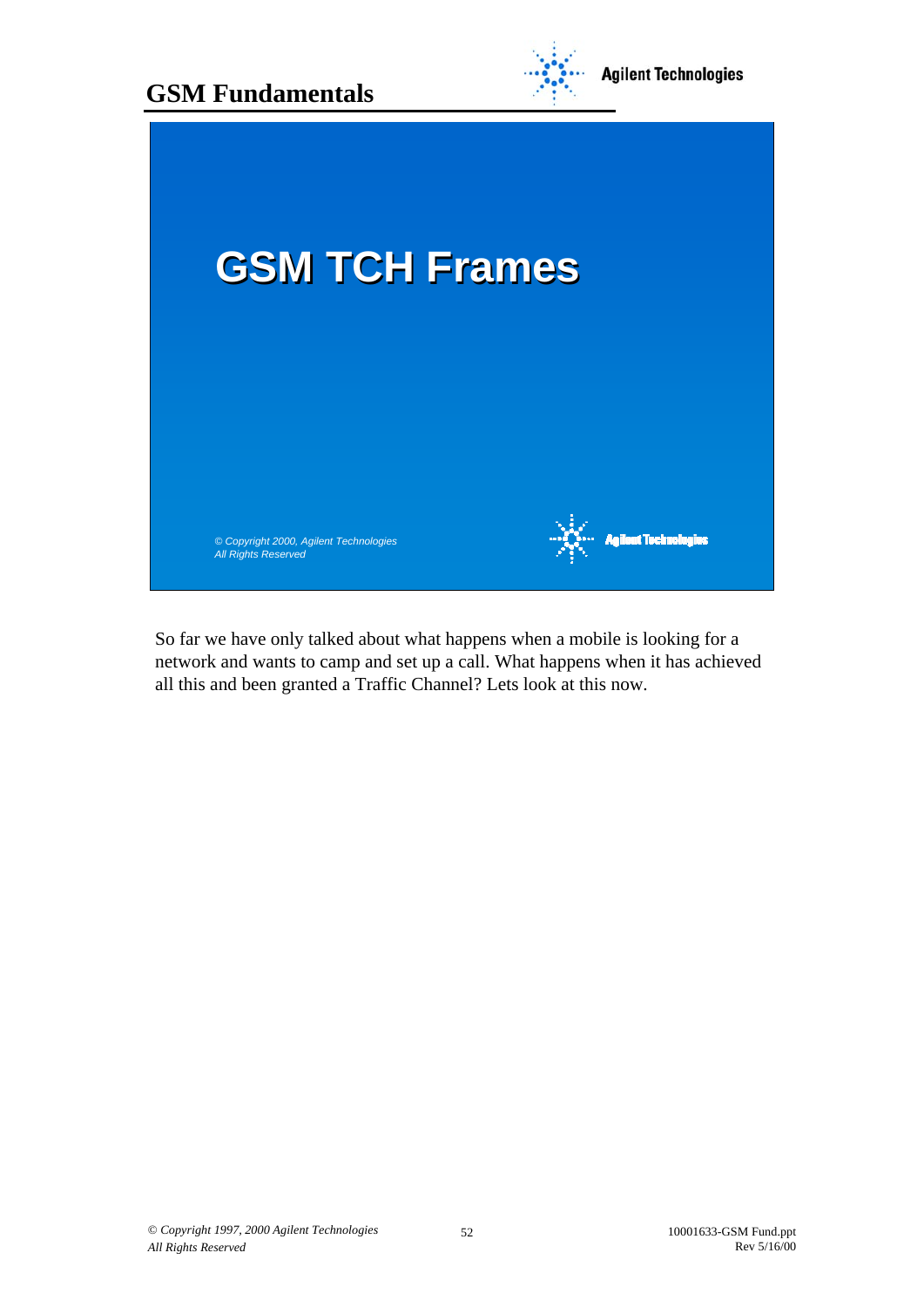**GSM Fundamentals**





This diagram may look familiar. It is similar to the BCH frames that we looked at in the previous section. There is one fundamental difference:

The multiframe is now 26 frames and the superframe is now 51 frames. This is the opposite of the BCH implementation. It will become clear why this is different as we move on.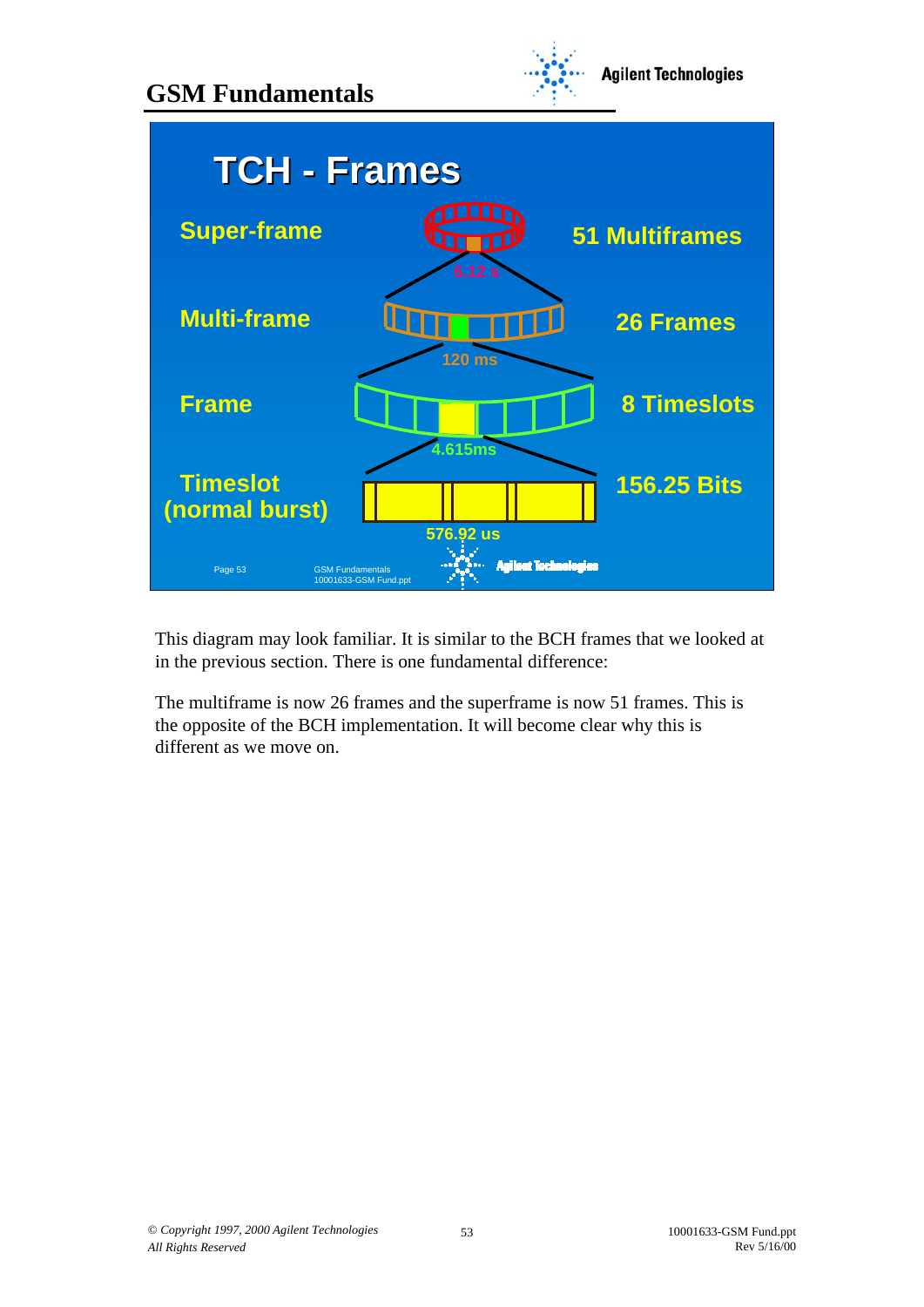



Lets look at the frame format that the TCH uses. This is what is carried on the full sized bursts that we looked at, at the beginning of this lesson.

There are 148 bits of which 147 are 'useful.' Again, we can have half bits if we think of the tail bits as bit periods, rather than data.

There are four main areas to the burst:

- The leading and trailing 3 bit blocks are called tail bits and are fixed data.
- The center 26 bits are called the Midamble or Color Code
- The single bits on either side of the midamble are known as Stealing Flags
- The two remaining 57 bit blocks carry the user data.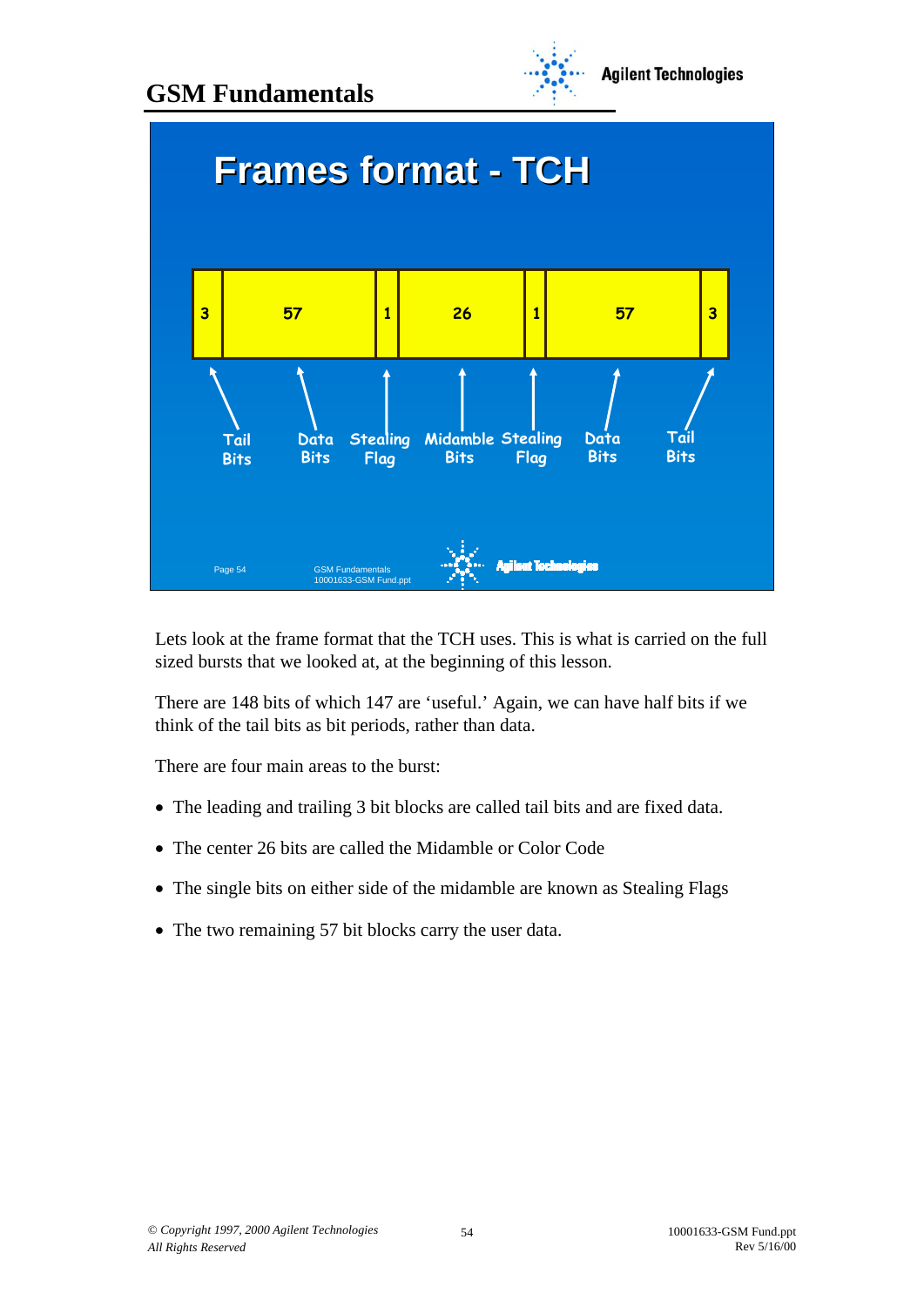



So how is the frame organized?

We said before that there are 26 frames in the multiframe. We also mentioned that there are areas where the Slow Associated Control Channel can send the mobile information. This happens once every 26 frames, on the 13<sup>th</sup>.

Why is there an IDLE burst here?

This is all to do with timing of the multiframe. We will see later the mathematical reason, but at this point accept that it is a 'filler' that is used to make sure that the multiframe takes the correct amount of time.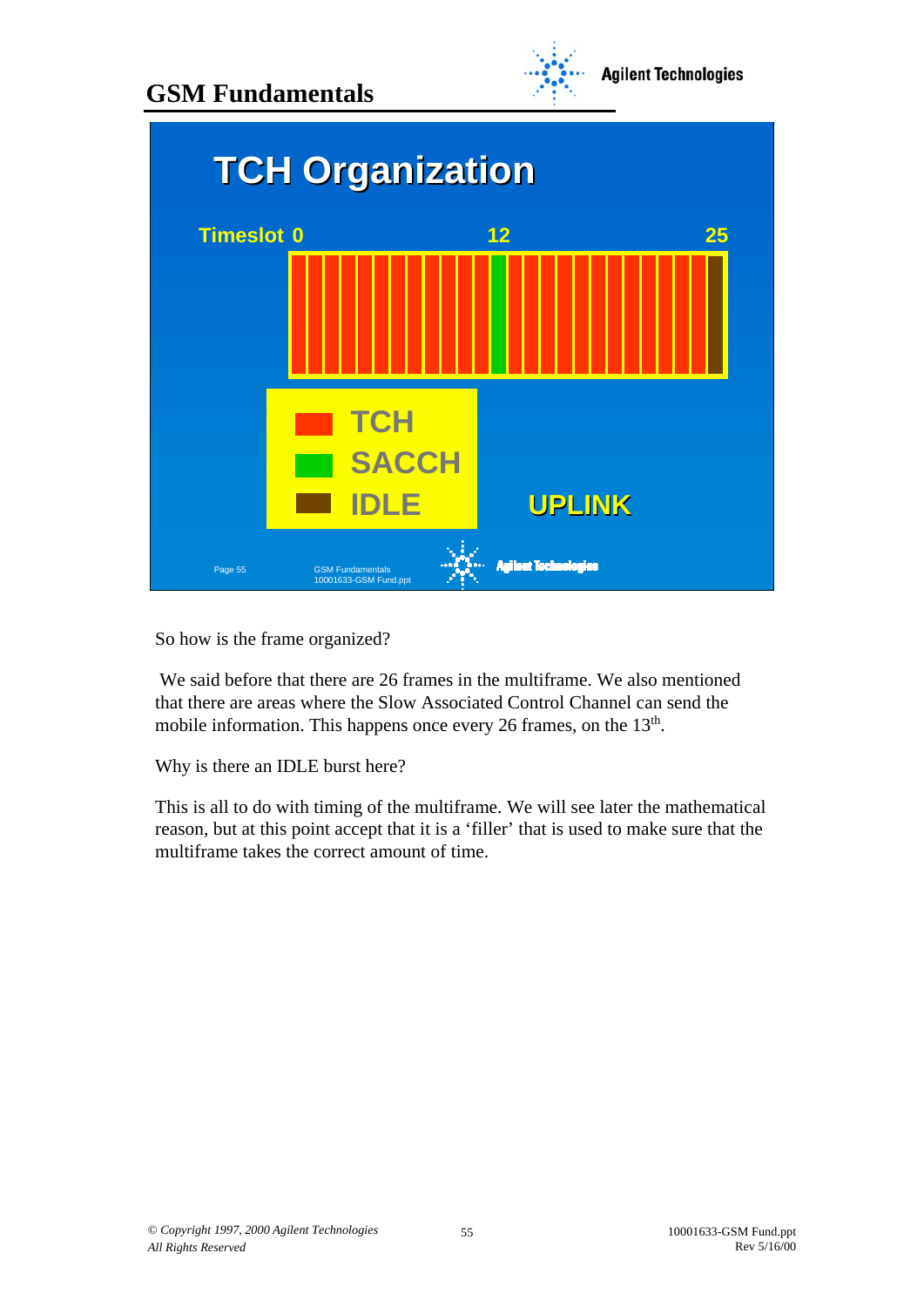



The Downlink Slow Associated Control Channel (SACCH) is used to send slowly but regularly changing control information to the mobile. Examples are instructing the mobile to change its transmitter power (MS\_Tx\_Lev) and burst timing advance (to compensate for RF transit time) as it moves around the cell.

The Uplink SACCH carries information about received signal strength (RxLev) and quality (RxQual) of the TCH and the adjacent cell BCH measurement results (also RxLev).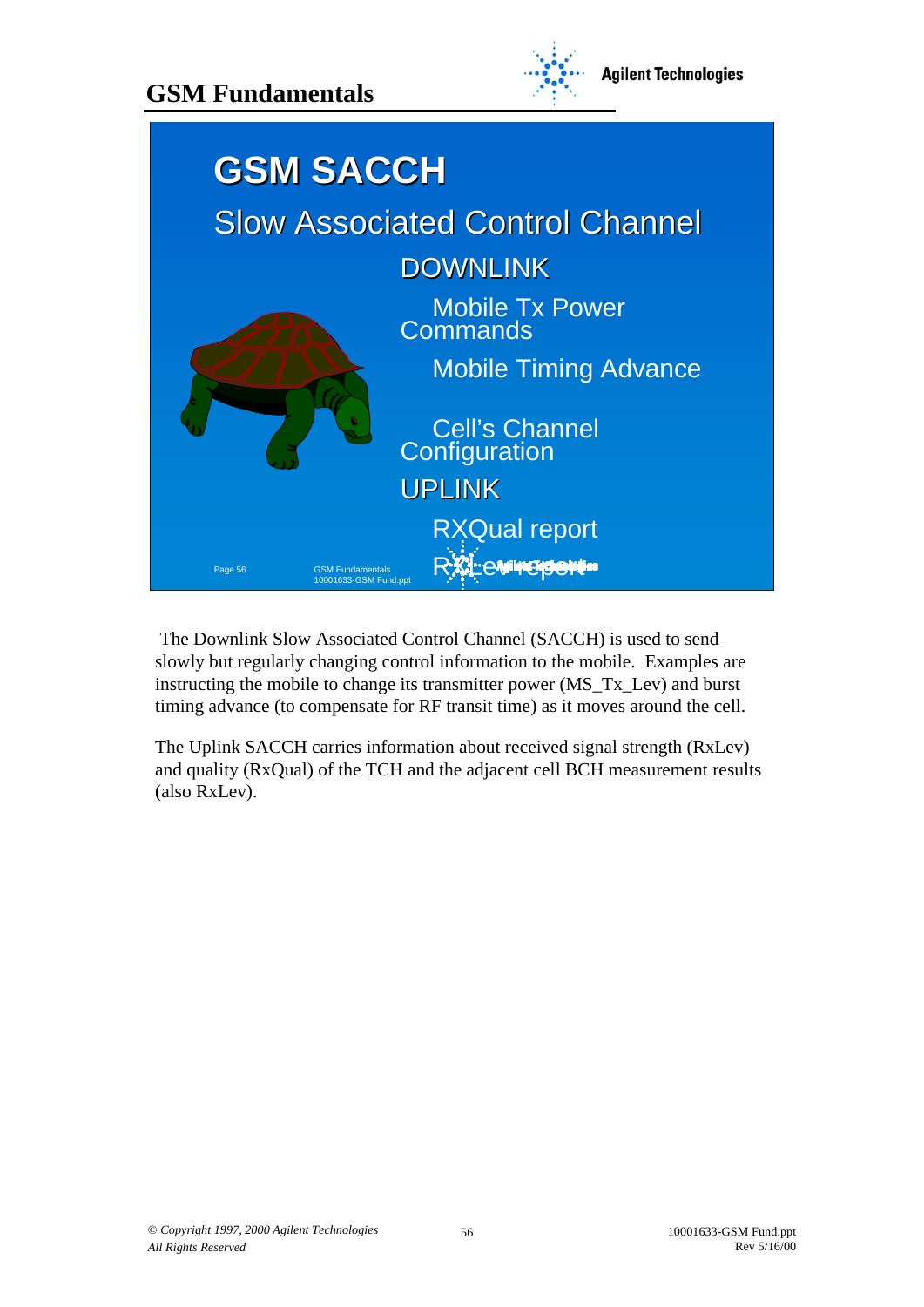

**Agilent Technologies** 



There is another role that the SACCH plays. It is the way that a mobile and base station know if a call is still in progress. When the SACCH is sent, it will start/reset a timer called the Radio\_Link\_Timeout timer. If the timer value exceeds a set value, the call is deemed dropped.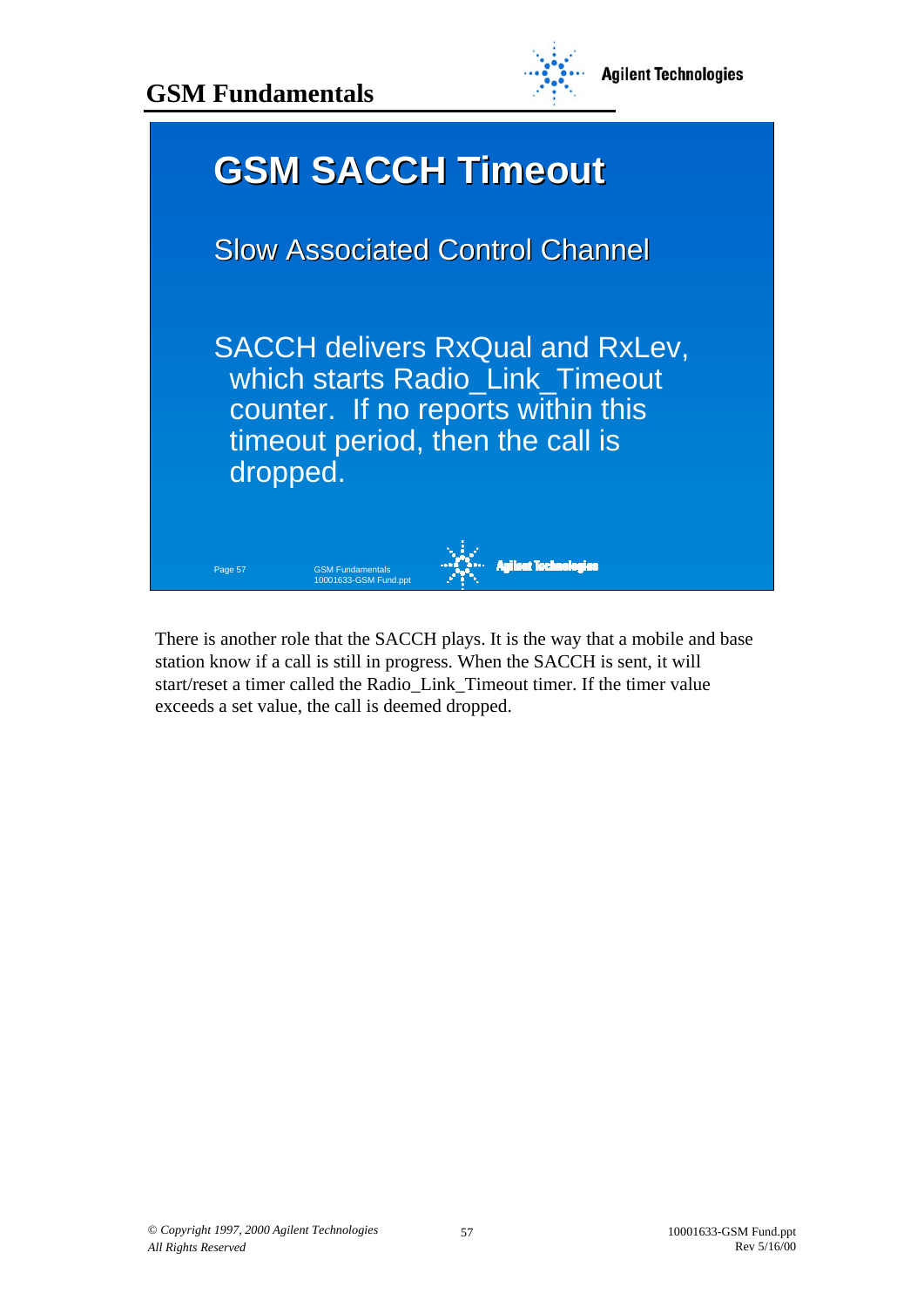

| <b>SACCH</b>                                                                               |                        |  |  |
|--------------------------------------------------------------------------------------------|------------------------|--|--|
| <b>DOWNLINK</b>                                                                            | <b>UPLINK</b>          |  |  |
| * Timing                                                                                   | * Adjacent BCH         |  |  |
| * Power Ctrl.                                                                              | <b>* Channel Power</b> |  |  |
| * Call configuration                                                                       | <b>* Rx Level</b>      |  |  |
| * Hopping frequency                                                                        | * Rx Qual.             |  |  |
| <b>Agilent Tochnologies</b><br><b>GSM Fundamentals</b><br>Page 58<br>10001633-GSM Fund.ppt |                        |  |  |

Here is a table that summarizes the roles that the Uplink and Downlink SACCH's play in the communication models. Note that the Uplink is usually reports where the downlink is instructions.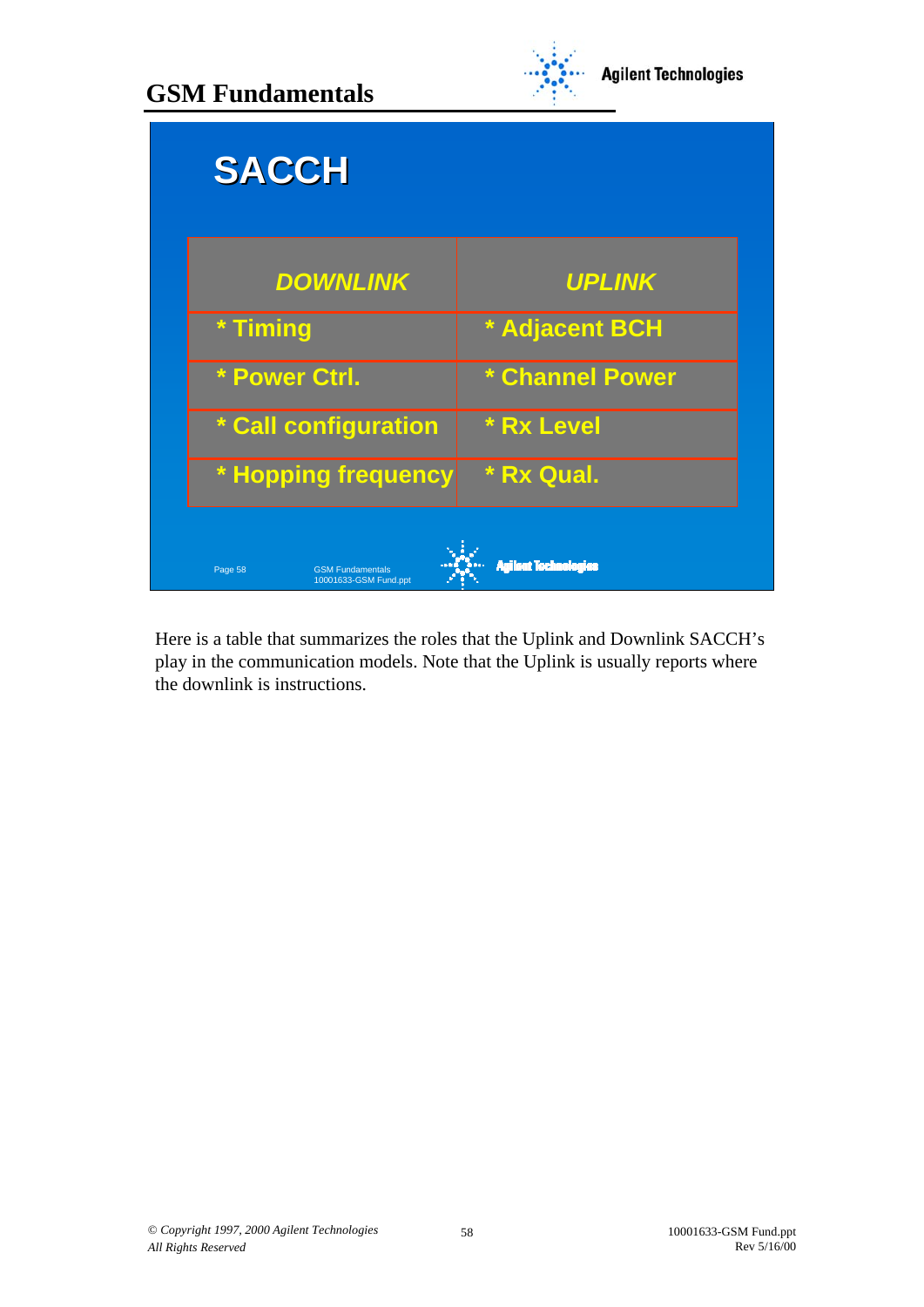



When the SACCH reports coming back to the base station indicate that another cell would offer the mobile better signal quality, a hand-off may be necessary.

The SACCH doesn't have the bandwidth to transfer all the information associated with a hand-off, such as the new ARFCN and timeslot.

For a short period of time, the TCH is replaced by an FACCH. The frame stealing flags (the control bits on either side of the midamble) are set to indicate that the data being sent is an FACCH, not the TCH.

When the FACCH steals bursts from the TCH, speech data is lost. It's often possible to hear a small speech dropout when hand-off takes place.

The FACCH can also carry the SMS Point-to-Point and Cell Broadcast data.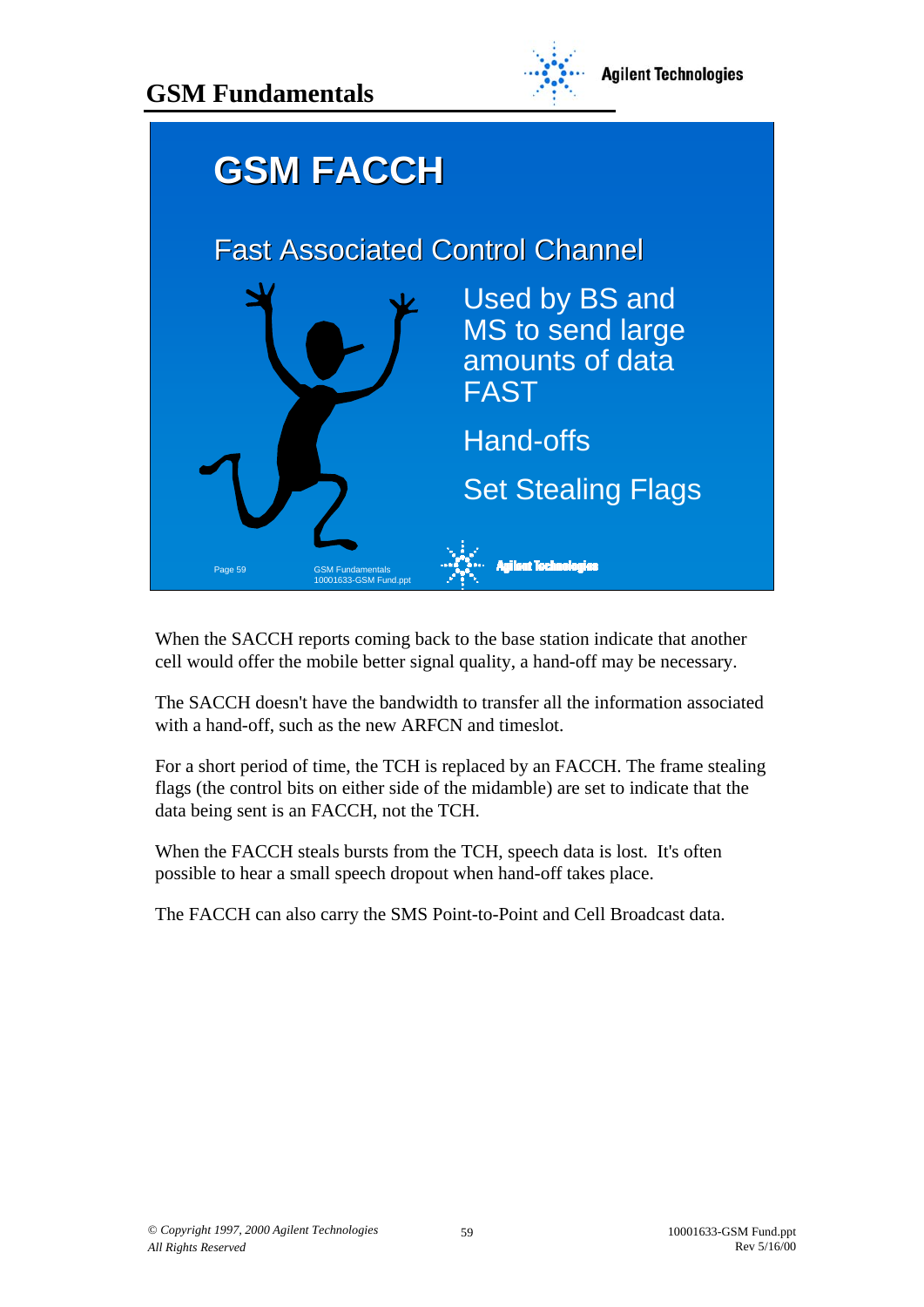

Earlier we mentioned Discontinuous Reception (DRX). There is also something called Discontinuous Transmission. The only similarity is that they both save the mobile's battery.

**Discontinuous Mode**

**Agilent Tochnologies** 

GSM Fundamentals 10001633-GSM Fund.ppt

Page 60

The mobile can be empowered by the base station (that usually makes all the decisions) to not transmit all the time. It can notice when a mobile user is listening and only send samples of the background noise to give the other party comfort.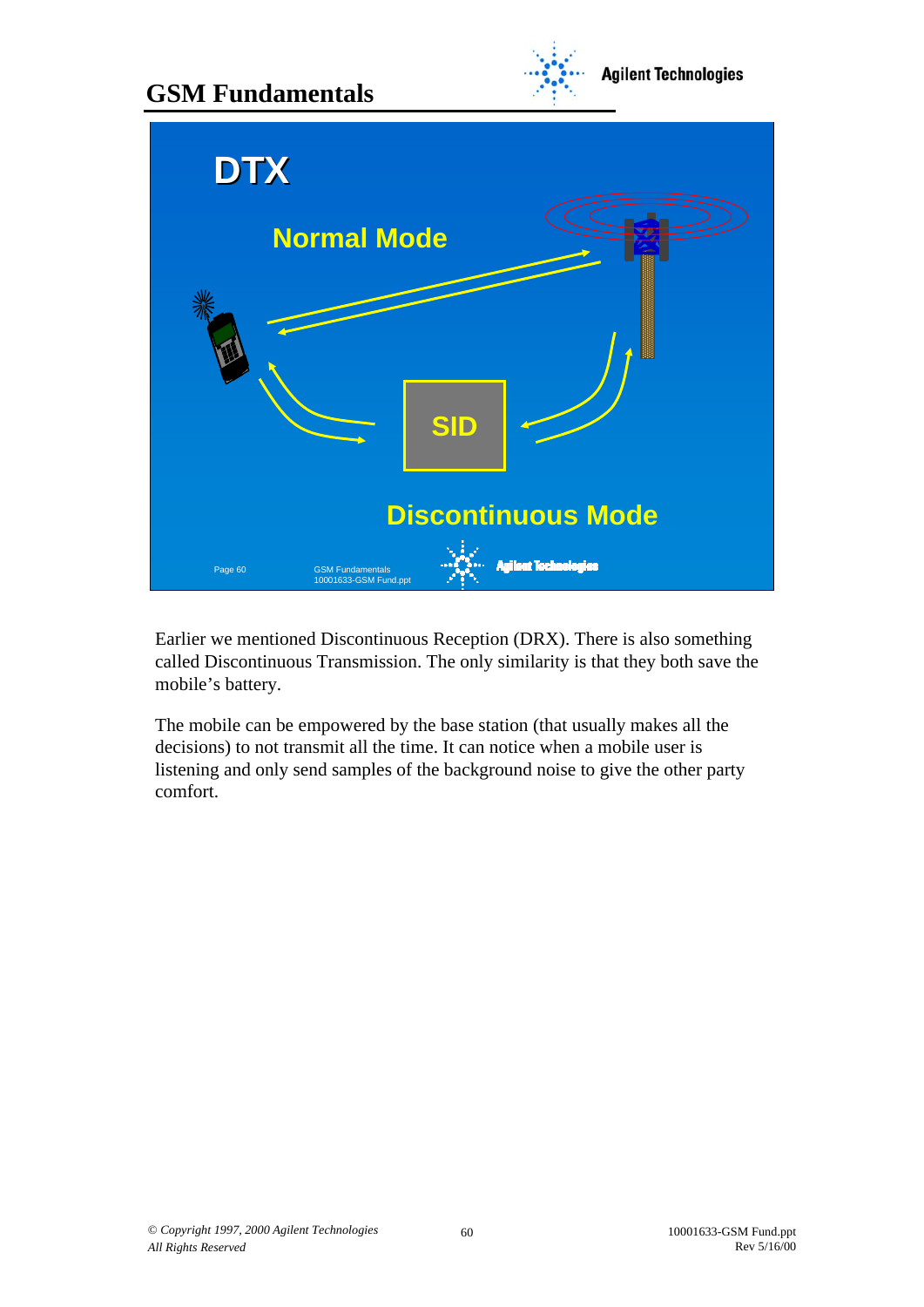



The mobile transmits samples called SID frames. These are Silence Descriptor Frames. These are updated periodically to give the 'lifelike' sound to the caller.

There are two advantages to using DTX:

- •The power consumption of the mobile drops
- •The amount of energy put into the spectrum is reduced

The first point is obvious, but the second less so. All radio systems must try to overcome the noise of the environment. This means that the more mobiles that a network has, the more noise. So by adding more users, it gets harder to run the network. If the operator can get the mobile to reduce its power output, it will reduce the background noise and hence the problems for other users.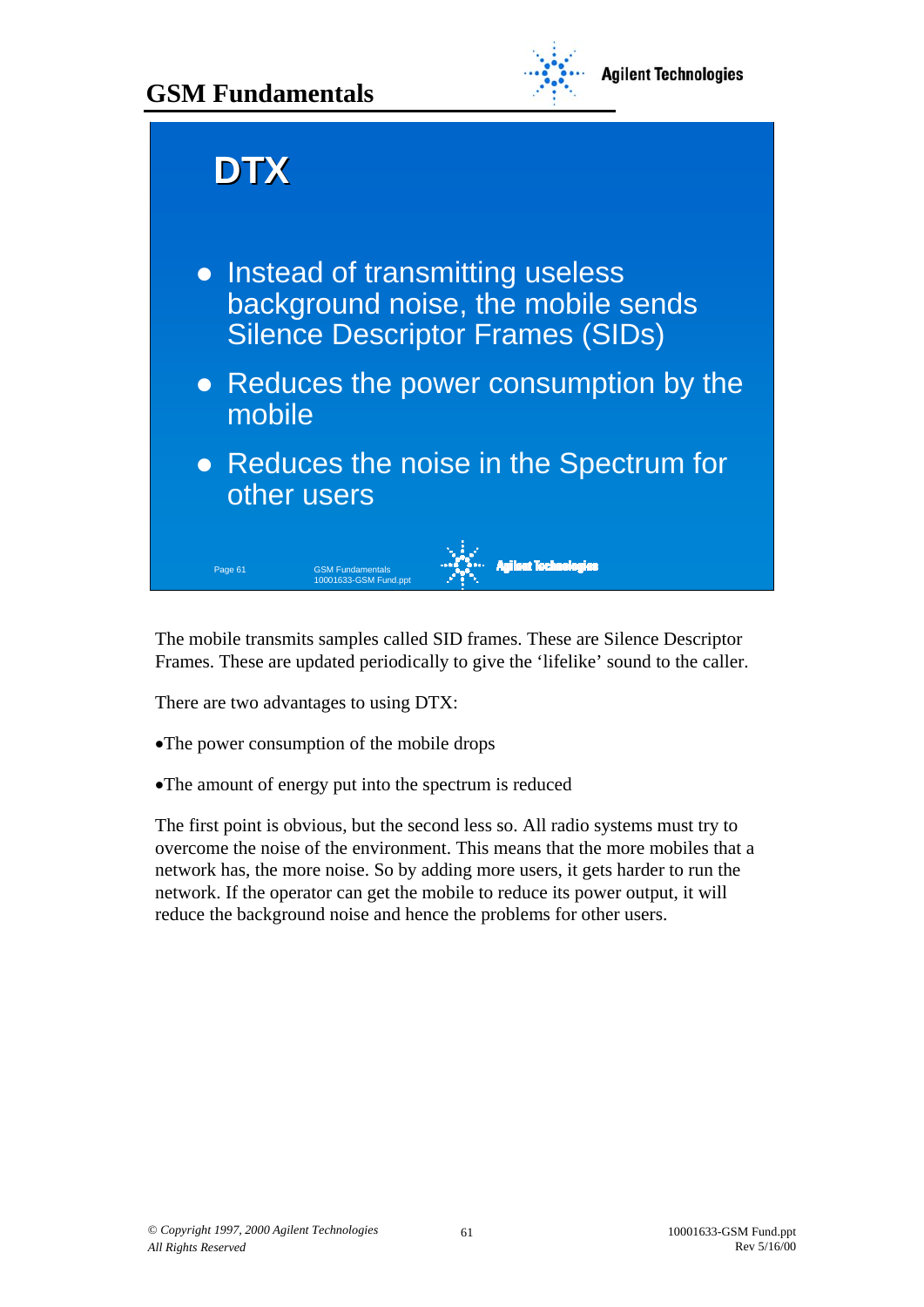

Now that we know how all the information is passed over the air-interface, we need to understand how the mobile and base station take a voice signal and get the data onto the bursts. This is the GSM Signal Path.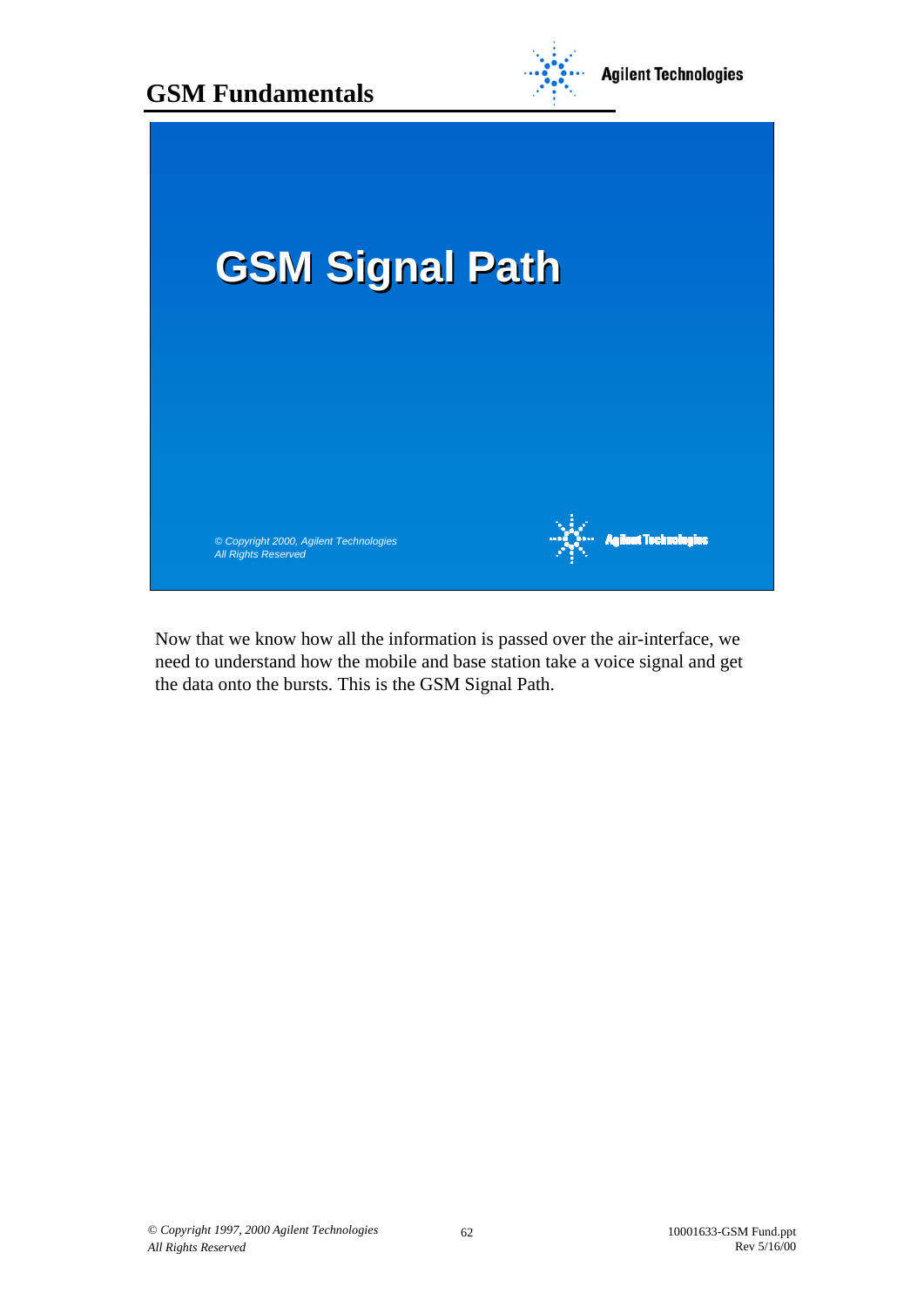



A simple view of what needs to be done to take a voice and get it onto a burst, as it were, is in the diagram above.

- •There needs to be some way to encode the voice into data
- •Next the data must have error protection added to it
- •The Data has further error protection
- •It is modulated
- •It is bursted

Again, this is very simplistic and other steps will be explored during this section.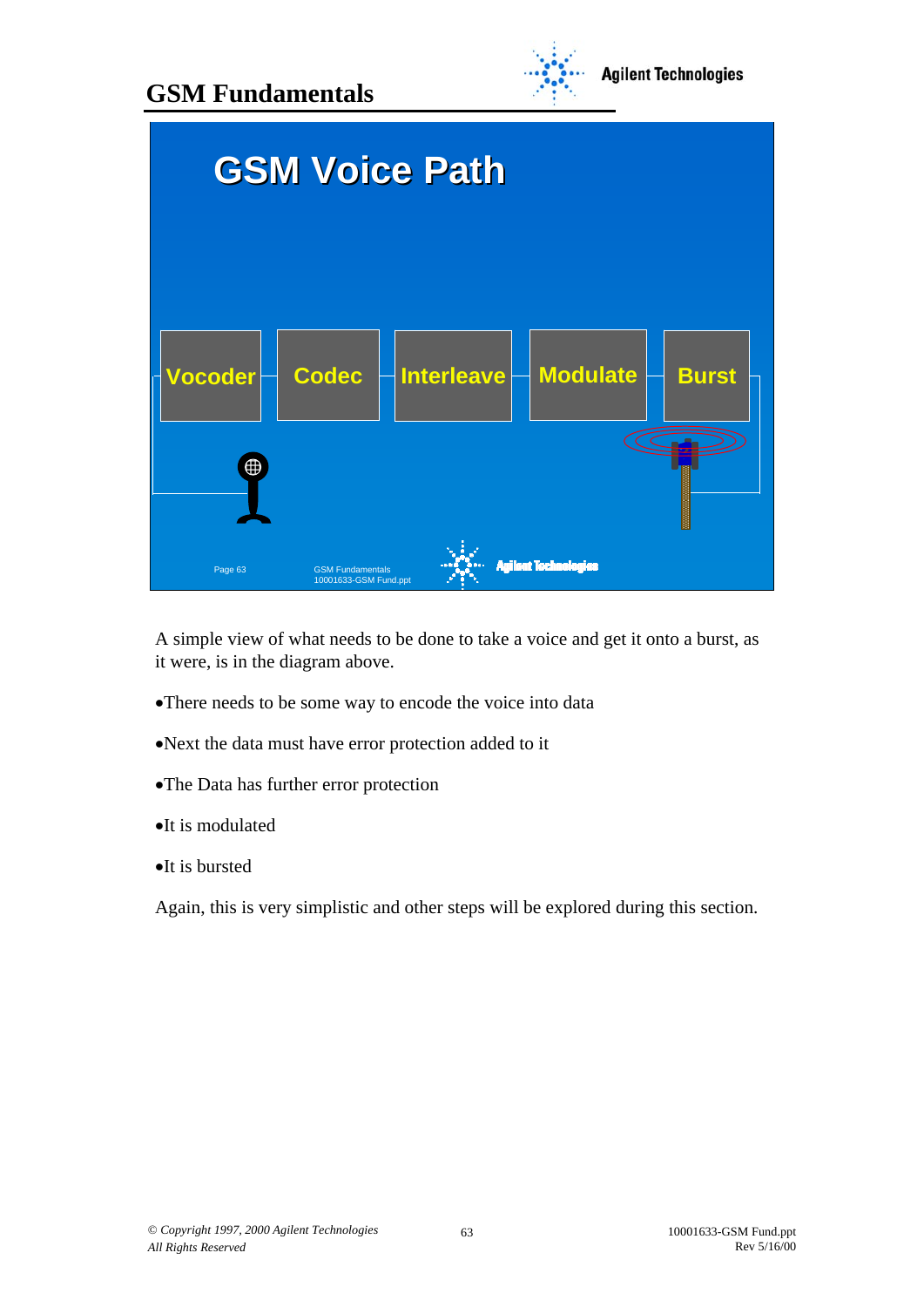



Most modern digital communications systems use some sort of voice compression. GSM is no exception. It uses a voice coder to model the tone and noise generation in the human throat and the acoustic filtering of the mouth and tongue. These characteristics are used to produce coefficients that are sent via the TCH.

The speech coder is based on a residually excited linear predictive coder (RELP); including a long term predictor (LTP) enhances this. We will discuss these later.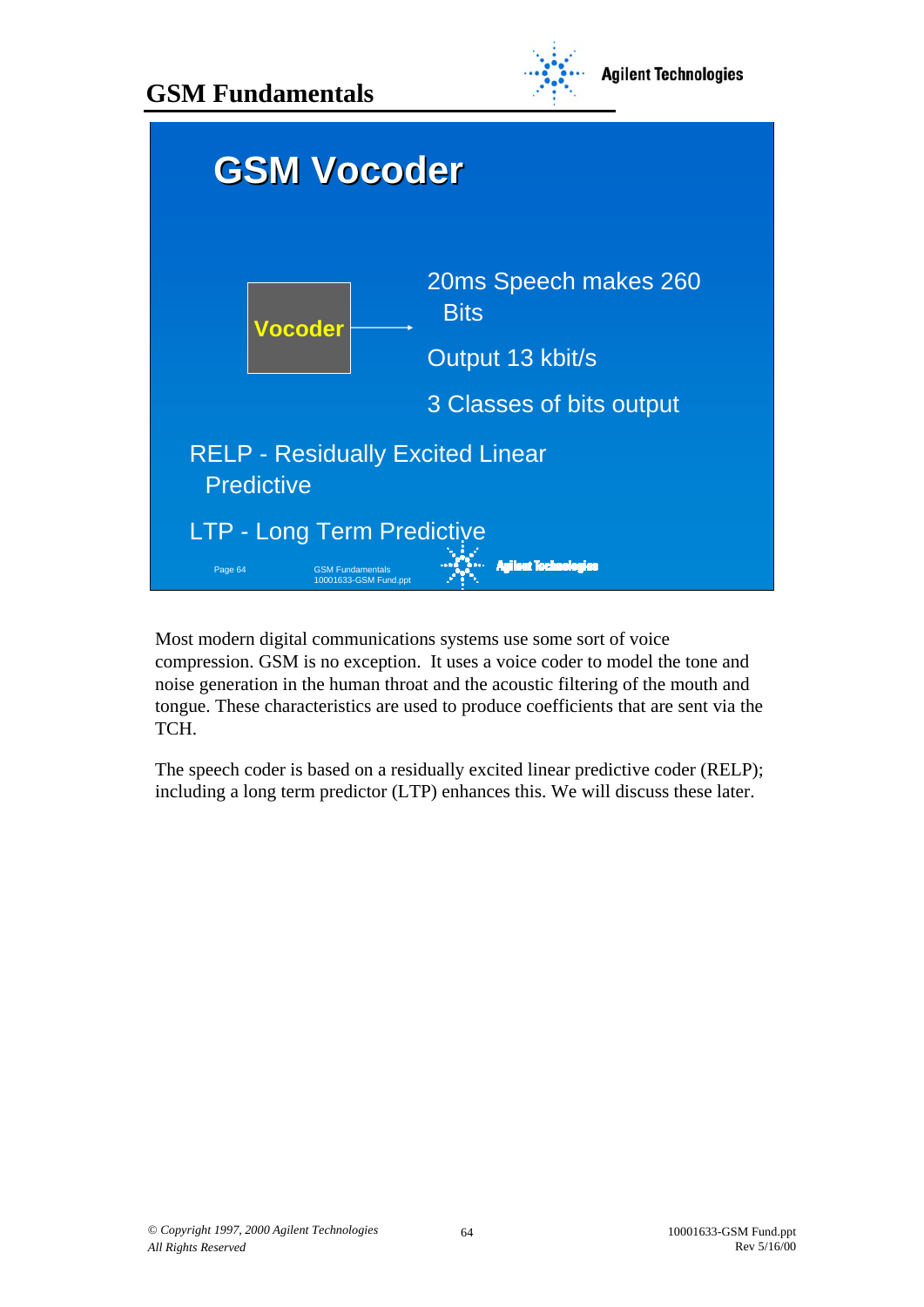



The voice is sampled into 20ms blocks. As you saw in the previous pages, the data rate is fixed at 13kbits per second. If we want to send the same voice with less bits, we will have to use Half Rate vocoders which will only output half the bits, in other words 6.6 kbits per second.

In Digital the rate is not necessarily related to the quality. This is all tied up in the complex coding algorithms used by the vocoders. We will see this later.

At this point let us say that the 20 ms of speech becomes 260 bits of data.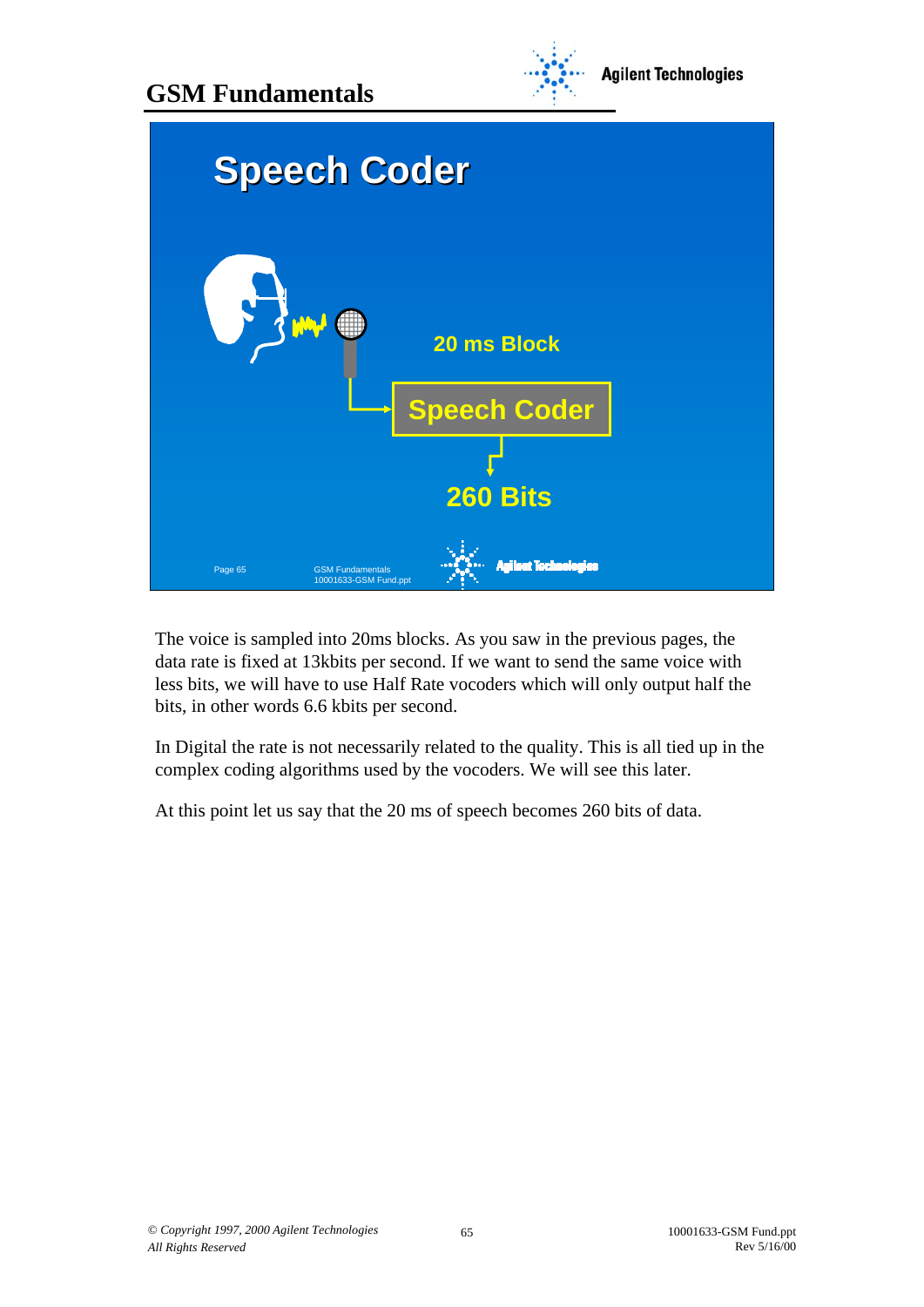



So what is the LTP and LPC used in the vocoder. These are digital filters and inverse filters that combine images of the data with itself to produce a model of the voice. What the effect of this is, is to make some sounds more important than others.

A very simple way to look at this system is:

Sounds that have long repeated components will be coded as shorter ones, as the repetition does not really convey lots of useful data. Short consonant sounds will carry lots of information so will get more merit. The OO sound in smooth, contains less information that the TZ sound in Spritzer.

ADPCM is a version of Pulse Coded Modulation that is used in communications. It allows lots of sampling where it is needed and restricts the sampling when little is needed.

MOS is the Mean Opinion Score. This is a subjective way to rate the quality of sound from a vocoder. The sounds are judged by people and scored 1 to 4. This is the only way to rate a vocoder. We mentioned before that the data rate is not the best guide, and if you are comparing equal data rates, this system is the only way. The system of sound modeling and codebooks are where the real improvements come from.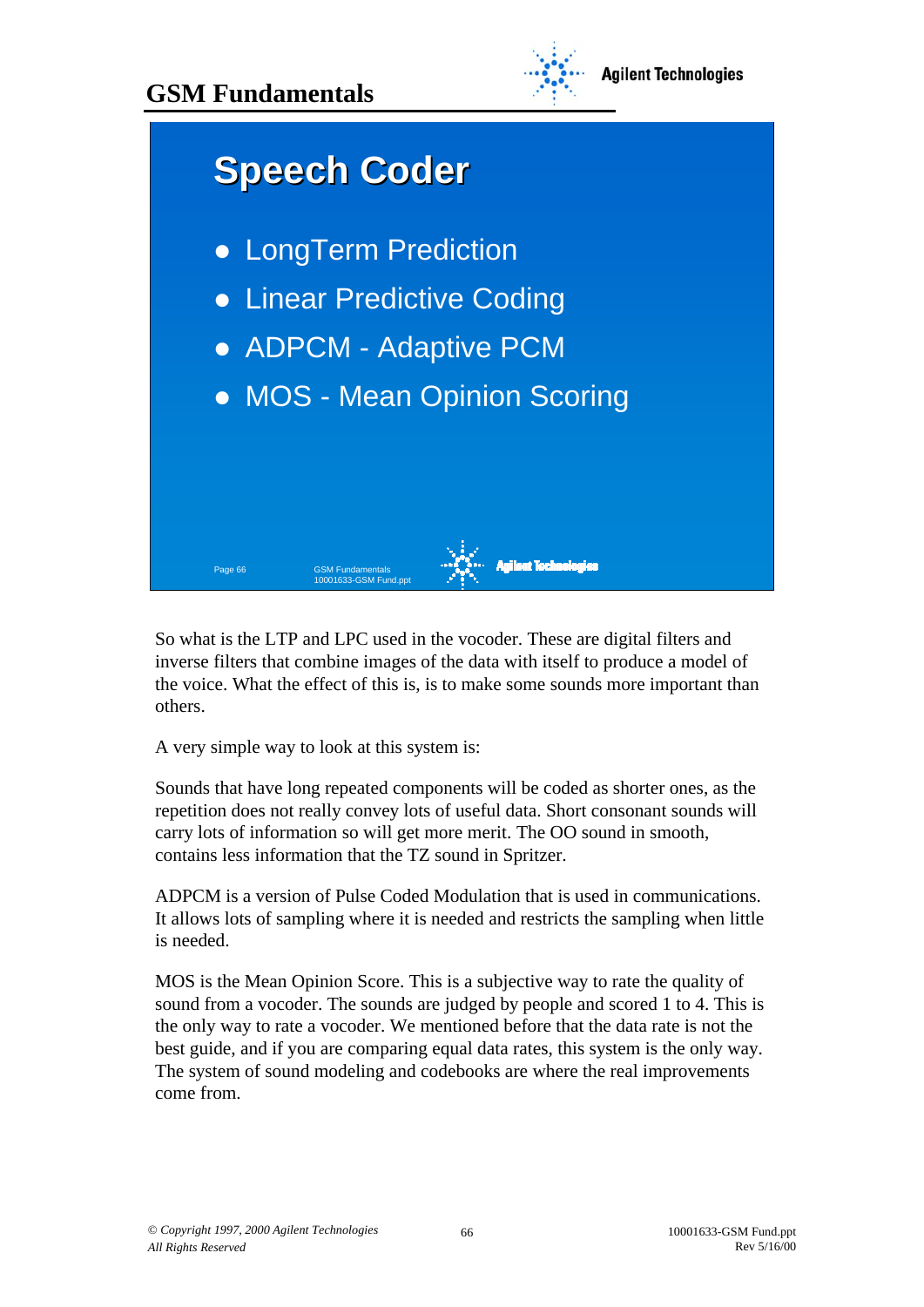



Now that the voice has been modeled, it needs to be protected on its rough journey through the hostile Rf environment.

The vocoder will output 260 bits of three types or classes 1a, 1b and 2(II).

These are the result of the coding schemes that give rise to important, less important and unimportant bits.

The point here is that they will receive different amounts of error protection in the codec.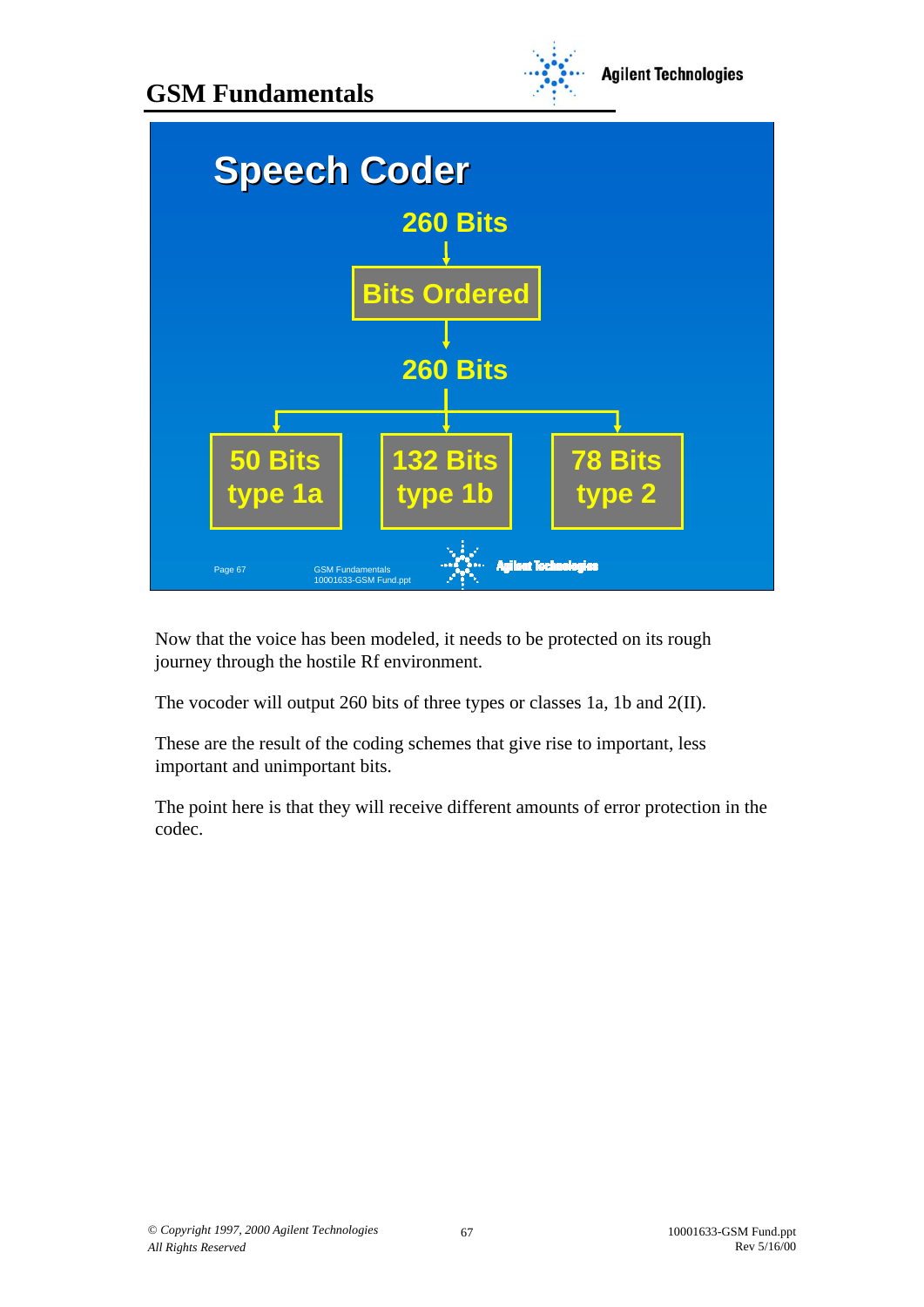

The least important or type II bits have no error correction or detection. The premier type Ia bits have error detection CRC bits added. Both type Ia and the medium importance type Ib have convolutional error correction bits added.

It's sometimes interesting to think of GSM bits as aircraft passengers:

There are three classes, Ia, Ib and II. The most important bits get first-class treatment; they get surrounded by lots of error correction, and in the case of Ia bits, error detection as well. These extra bits take up space in the TCH bursts. The second class, type II bits, take up the least space on the TCH, just like first and second class passengers on an airplane.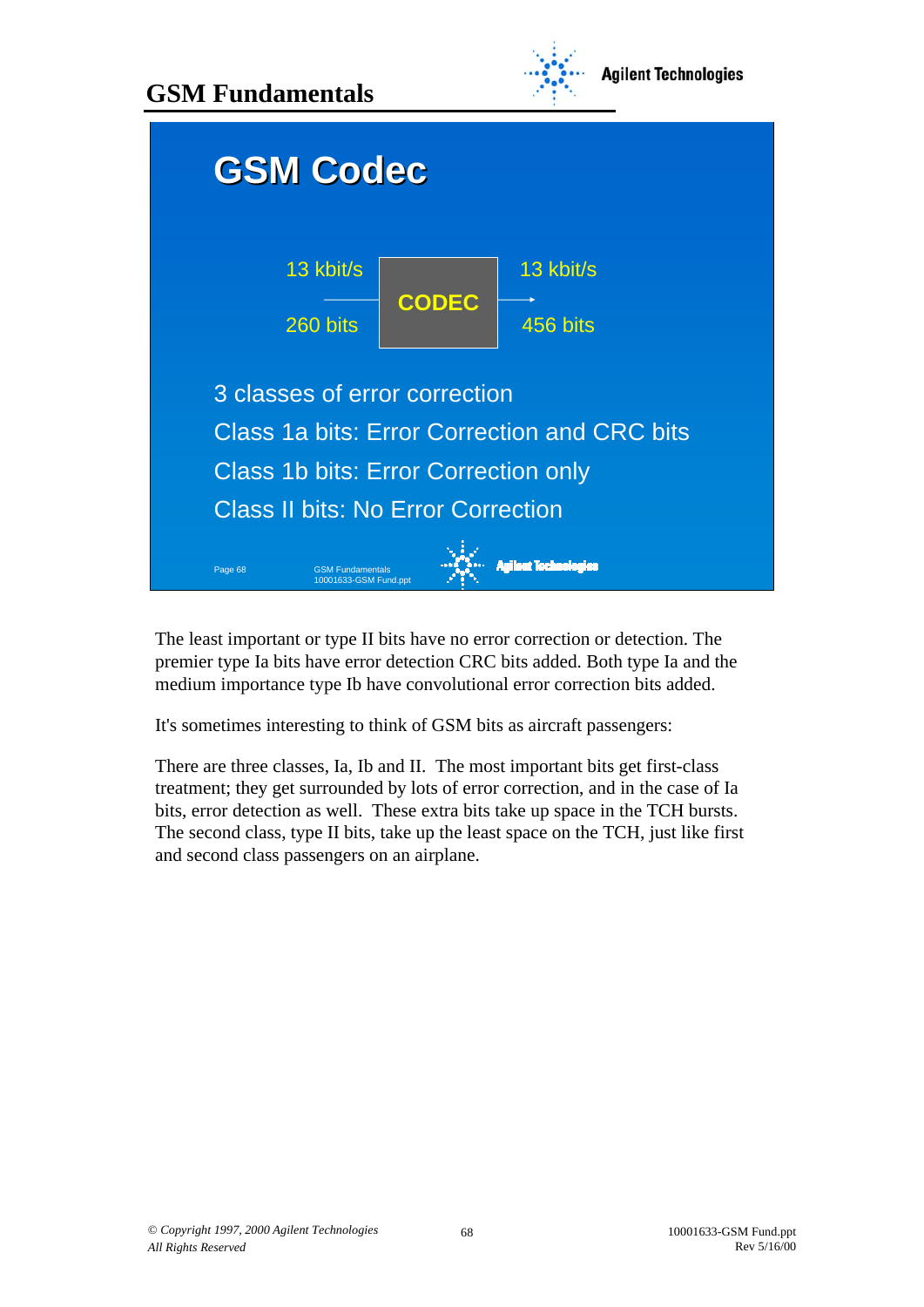

What does this error correction look like?

The first step is to add the Cyclic Redundancy Check to the 50 type 1a bits. This is a three-bit parity code or checksum.

At this point the 132 1b and 78 type II bits are not changed.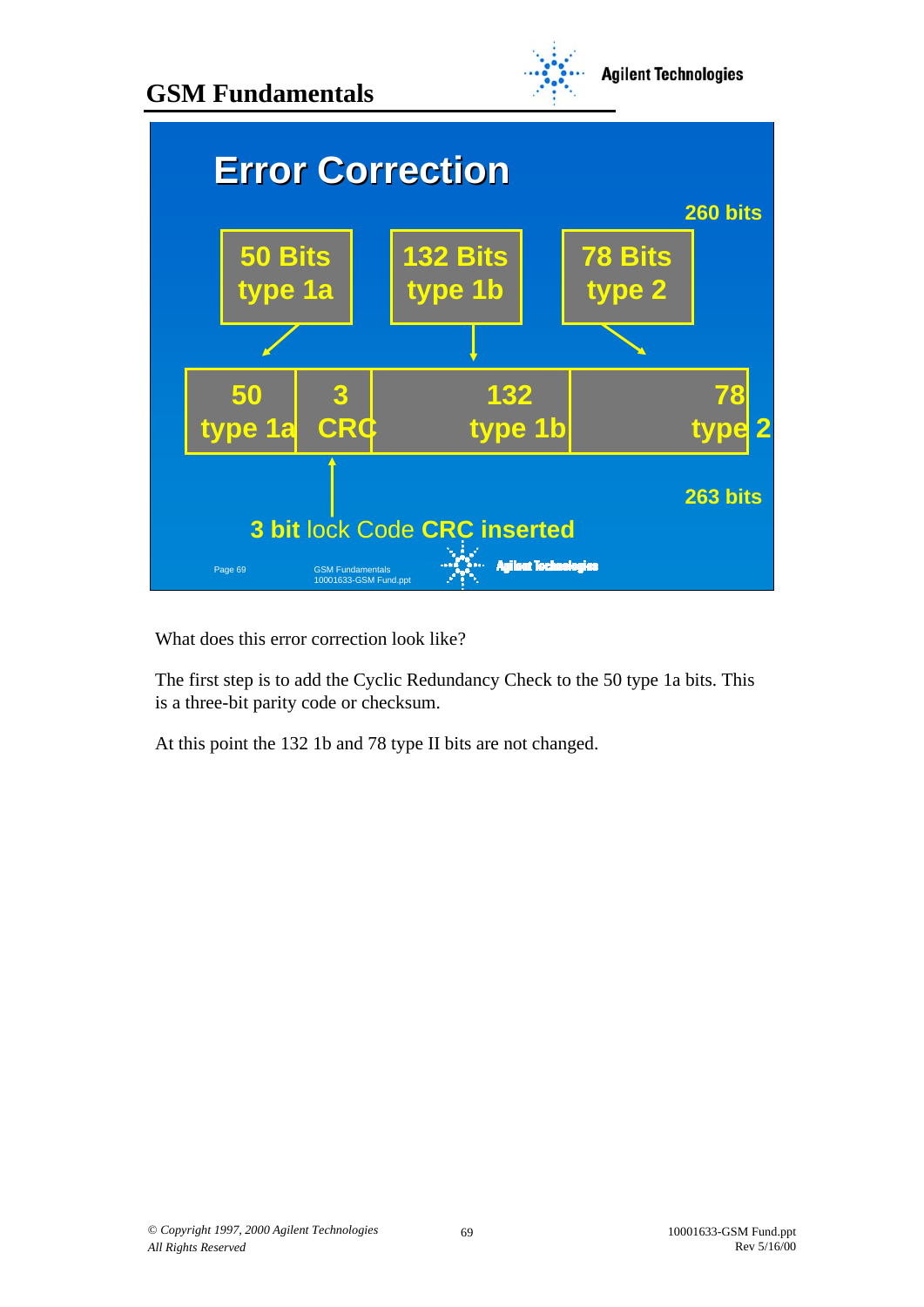



The next step is to 'shuffle' the bits around so that they are no longer in sequential order. This means that when they are transmitted, the loss of one section can still be rectified using the error correction schemes (described next) and the fact that not all bits have been lost.

The type 1 bits are also separated from the type II bits by 4 tail bits.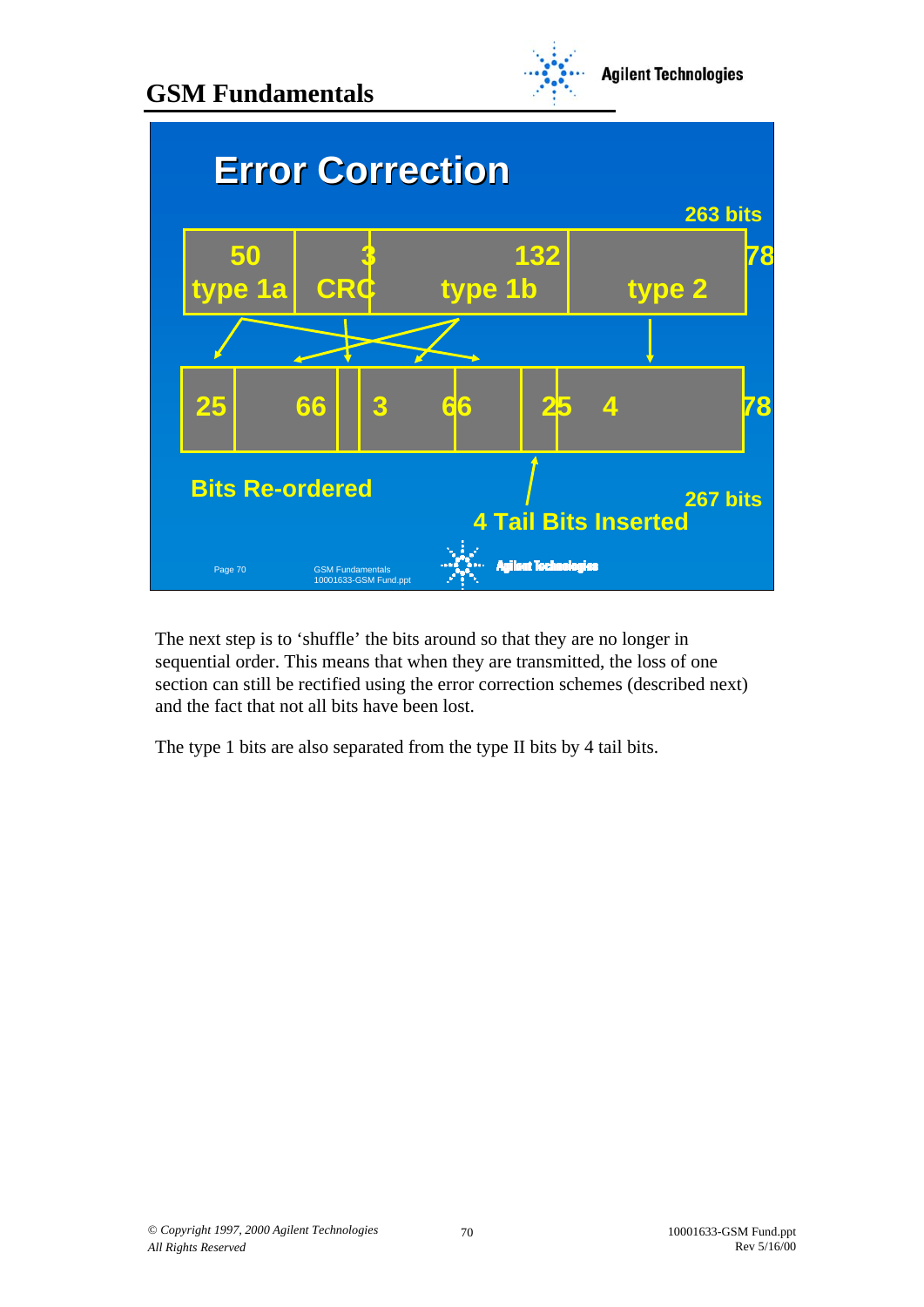

The final error correction step is to add the convolutional coding to the type 1 bits and all the other correction already added. None of this is applied to the type II bits, which have the 'make it if you can' protection applied!

We are left with an output of 456 bits.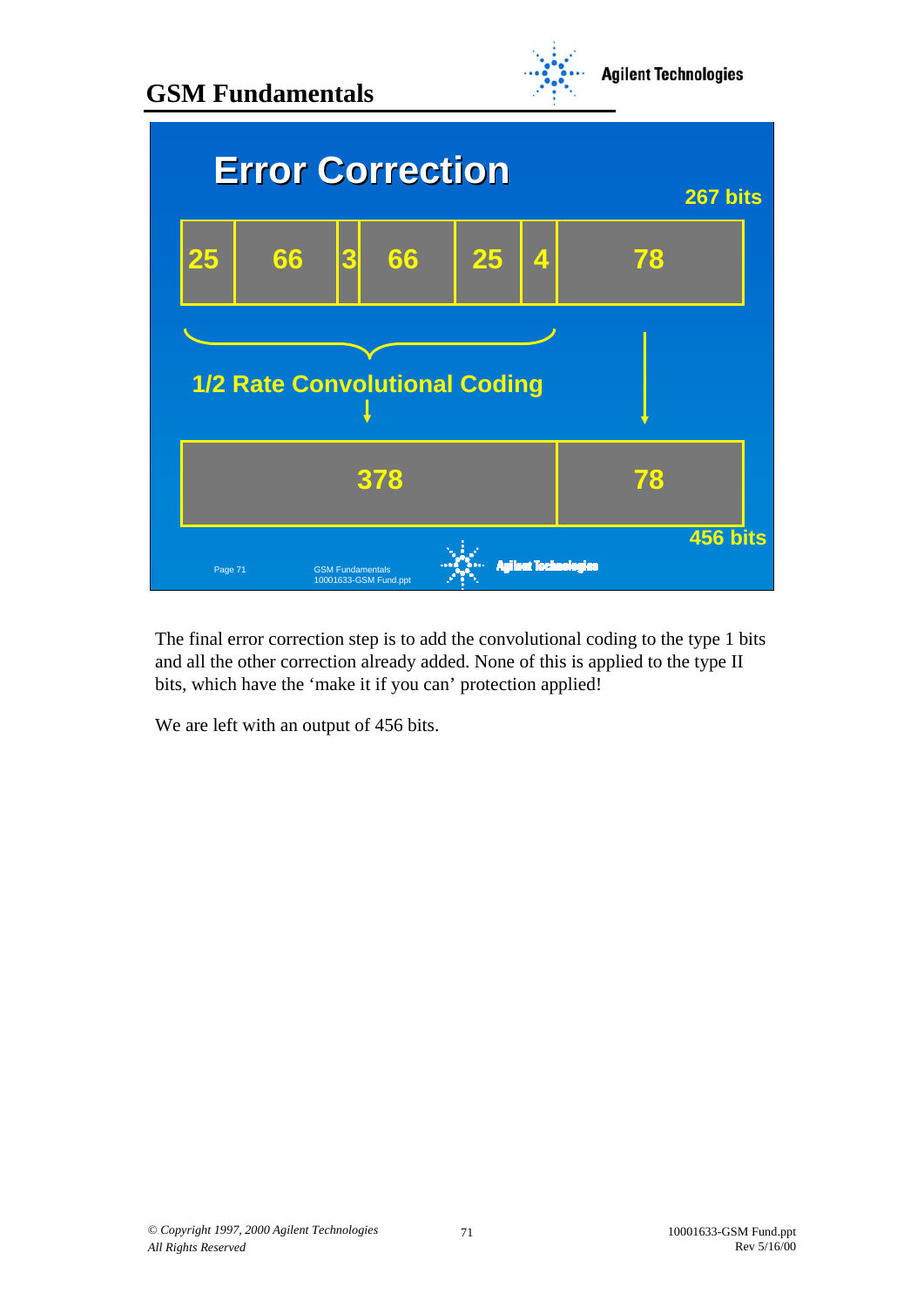



Just as important groups of individuals, like a company board of directors, generally don't travel together (in case the plane crashes and wipes out the whole management team); GSM bits spread themselves over several TCH bursts. If a burst is lost due to interference, enough bits will still get through to allow the error correction algorithms to work, maintaining reasonable speech quality. The 456 bits of speech data are sliced up into 8 blocks of 57. Each TCH frame carries two 57-bit blocks of data from two different 20ms 456-bit speech segments.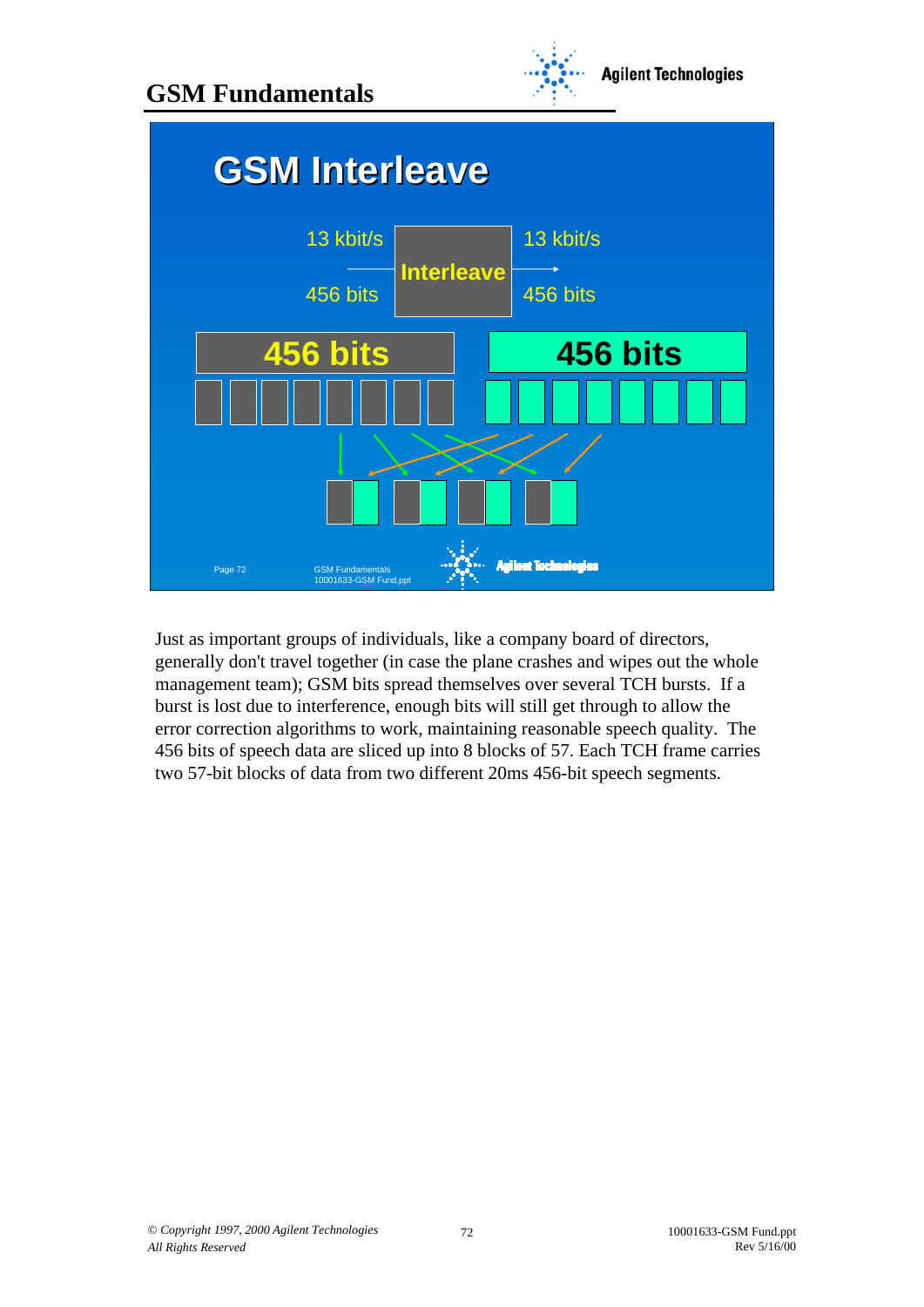

## **Diagonal Interleaving Diagonal Interleaving**

- TCH Bursts carry two 57 bit blocks
- $\cdot$  120ms of speech = 456 x 6 = 2736<br>bits
- $\cdot$  2736 / 114 = 24 bursts needed to transmit
- TCH Multiframe is 26 frames and
- Now have 2 spare bursts:

 $\mathbf{U}$  the  $\mathbf{U}$  is the IDLE  $\mathbf{U}$ 

**.** Use one for the SACCH

10001633-GSM Fund.ppt

From the arithmetic point of view, notice that in the period taken up by 1 frame (120ms), six 20ms blocks of speech are processed by the speech coder. Each of these blocks results in 456 bits.

A 120ms segment of speech will produce 2736 bits.

Each TCH burst has a pair of 57 bit data sections on either side of the midamble.

Effectively, each TCH burst carries 114 bits. It takes 24 of these TCH bursts to ship the 2736 bits from 120ms of speech.

Earlier we saw how the TCH frame structures has 26 frames in a multiframe, lasting 120ms. Since the mobile or base station transmits one burst per frame, there are two more bursts available in 120ms than are actually needed to transmit the voice data. We discussed that one of these spare bursts is used for an SACCH, the other is an idle burst, which makes up the 120ms.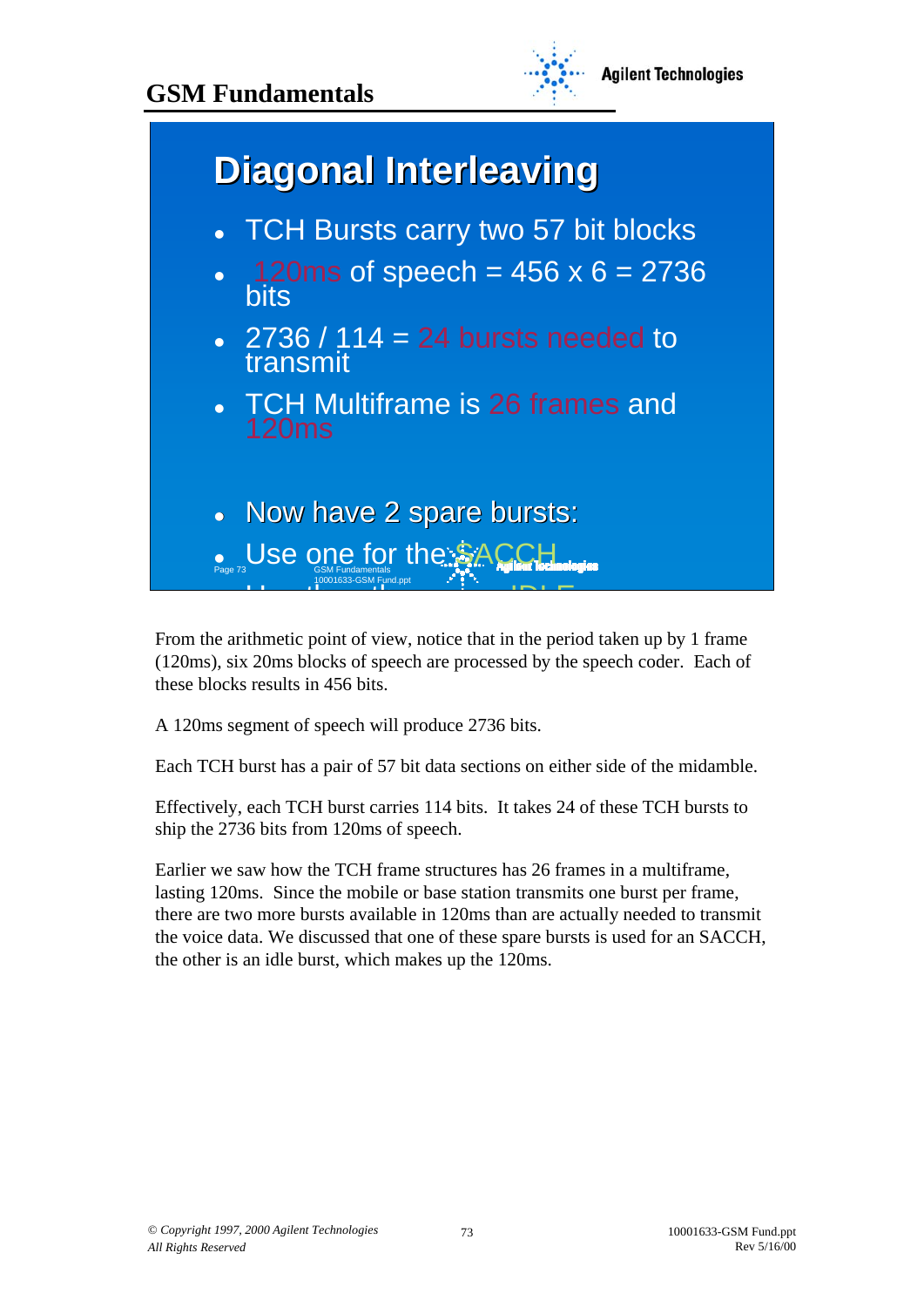





A brief comment about CRC's. The GSM CRC is really only capable of correcting a single error in the TCH frame. In the SCH and RACH there are more parity bits included, which can correct for up to 3 errors in a frame.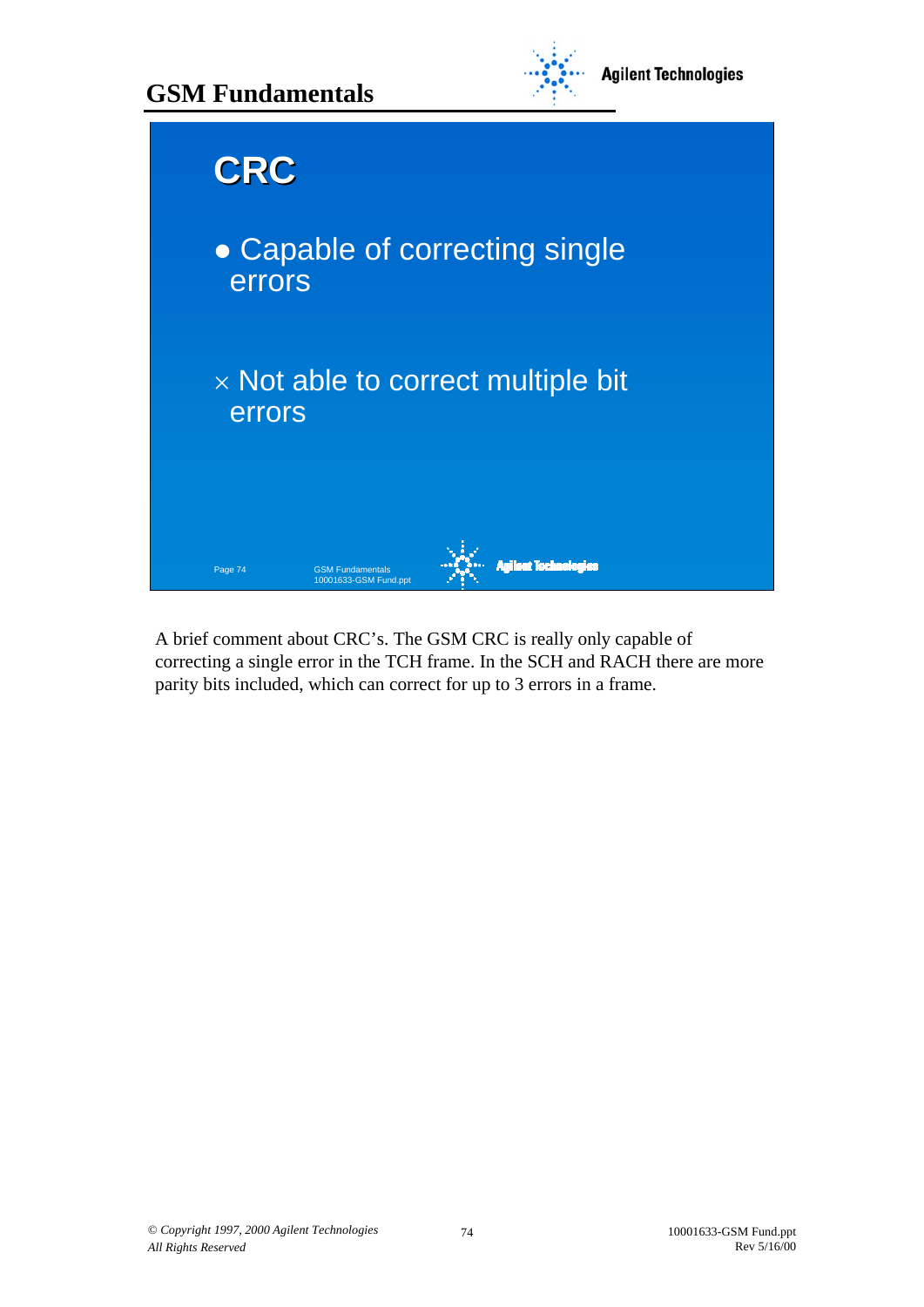



**Agilent Technologies** 



The previous page showed that there are different error correction schemes applied to different frames. The following pages look at these schemes applied to data, signaling and data.

As we have seen the Full Rate TCH uses 3 parity bits and ½ rate convolution.

A Full Rate Data TCH takes a 240 bit frame, adds 1/15 bits and then ½ rate convolution to the whole frame.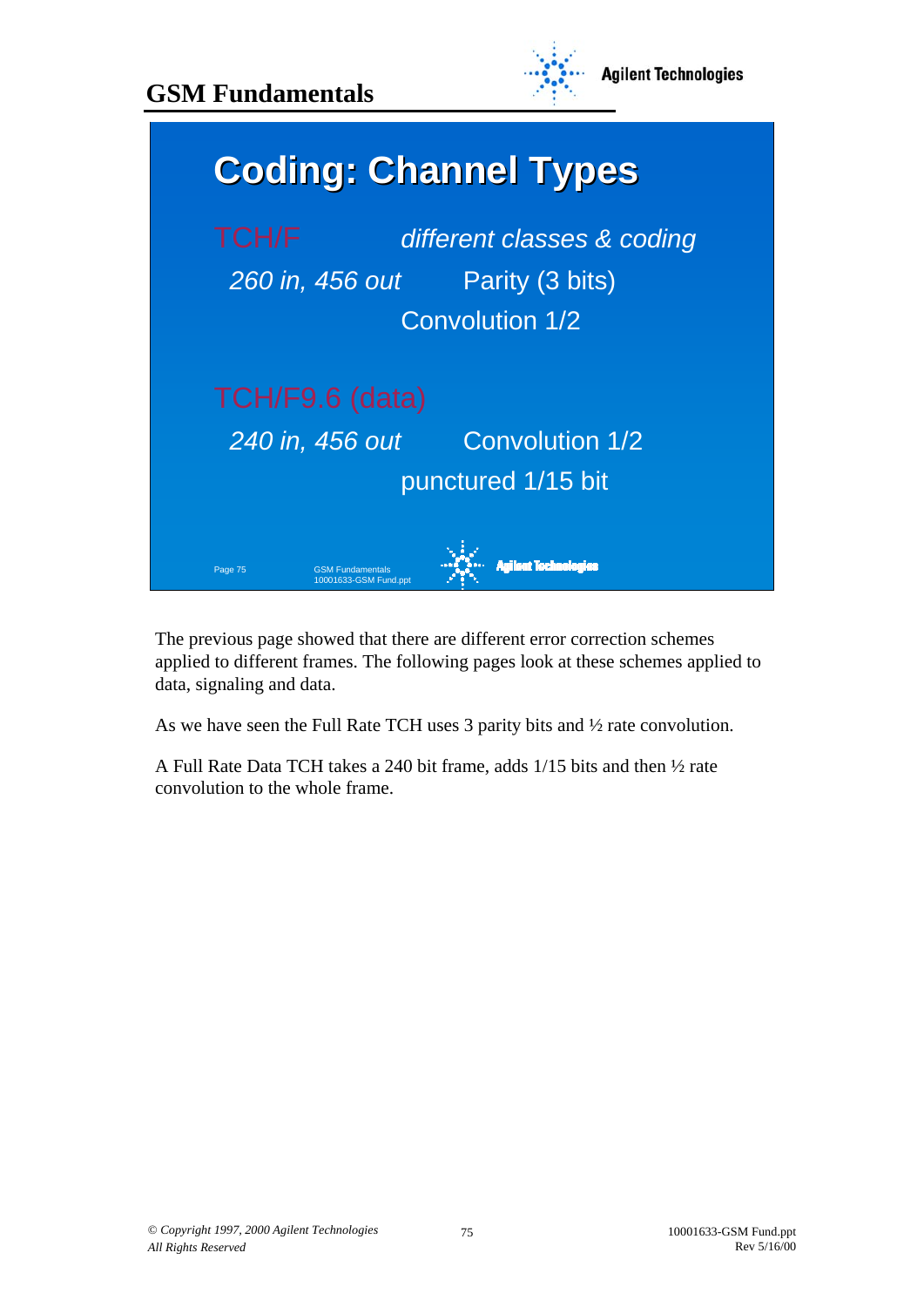

The Half Rate Data Frame adds 32 null bits and then 1/3 rate convolution. The1/3 rate basically means that for 1 bit in you get 3 out.

A Quarter Rate frame just adds 1/6 rate convolution to the 72 bits.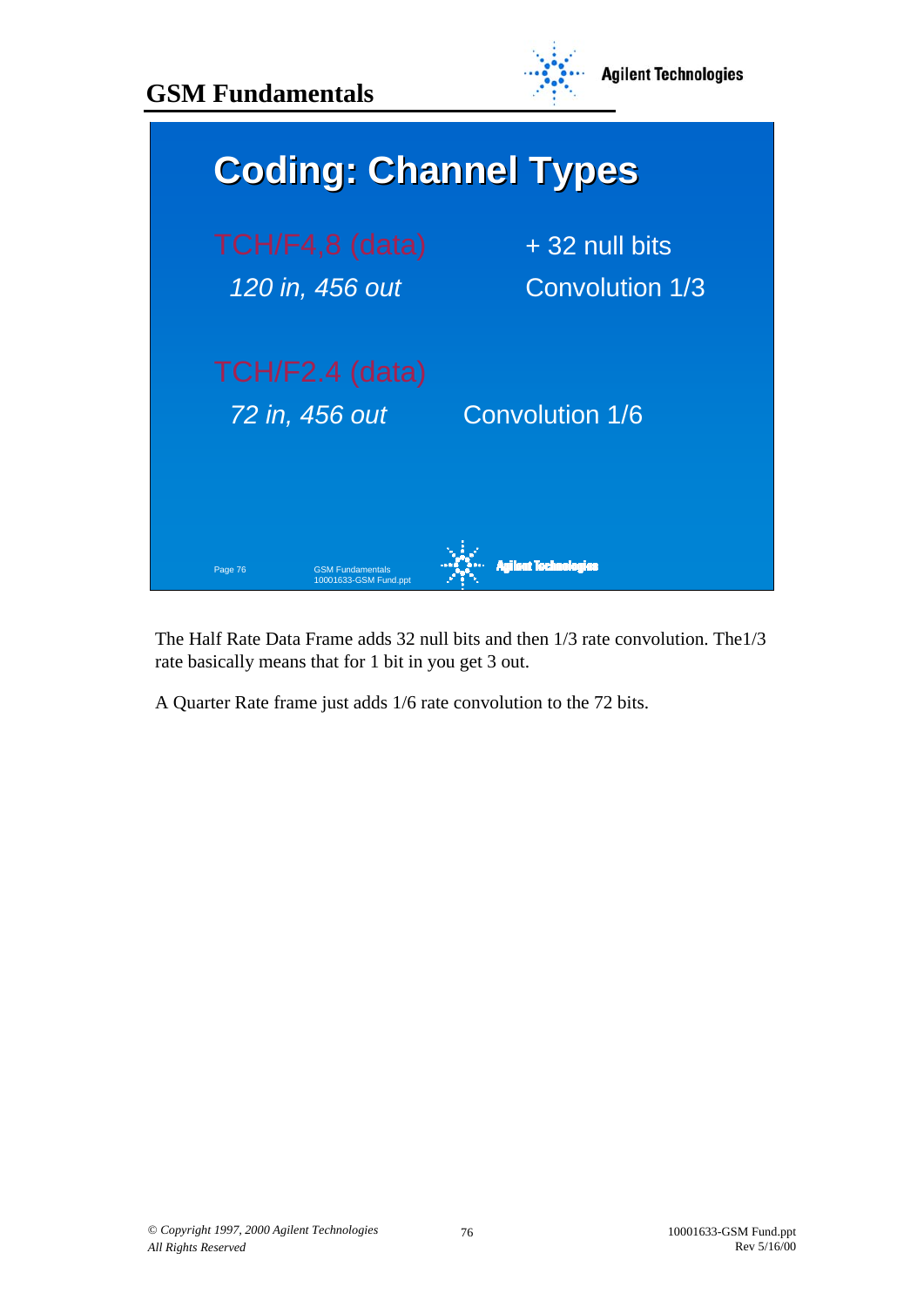

The SCH adds 10 parity bits and 4 tail bits and ten  $\frac{1}{2}$  rate convolutional coding. This gives a very high degree of error protection.

Similarly the RACH adds 6 parity and 4 tail bits and than ½ rate convolutional coding.

The FACCH adds 224/184 bits and then convolutional coding. This is because the messages carried by the FACCH are usually important to call continuation.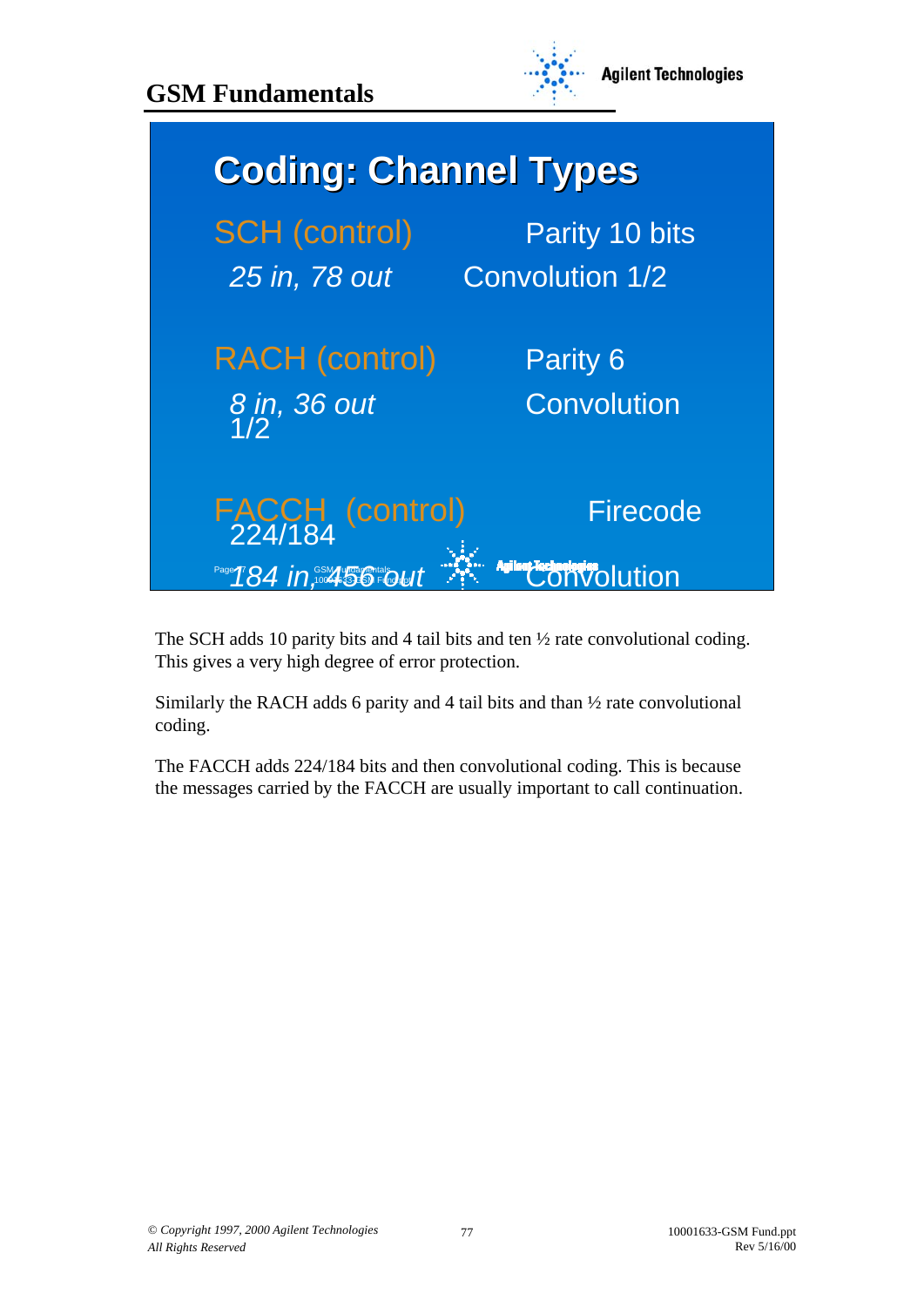



In the same way that different error correction is applied to the different bursts, so is the interleaving.

The main ones to remember are that the SCH and RACH are not split up for interleaving. The other methods have either been discussed or can be seen above.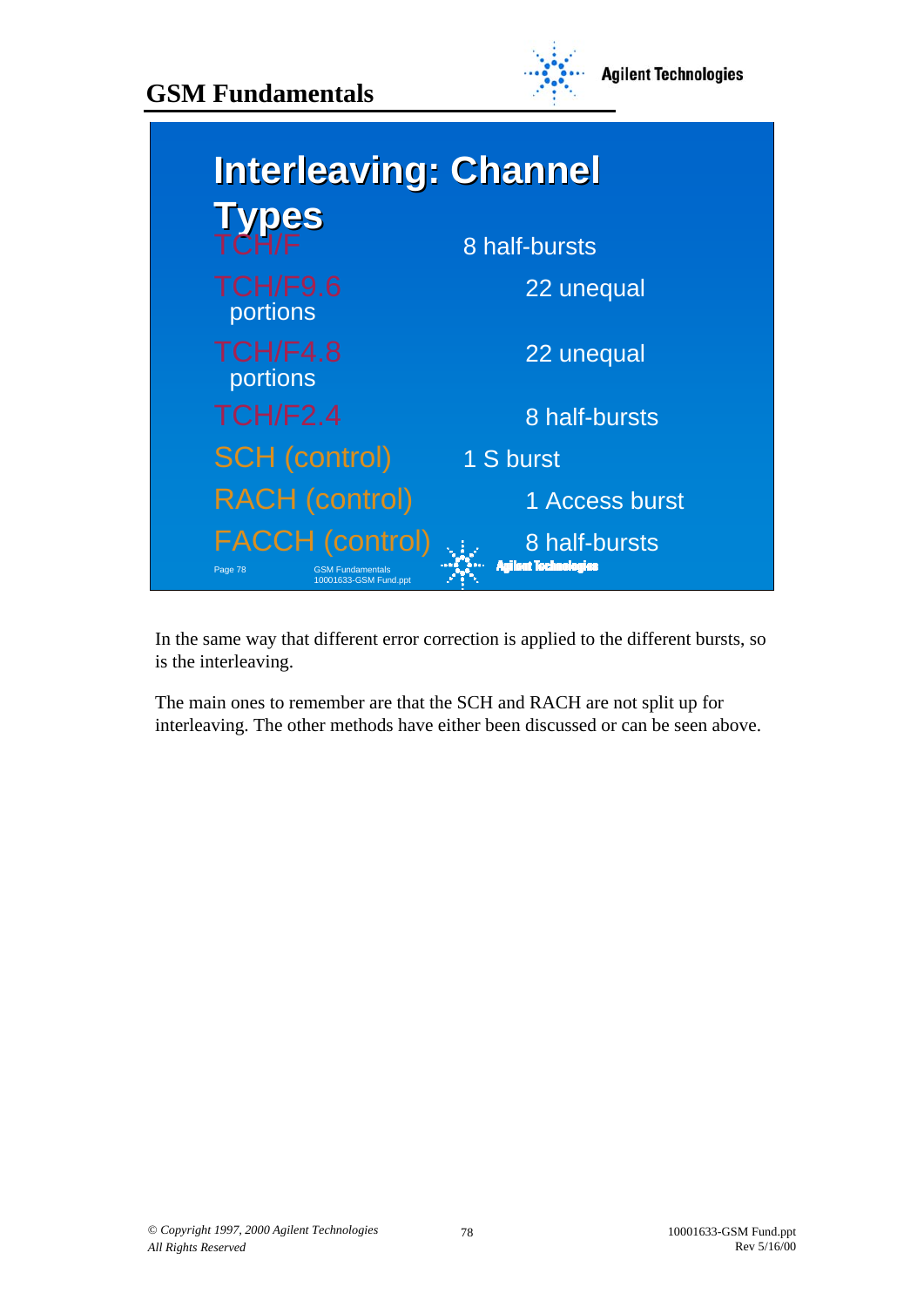



There is also a way of further scrambling the data known as ciphering. The cipher is a code that requires an intimate piece of information to be known by both sending and receiving parties. In this case it is the cipher key  $K_i$ .

This held in only two places, the SIM card and the Home Location Register.

The coding scheme works by XORing the data with a ciphering sequence derived from the cipher key.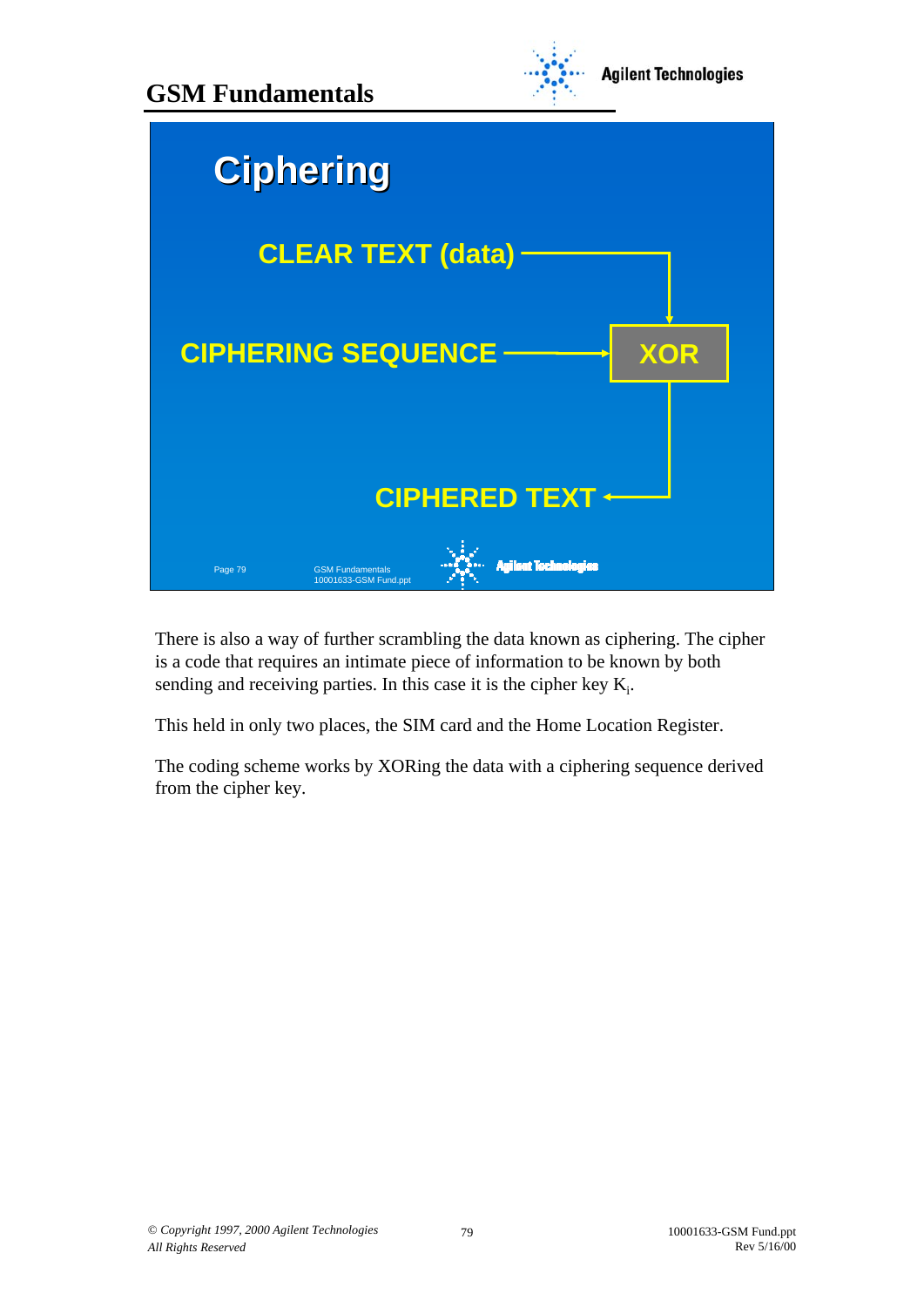



Here is an example:

Remember that an XOR gives a 0 out if the inputs are the same and a 1 output if they are different.

The 0 is XORed with a 0 to produce 0

The 1 is XORed with a 0 to produce 1

The 1 is XORed with a 0 to produce 1

The 0 is XORed with a 0 to produce 0

The 1 is XORed with a 1 to produce 1

And so on…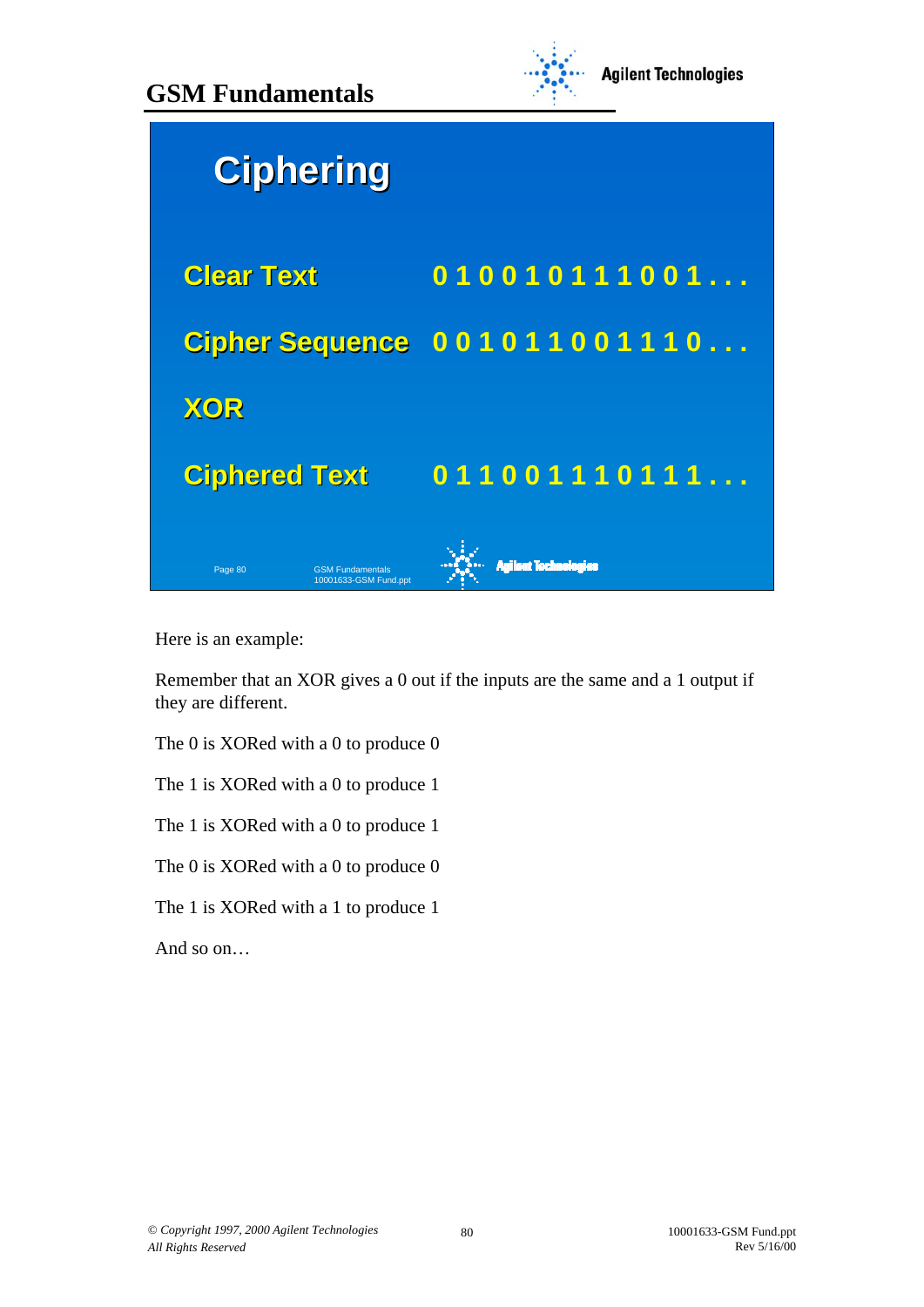

**Agilent Tochnologies** 

# **Ciphering Ciphering**

- BS Controls if active or not
- After Interleaving, before Burst Building
- Very tightly controlled algorithms
- Requires  $K_i$  Cyphering Key from HLR
- Similar to techniques used by DOD

Rules of ciphering are:

Page 81

•Base Station controls if it is implemented, he mobile has no control of whether ciphering is implemented.

 $\bullet$ K<sub>i</sub> is only stored in the HLR and SIM

GSM Fundamentals 10001633-GSM Fund.ppt

The data is ciphered after the error correction algorithms have been applied and the system is very tightly controlled.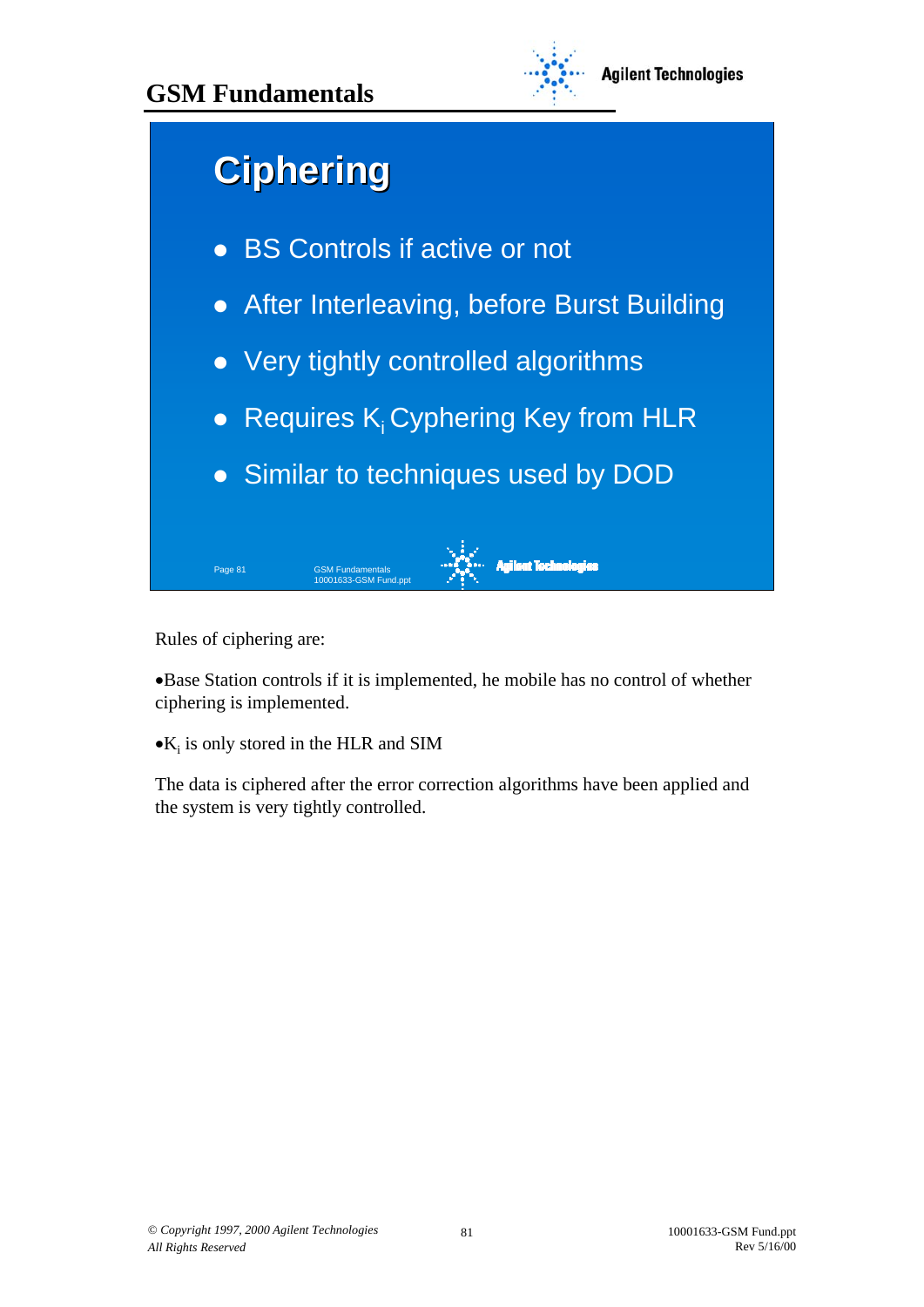



Just before modulation, one more step has to be performed. This is burst building. This is where the data blocks are added to the tail bits, stealing flags and midamble to make up the burst structure that we saw earlier. Some call this channel coding.

Now the signal can be modulated with a 0.3GMSK modulation scheme.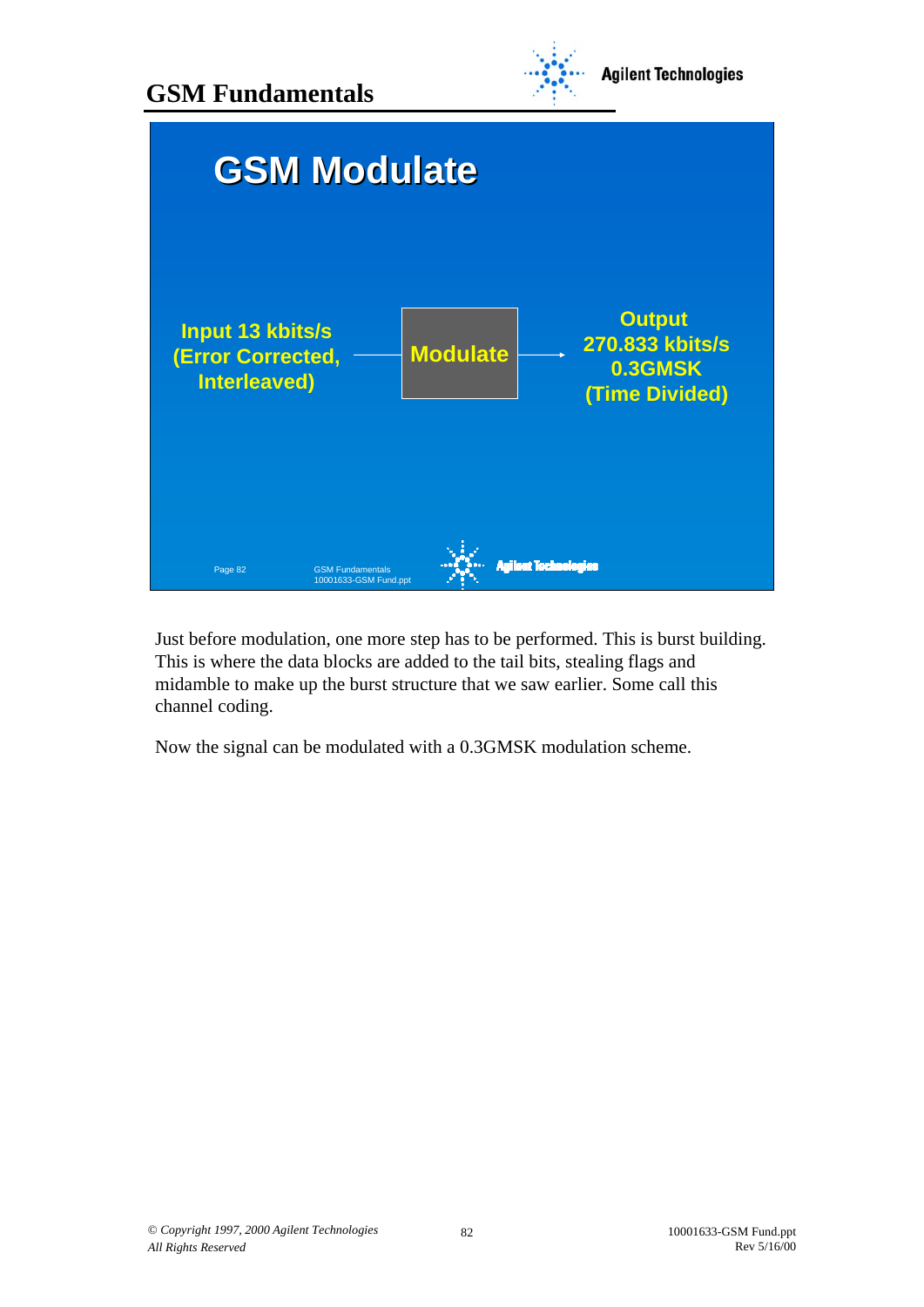



All that remains is to add enough power at the right time to get the signal into the air from the transmission antenna.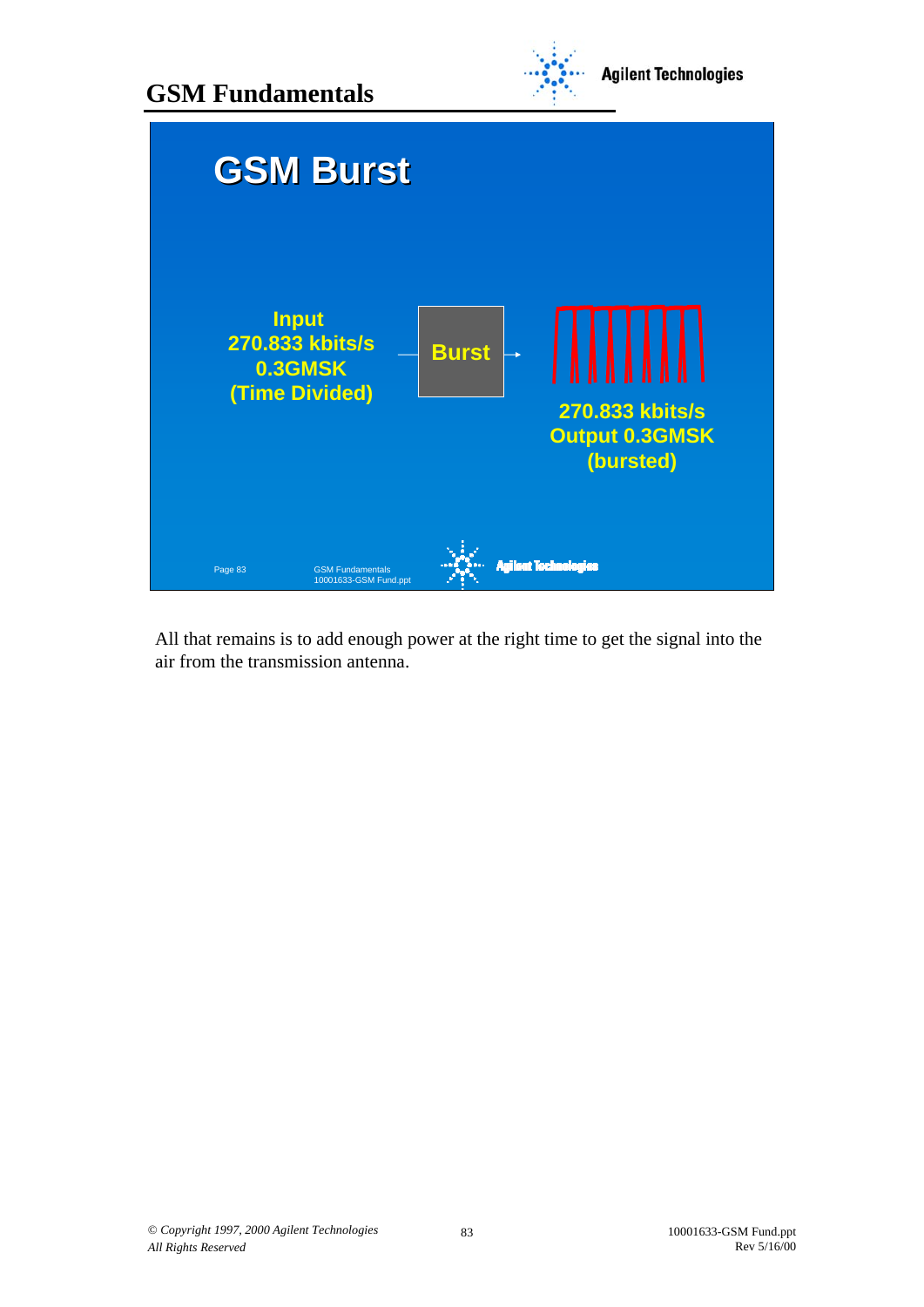

This section looks at the signaling that takes place during various scenarios of the mobiles life. They are not meant as a definitive study, more to guide you to understand what happens across the sir interface.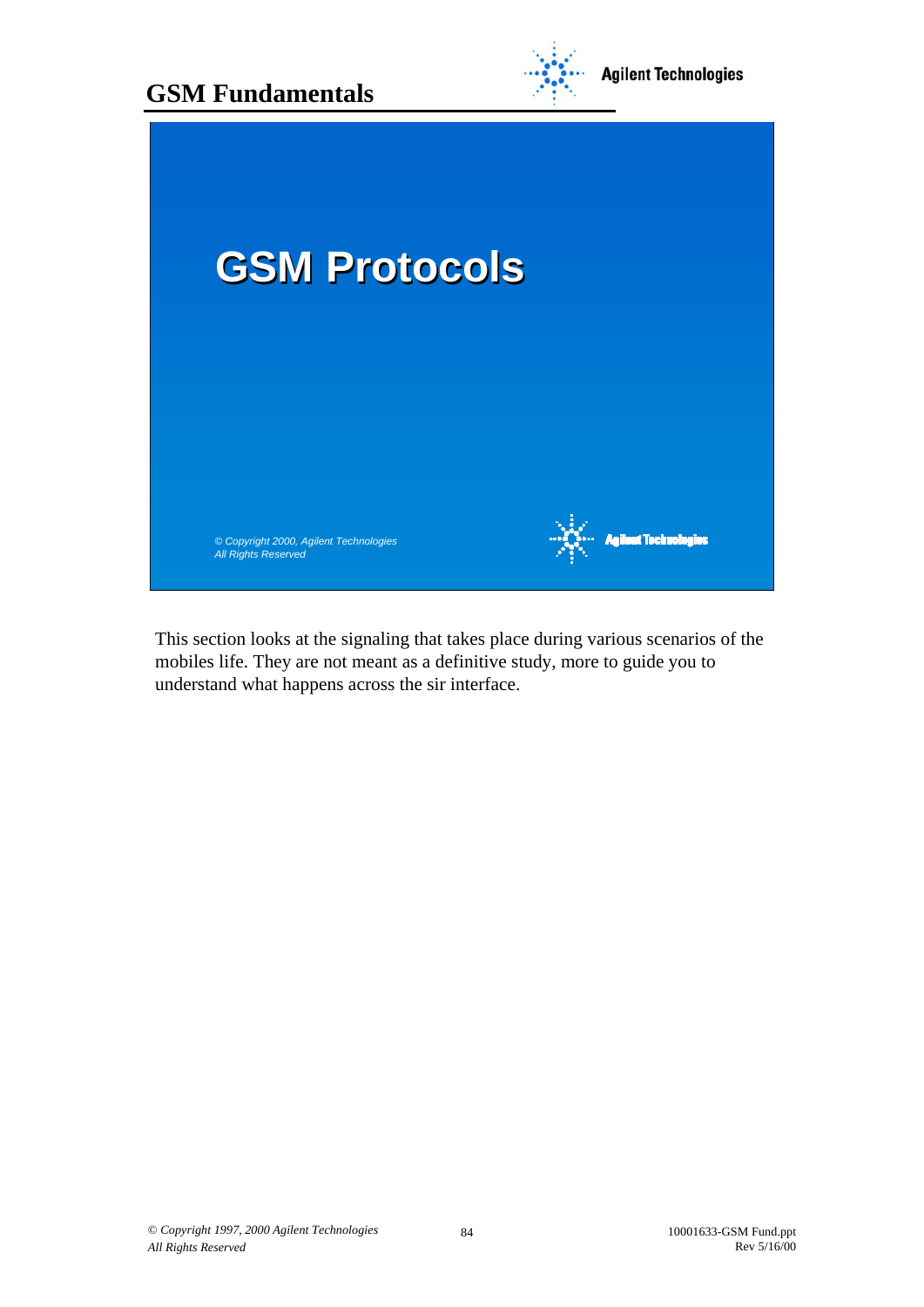



When a mobile first turns on, it searches all 124 channels in the downlink for signals. It will then order the channels by received signal strengths and check to determine if the channel was a BCH (Broadcast CHannel).

Once the MS finds a BCH, it adjusts internal frequency and timing from the FCH and SCH, then checks to determine if the BCH is from its PLMN (Public Land Mobile Network). This involves comparing the allowed network and country codes stored on the SIM card with the information encoded on the BCCH. The mobile repeats this cycle until a good broadcast channel is found.

If the mobile recognizes that it's in a different cell from the last time it was used, it needs to tell the network where it is. The network has to keep track of where every mobile is so that it can route calls to the correct cell for any particular mobile. This process of telling the network "here I am" is called a location update.

The mobile sends a RACH, gets assigned to an SDCCH, exchanges control information, then ends the call. The user will typically not be aware that this process is taking place.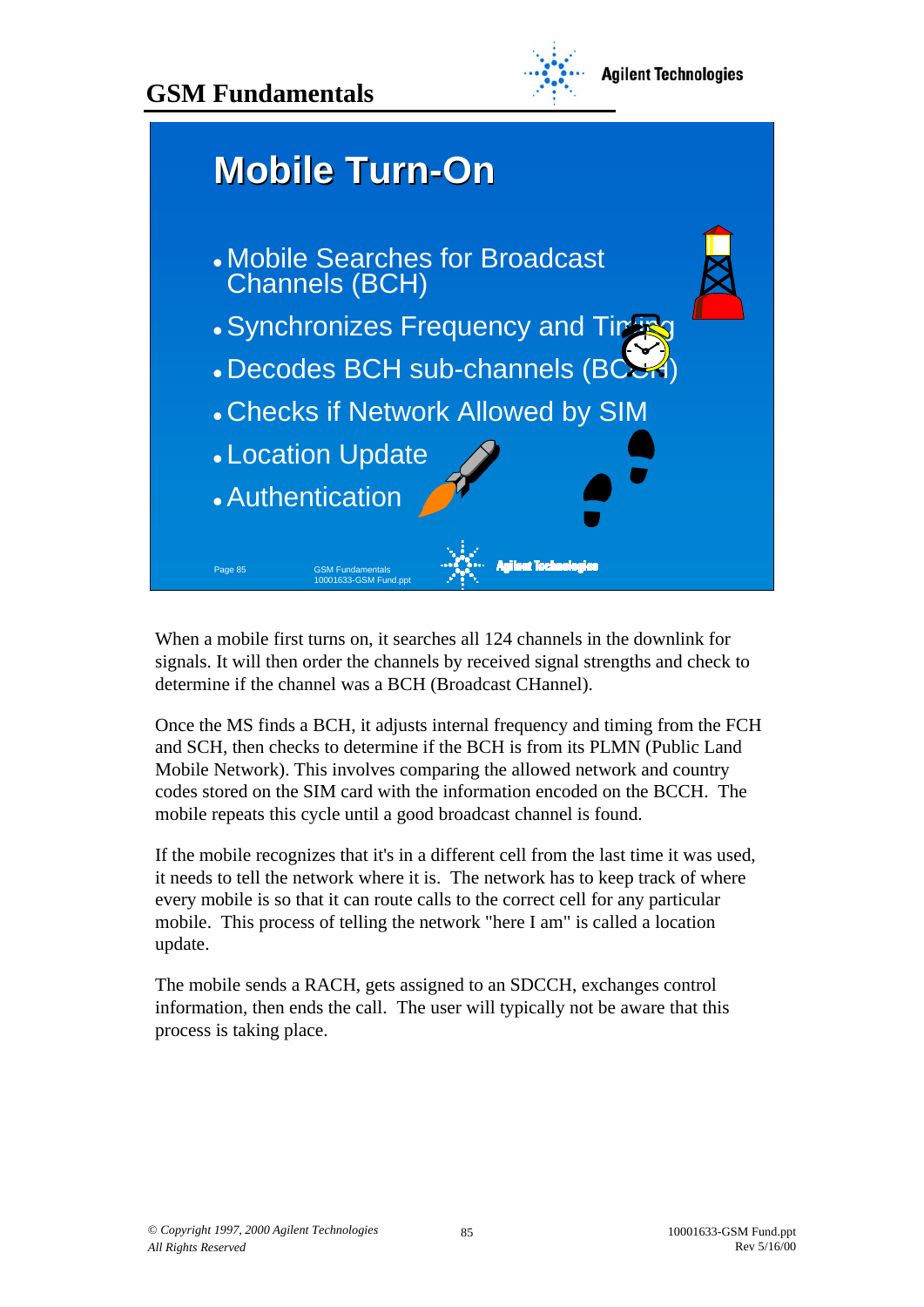

|                                                                   | <b>Location Update</b>                           |                         | VLR               |             |
|-------------------------------------------------------------------|--------------------------------------------------|-------------------------|-------------------|-------------|
| <b>MS</b><br>.                                                    | <b>BSC</b><br><b>BTS</b>                         | MSC <sub>1</sub>        | HLR<br><b>AUC</b> | <b>PSTN</b> |
| <b>Channel Request</b><br><b>Immediate Assignment</b>             |                                                  | OMC                     |                   |             |
| <b>Location Update Request</b>                                    |                                                  |                         |                   |             |
| <b>Location Updating Request</b><br><b>Authentication Request</b> |                                                  |                         |                   |             |
| <b>Authentication Response</b>                                    |                                                  |                         |                   |             |
| <b>Cipher Mode Command</b><br><b>Cipher Mode Complete</b>         |                                                  |                         |                   |             |
| <b>Location Updating Accept</b>                                   |                                                  |                         |                   |             |
| Page 86                                                           | <b>GSM Fundamentals</b><br>10001633-GSM Fund.ppt | <b>Agilent Technolo</b> |                   |             |

This is a step by step process for Location Updates; this time showing which part of the network is involved in transactions.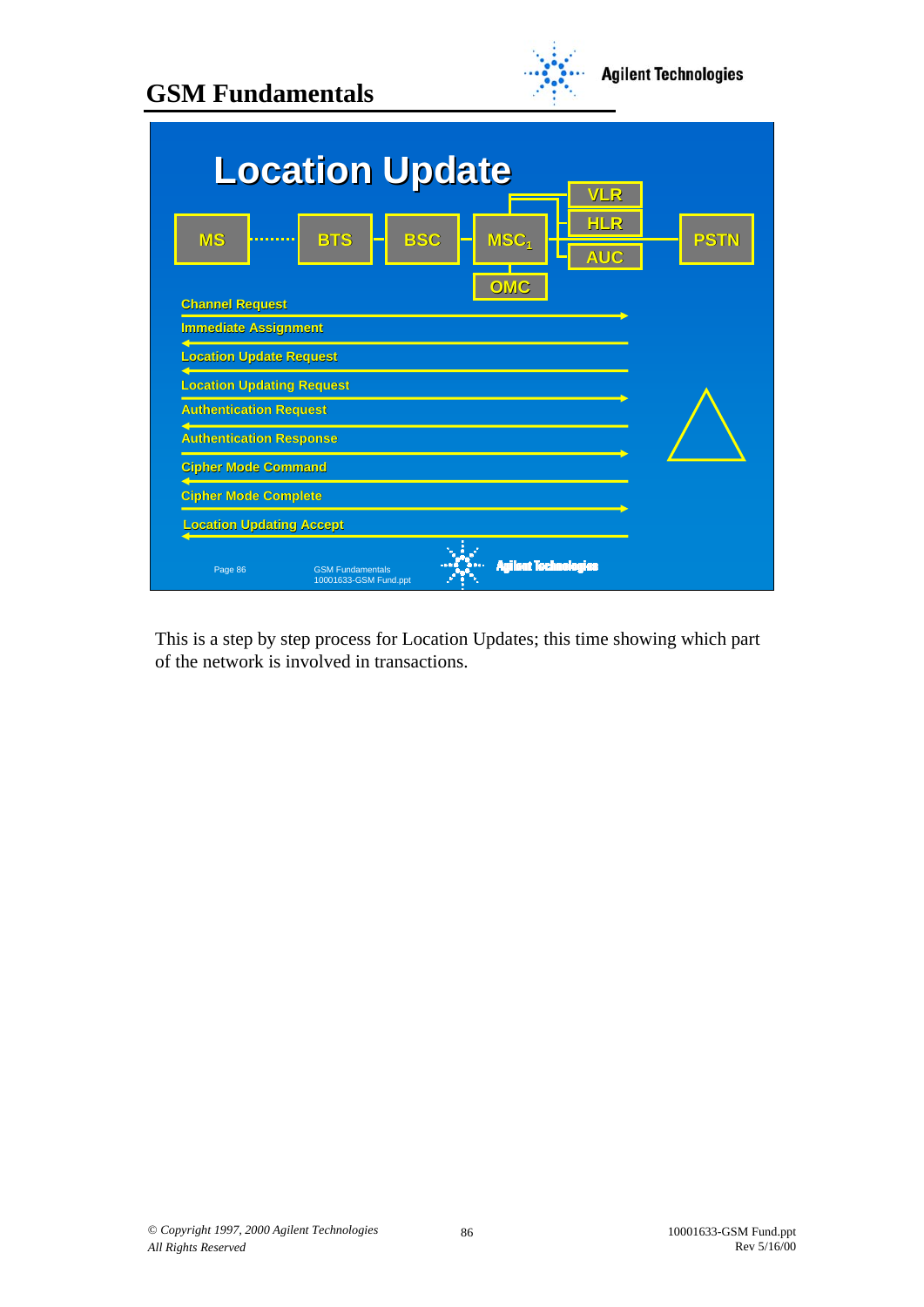



The IMSI attach/detach process is a way of forcing all mobiles to inform the network when they have camped and when they have turned off (or just before they turn off!). The SIM stores the last location Area Code (LAC) when it is powered down and it compares this to the camping LAC on Power up and if they are different it will perform an IMSI attach.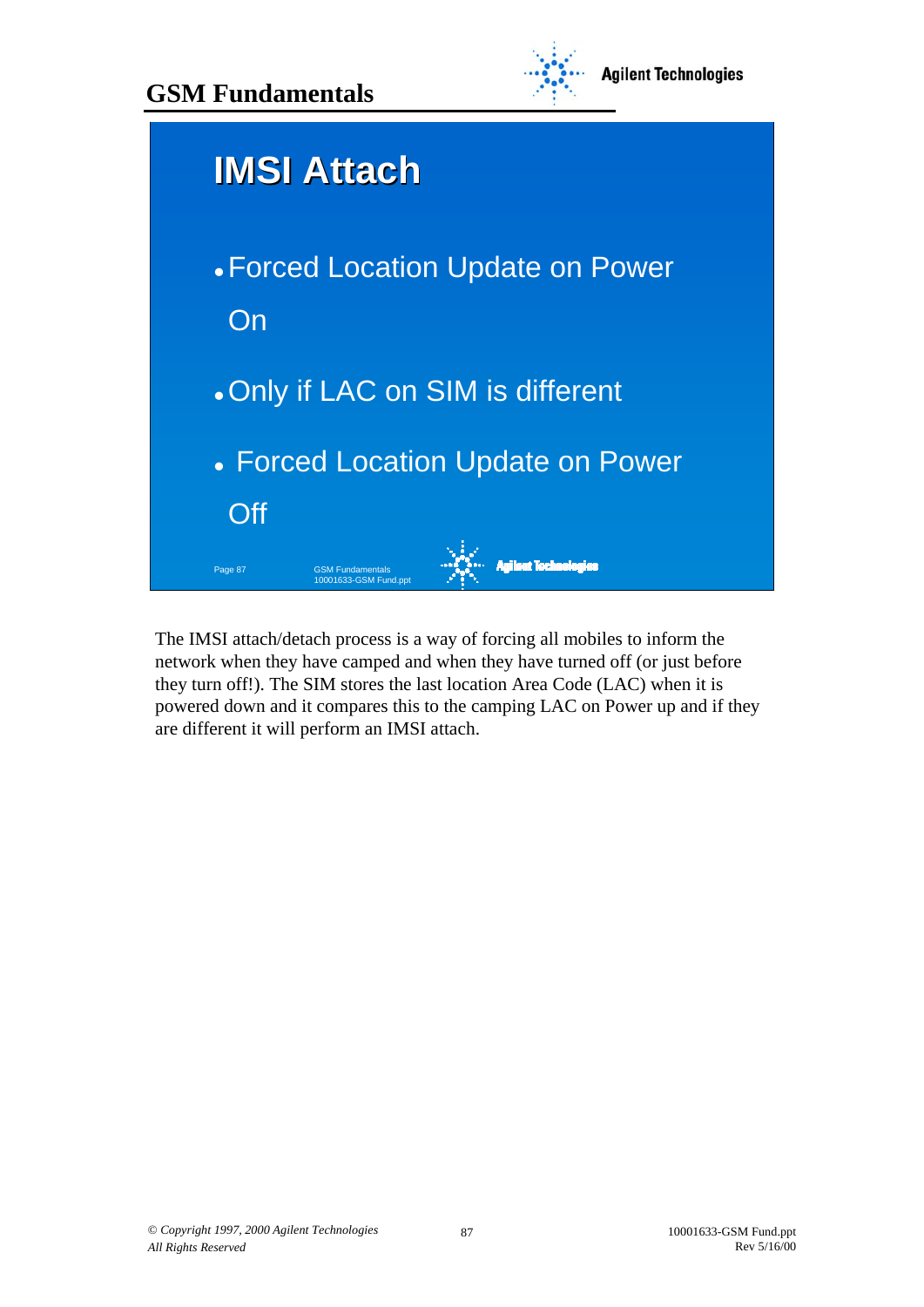

**Agilent Technologies** 



Once camped, the mobile is ready to send or receive calls.

When a user dials a number, and presses the send button on the mobile, call origination takes place. The mobile transmits a short RACH burst on the uplink, using the same ARFCN as the BCH is using on the downlink. The base station responds to the RACH by posting an AGCH (Access Grant CHannel) on the CCCH. These are logical channels on the BCH physical channel. The mobile listens on the BCH for the AGCH, when it receives it and decodes the instructions, it re-tunes to another ARFCN and/or timeslot and begins a two-way dialogue with the base station on an SDCCH. One of the first things that the mobile will receive is the SACCH associated with the SDCCH. Once it receives the SACCH, it will get timing advance and transmitter power information from the base station. The base station will have calculated the correct timing advance from the arrival time of the RACH. Once the mobile gets timing advance information, it can send normal length bursts. The SDCCH is used to send messages back and forth, taking care of alerting (making the mobile ring) and authentication (verifying that this mobile is allowed to use the network). After a short period of time (1 to 2 seconds), the mobile is commanded over the SDCCH to re-tune to a TCH. Once on the TCH, speech data is transferred on the uplink and downlink.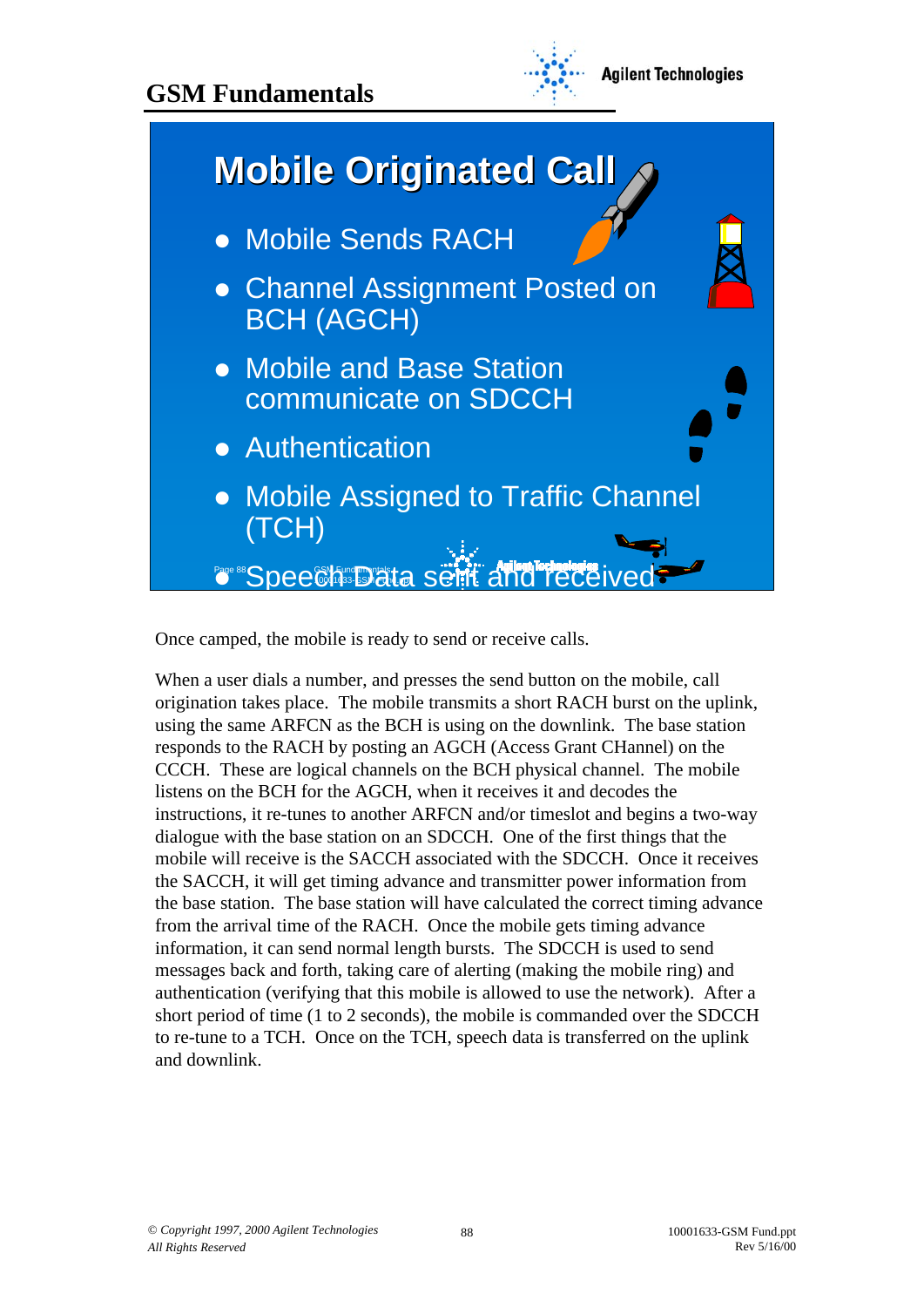

|                          | <b>Mobile Originated Call (1)</b>                              |             |
|--------------------------|----------------------------------------------------------------|-------------|
|                          | <b>BSC</b><br><b>BTS</b><br><b>MSC</b><br><b>MS</b><br><b></b> | <b>PSTN</b> |
| <b>Channel Request</b>   | OMC                                                            |             |
|                          | <b>Immediate Assign to DCCH</b>                                |             |
|                          | <b>Asynchronous Mode</b>                                       |             |
|                          | <b>Unnumbered Acknowledge</b>                                  |             |
| <b>Set-up Indication</b> |                                                                |             |
|                          | <b>Authentication Request</b>                                  |             |
|                          | <b>Authentication Response</b>                                 |             |
| <b>Cipher Mode</b>       |                                                                |             |
|                          | <b>Cipher Mode Complete</b>                                    |             |
| Page 89                  | <b>GSM Fundamentals</b><br>10001633-GSM Fund.ppt               |             |

Again here is the network detail of a Mobile Originated call. This is the first half, the second follows.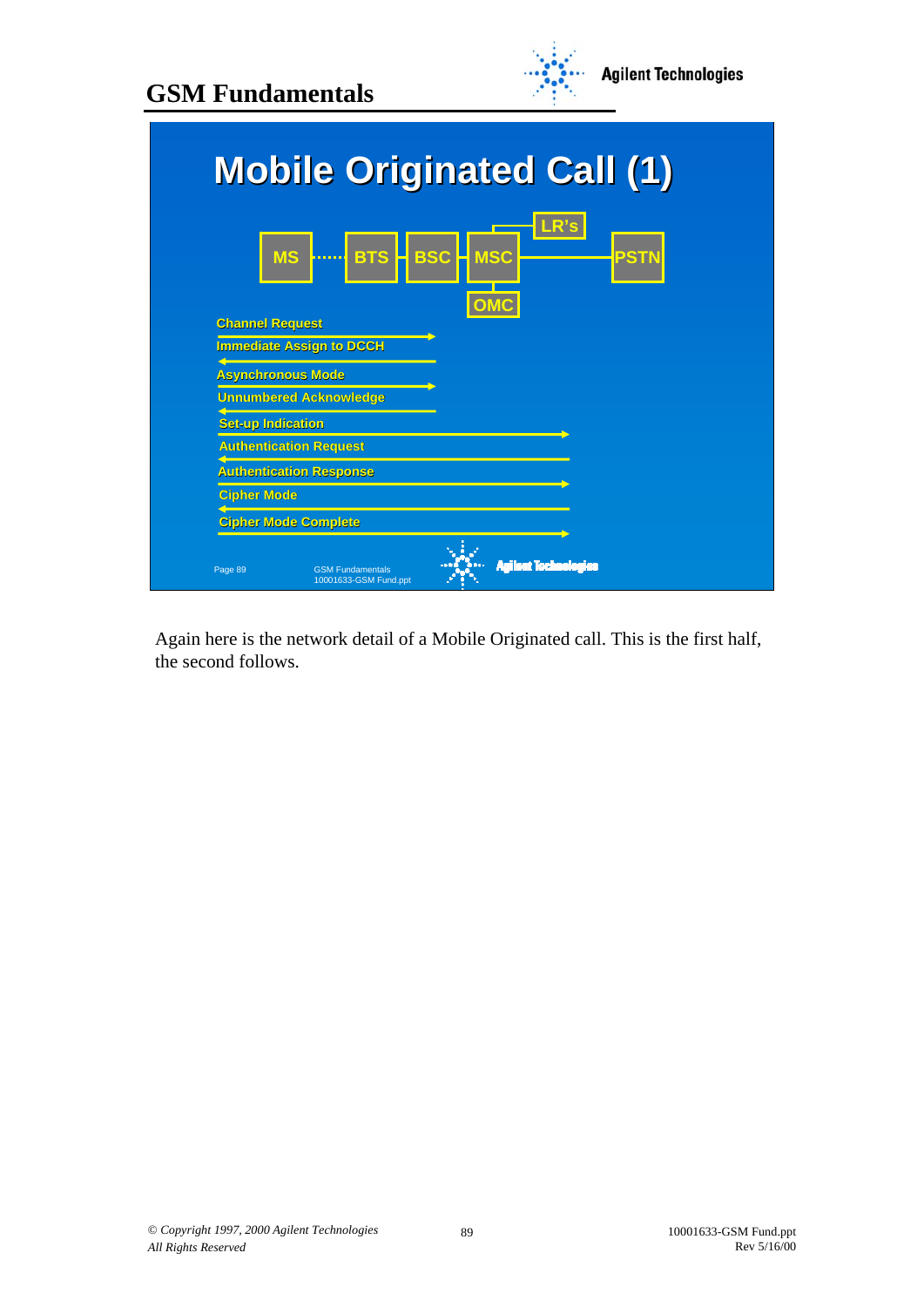

|                        | LR's<br><b>BTS</b><br><b>BSC</b><br><b>MS</b><br><b>MSC</b><br>PSTN<br><b>Provident</b><br><b>OMC</b> |
|------------------------|-------------------------------------------------------------------------------------------------------|
| <b>Call Set Up</b>     |                                                                                                       |
| <b>Assign Command</b>  |                                                                                                       |
| <b>Assign Complete</b> |                                                                                                       |
| <b>Alert (Ringing)</b> |                                                                                                       |
| <b>Call Connect</b>    |                                                                                                       |
| <b>Speech</b>          |                                                                                                       |
| <b>Speech</b>          |                                                                                                       |

Here is the second half of the setup.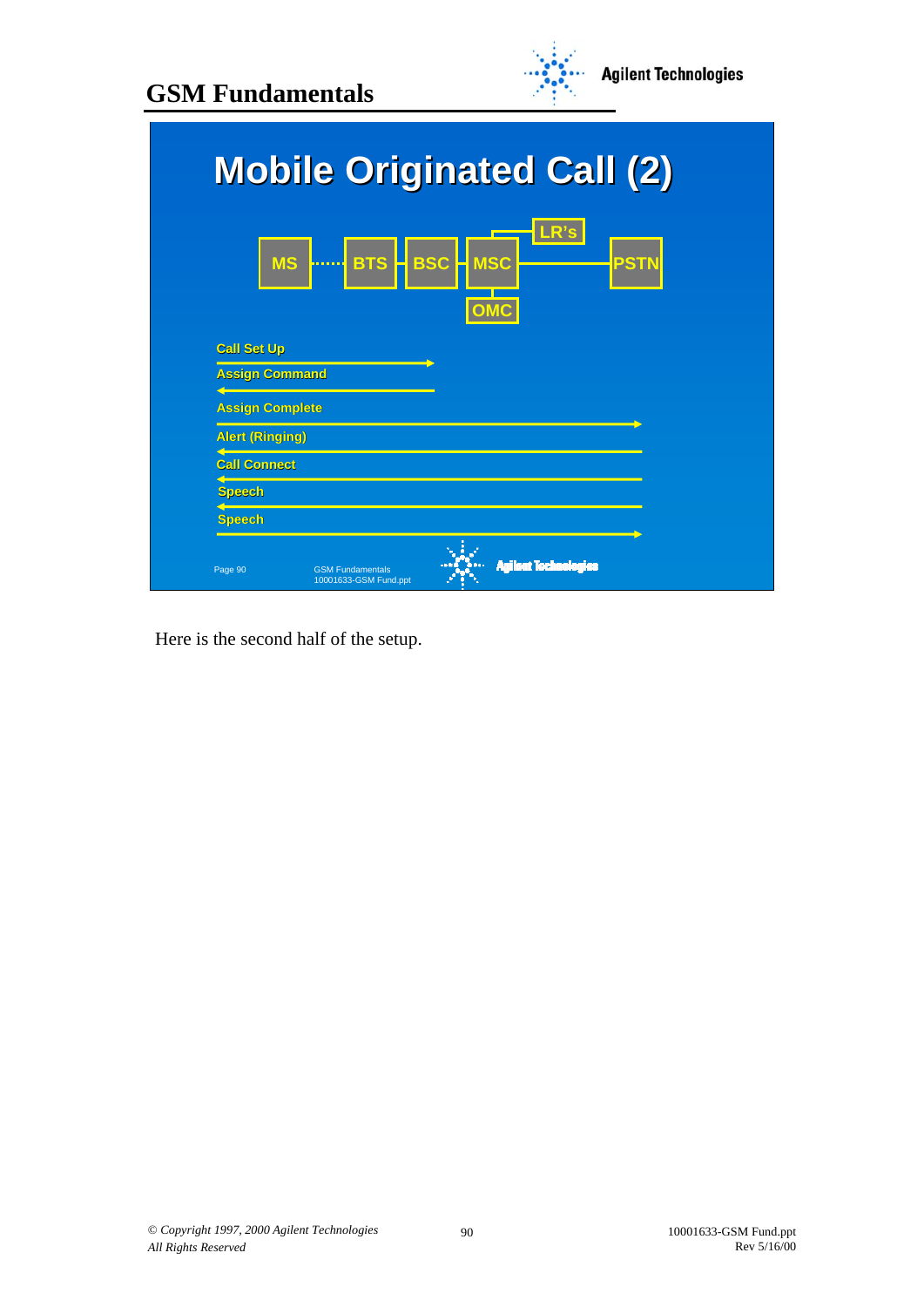



**Agilent Technologies** 



The process for base station originated calls is very similar. The base-station posts a PCH (paging CHannel) on the CCCH part of the BCH. When the mobile receives the PCH, it responds by sending a RACH. The remainder of the process is identical to the mobile originated case.

If you can find a way to translate the GSM bursts into audio tones (AM demodulate), it's interesting to hear the difference between the channel types as a call is set up. A good way to do this is to use a GSM phone near an old TV set or a conventional wired phone. The interference created in these devices amounts to AM demodulation.

The RACH burst can be heard as a single 'Tick' sound. It's quickly followed by the SDCCH 'Tat, Tat-tat-tat, tat-tat-tat ...'. After a few seconds, the TCH is connected 'Buzzzzzzzzz'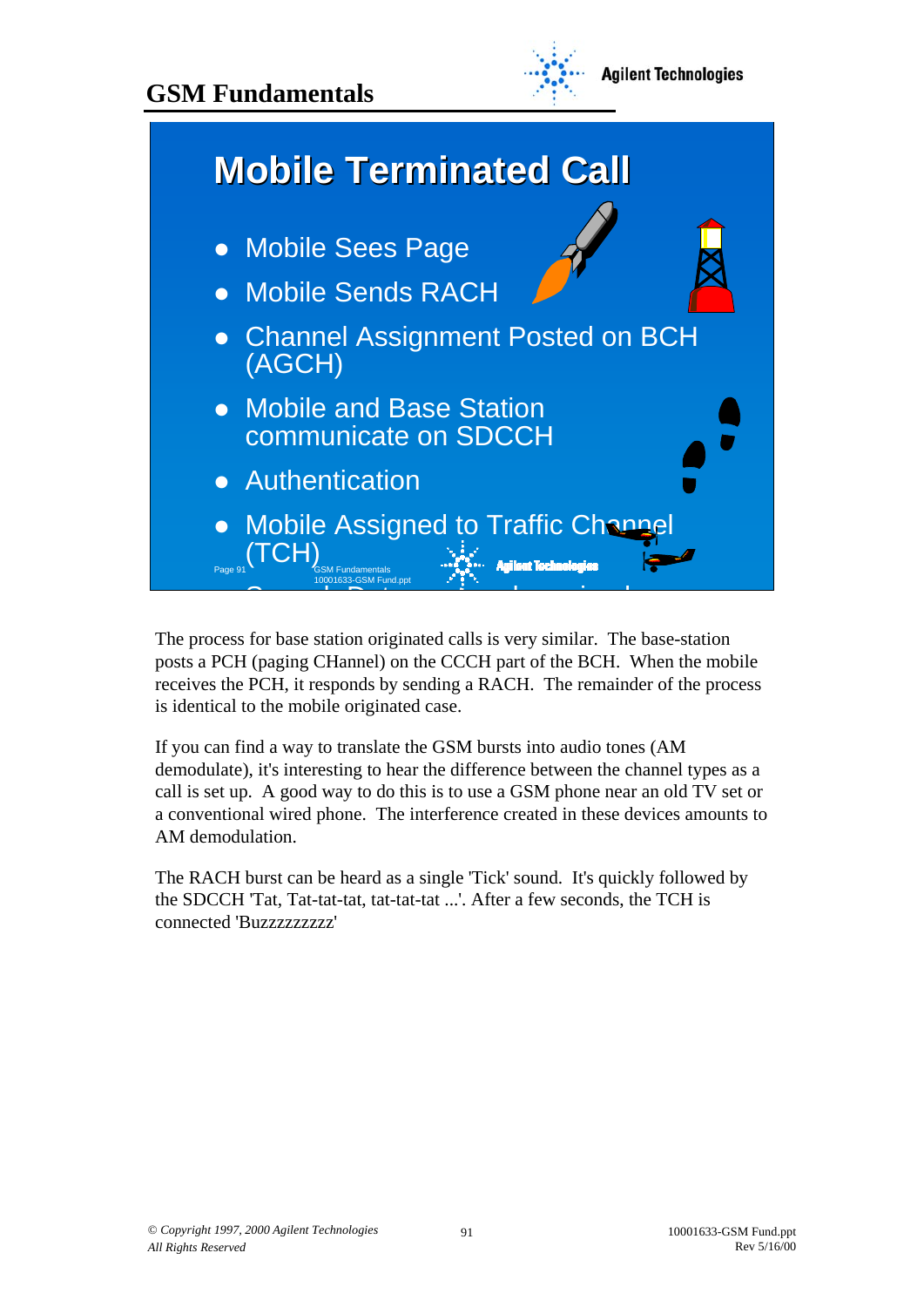



Here is the mobile terminated call procedure in two parts.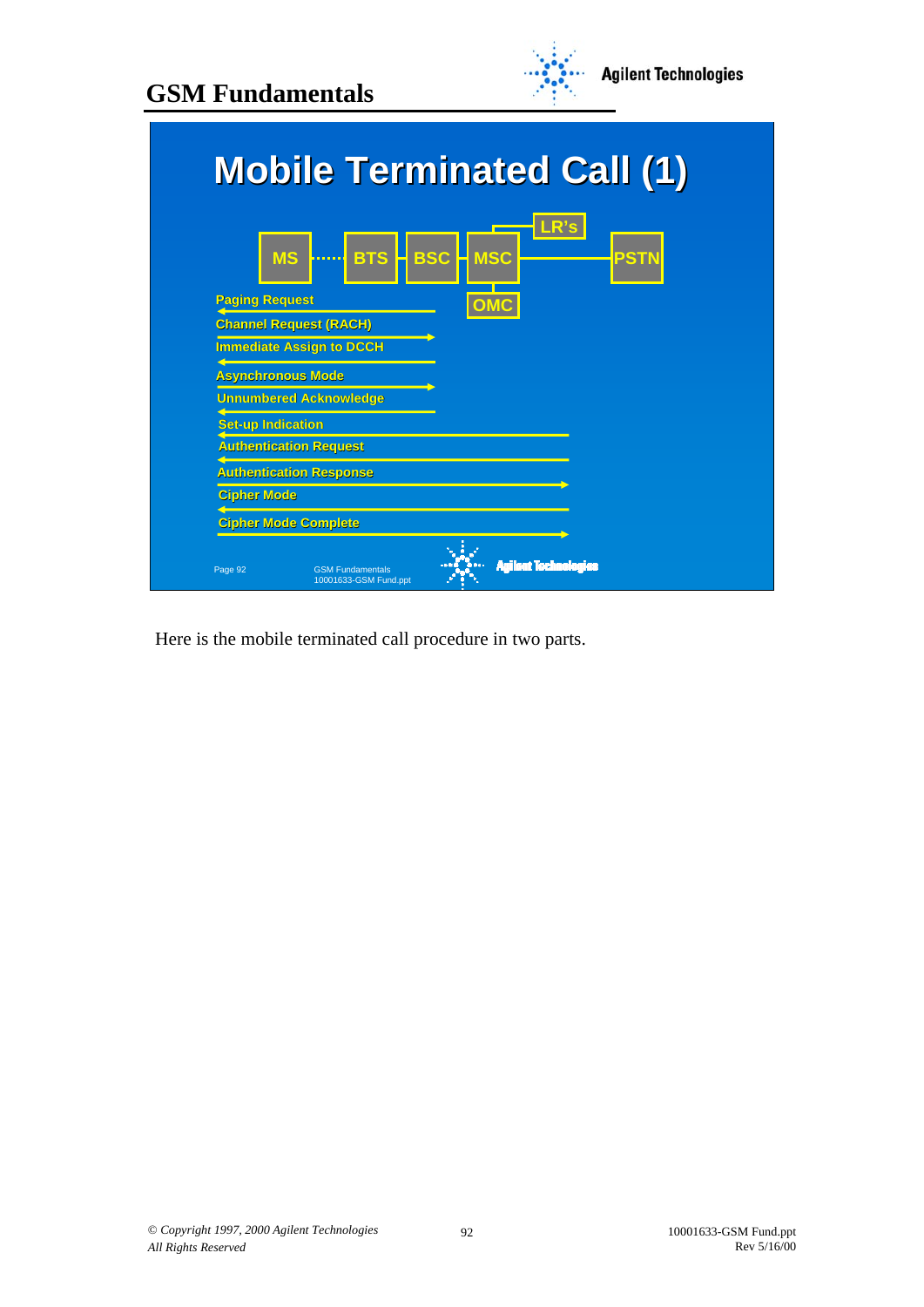

**Agilent Technologies**